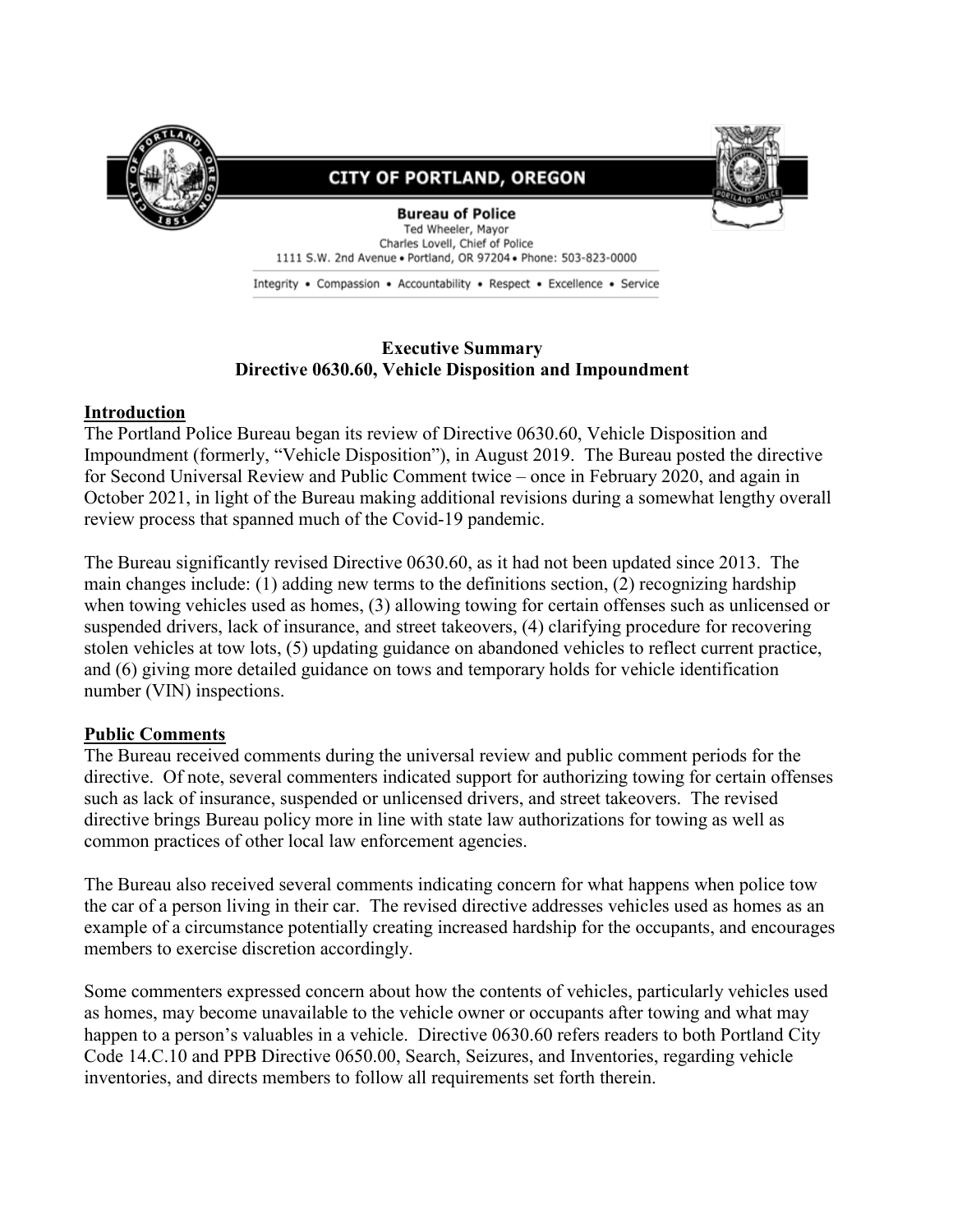### **The Bureau's Revised Policy**

The previous version of Directive 0630.60, Vehicle Disposition and Impoundment, had no directive specific definitions. Revised Directive 0630.60 introduces several terms that offer better, more detailed guidance to members and the community, and make the policy more informative. For example, the terms "administrative fee" and "administrative release" offer transparency regarding the Bureau's practices regarding releasing vehicles from impound; "abandoned vehicle" offers specific criteria for identifying abandoned vehicles for PBOT parking enforcement referrals; and "temporary hold" explains a short-term restriction placed on an impounded vehicle for both community and member reference.

The most significant change to revised Directive 0630.60 is the newly authorized towing for certain offenses such as driving uninsured, suspended, without a license, or in a street takeover pursuant to a new Portland City Code provision, 14A.30.080. As mentioned above, this change brings the Bureau in line with both neighboring law enforcement agency common practice and state law authorization for towing. Additionally, the change was supported in public comments and among internal subject matter experts and stakeholders within the Bureau, and will serve as an additional tool for the Bureau to increase traffic safety.

Finally, revised Directive 0630.60 provides new guidance on responding to stolen vehicles reported at tow lots, temporary holds for VIN inspections, and abandoned vehicle procedures. The new guidance establishes clear expectations for members and the community, leaving it less open to question and interpretation.

The Bureau welcomes further feedback on this policy during its next review.

This directive goes into effect on April 30, 2022. Published on March 31, 2022.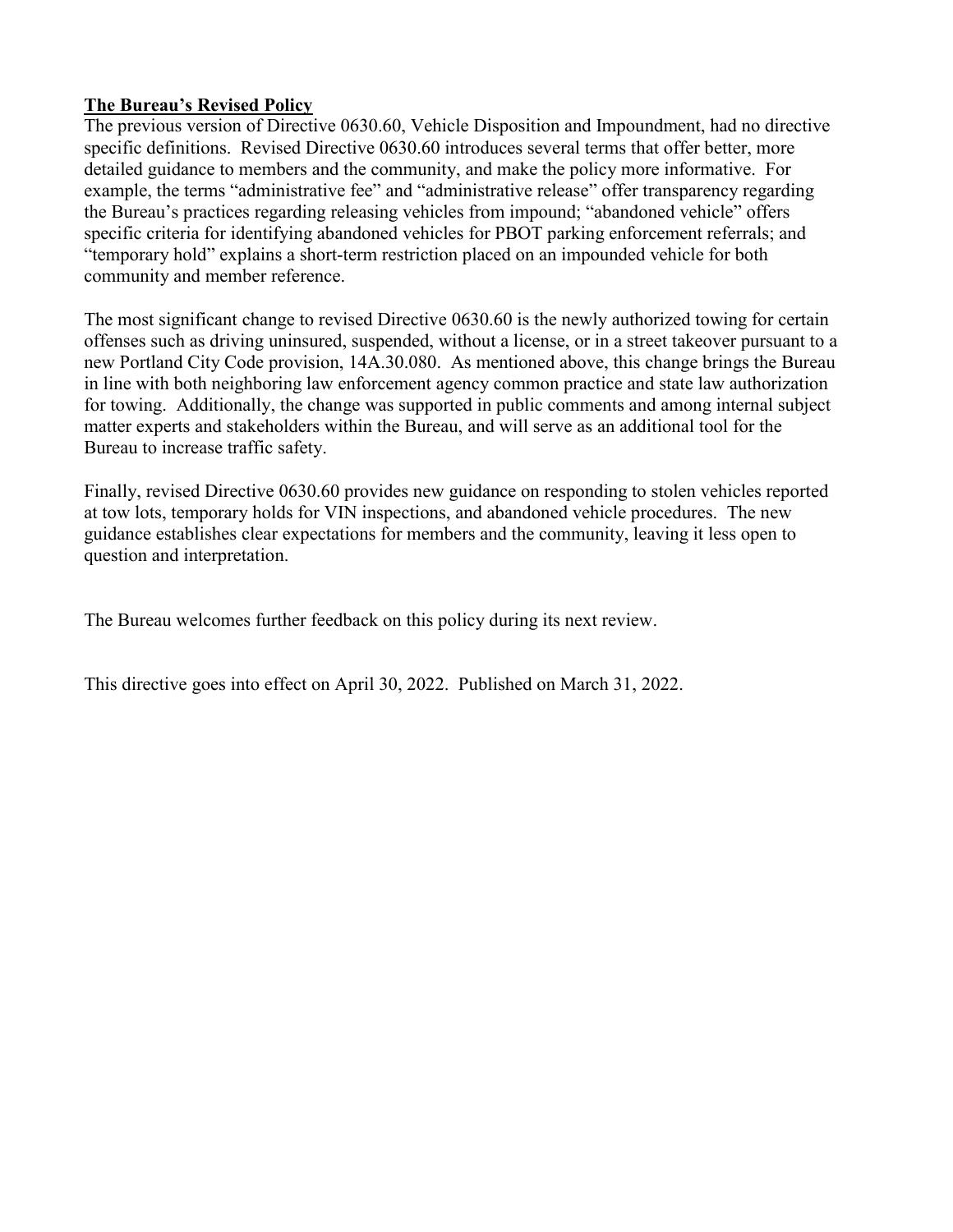# **0630.60, Vehicle Disposition and Impoundment**

# **Refer:**

- ORS 133.033, Peace officer community caretaking functions
- ORS 133.535, Permissible objects of search and seizure
- ORS Chapter 192.000, Records; Public Reports and Meetings
- ORS 806.010, Driving uninsured prohibited
- ORS 807.010, Operating vehicle without driving privileges or in violation of license restrictions
- ORS 809.720, Impoundment for specified offenses
- ORS 811.175, Violation driving while suspended or revoked
- ORS 811.182, Criminal driving while suspended or revoked
- ORS 813.010, Driving under the influence of intoxicants
- Portland City Code 14A.30.080, Unlawful Street Takeover and Unlawful Staging of Street Takeover Event
- Portland City Code 14A.50, Conduct Prohibited on Public Property
- Portland City Code 14C.10, Police Duties to Inventory Property
- Portland City Code Chapter 16.30, Towing and Disposition of Vehicles
- Portland City Code 29.60.060, Nuisance Abatement
- Portland City Code 3.98, Towing Board of Review
- Directive 0630.61, Stolen Vehicles
- Directive 0640.02, Photography and Digital Imaging.
- Directive 0650.00, Search, Seizures, and Inventories
- Directive 0900.00, General Reporting Guidelines

# **Definitions:**

- Abandoned Vehicle: A vehicle left on public property for more than 24 hours that appears to be neglected or deserted by the owner, and for which one or more of the following conditions exist:
	- o The vehicle does not have a lawfully affixed, unexpired registration plate, or fails to display current registration.
	- o The vehicle appears to be inoperative or disabled.
	- o The vehicle appears to be wrecked, partially dismantled, or junked.
- Administrative Fee: A payment required by the Bureau to release a vehicle from impound.
- Administrative Release: An electronic document issued by the Records Division to the vehicle's owner to obtain the vehicle from impound.
- Courtesy Tow: The removal of a legally parked vehicle for the purpose of clearing an area for special events, film or video projects, construction, or other reasons.
- Formal Hold: A restriction placed on a towed vehicle by a member, prohibiting the owner from accessing both the towed vehicle and its contents for an indefinite period.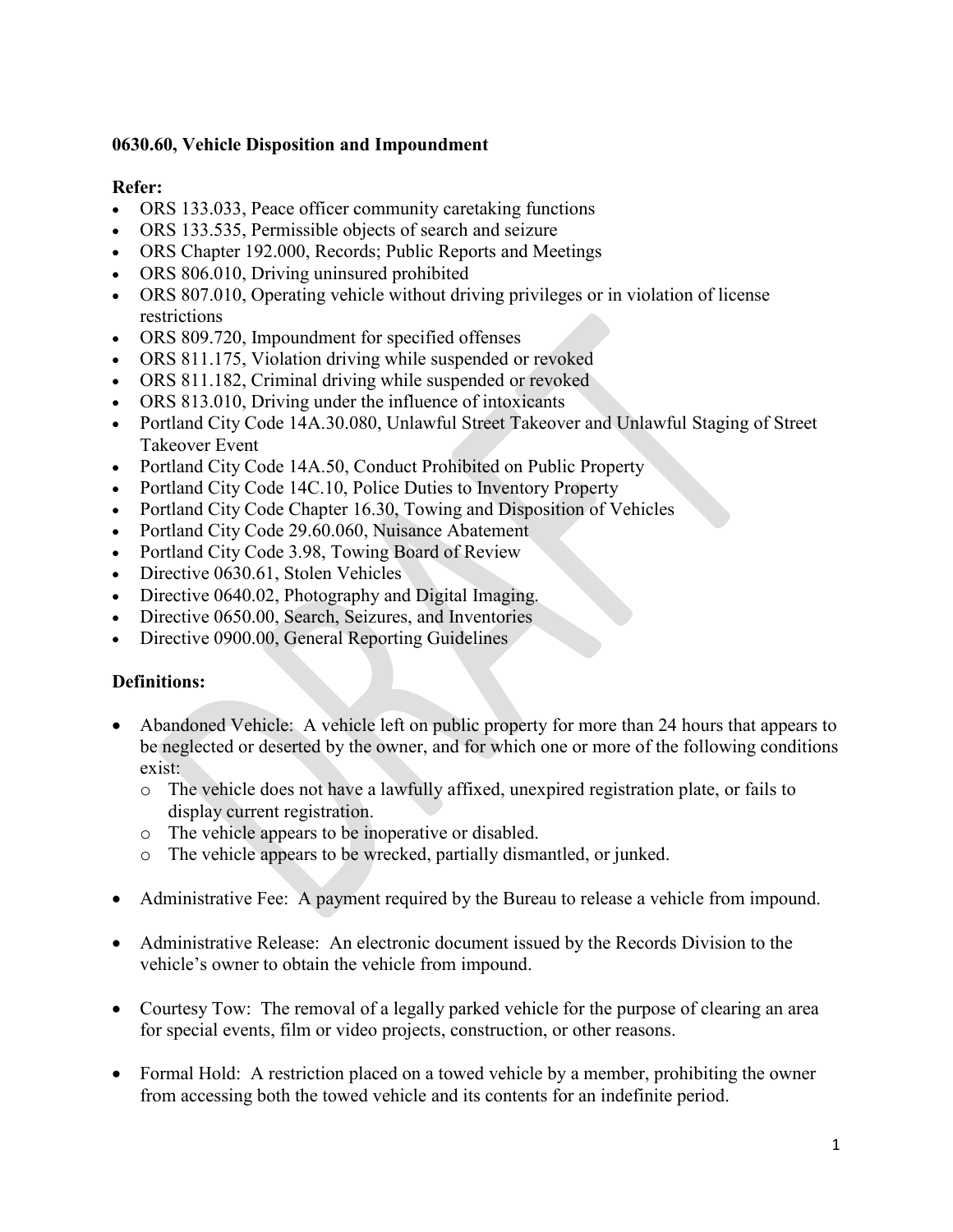- Member: Member generally refers to any Portland Police Bureau employee. For this directive, when discussing the authority to seize or impound a vehicle, member refers only to sworn police officers.
- Owner: For this directive, owner means the vehicle's registered owner, an authorized agent of the registered owner such as their attorney, the person lawfully in possession or control of the vehicle, or a person who purchased the vehicle from the owner and provides written proof of ownership.
- Private Request Tow: The removal of a vehicle at an owner's request.
- Temporary Hold: A short-term restriction placed on a towed vehicle by a member, prohibiting the owner from accessing both the towed vehicle and its contents. Temporary holds automatically expire after 72 business hours, unless lifted sooner by the initiating member or an investigative unit.
- VIN Inspector: A member specifically trained to conduct VIN inspections.
- Vehicle: For this directive, a vehicle means any device that can transport persons or property upon a public highway. This includes recreational vehicles (RVs), which consists of motor homes and accessory RVs.
	- o Motor Home: A motor vehicle designed for human occupancy, or a camper on the back of a truck.
	- o Accessory RV: A non-motor vehicle designed for human occupancy, such as vacation trailers, fifth-wheel trailers, and campers that are not on the back of a truck. Accessory RVs include vehicles designed for off-road use (4-wheeler, dune buggy, boat).

# **Policy:**

- 1. Members may seize or impound vehicles when lawful and consistent with this directive. Members shall comply with Portland City Code 14.C.10 and Directive 0650.00, Search, Seizures, and Inventories relating to inventory of persons, vehicles, and property.
- 2. Members should exercise discretion in impounding vehicles under circumstances that may create undue hardship or risk to the occupants. Such circumstances may include, but are not limited to: the presence of young children, elderly, or disabled persons; vehicles equipped for use by such persons; and vehicles used as homes.

# **Procedures:**

- 1. Authority to Impound.
	- 1.1. Community Caretaking.
		- 1.1.1. Members may impound a vehicle when motivated primarily by a community caretaking concern presented by the vehicle, rather than any punitive or investigative reason.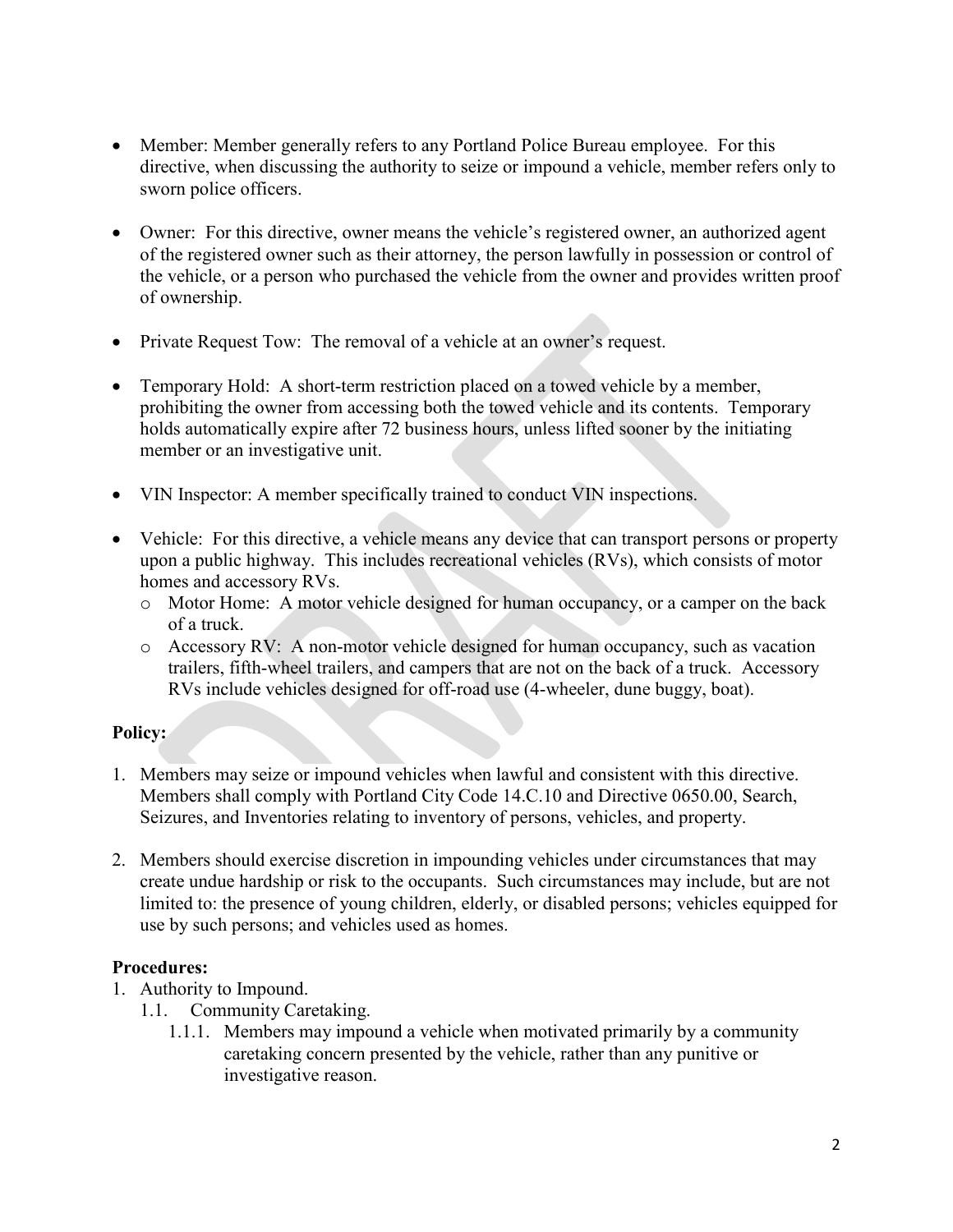- 1.1.2. Members shall not impound a vehicle for community caretaking if the owner consents to have a lawful driver, who is present, safely move the vehicle to a location that no longer presents a community caretaking concern. Members are not required to wait for such a person to arrive, but may choose to wait at their discretion.
- 1.1.3. State law or municipal ordinance may authorize police to impound vehicles for certain offenses or circumstances as part of community caretaking. However, state law or municipal ordinance cannot make an otherwise unconstitutional seizure lawful; members should be aware that impounding a vehicle is a seizure that must be found lawful under the Fourth Amendment and the Oregon Constitution.
- 1.1.4. Examples of Community Caretaking:
	- 1.1.4.1. Public Safety.
		- 1.1.4.1.1. The vehicle poses an immediate danger to public safety. This includes, but is not limited to, a vehicle that a member reasonably believes, based on the nature, condition, and location of the vehicle, presents an immediate danger to any person. For example, a vehicle the member reasonably believes contains explosives, toxic or dangerous chemicals, or substances that present an immediate danger to any person.
		- 1.1.4.1.2. Administrative release required.
		- 1.1.4.1.3. Administrative fee required.
	- 1.1.4.2. Hazard.
		- 1.1.4.2.1. The vehicle is impeding, or likely to impede, the normal flow of vehicular or pedestrian traffic. This includes, but is not limited to, a vehicle blocking a traffic or bicycle lane, private or public driveway, and a vehicle impeding the normal flow of vehicular or pedestrian traffic on streets, parking lots, or other premises open to the public.
		- 1.1.4.2.2. Administrative release required.
		- 1.1.4.2.3. Administrative fee required.
	- 1.1.4.3. Safekeeping.
		- 1.1.4.3.1. The vehicle was in possession of a person taken into police custody; the vehicle or vehicle's contents are exposed to theft or damage; and no other reasonable disposition of the vehicle is available.
		- 1.1.4.3.2. This includes, but is not limited to, a high-value vehicle or vehicle with high value contents; a vehicle that cannot be secured due to the circumstances, location, design, or condition of the vehicle; or a vehicle in a location that has an increased likelihood of theft or damage.
		- 1.1.4.3.3. Administrative release required.
		- 1.1.4.3.4. Administrative fee required.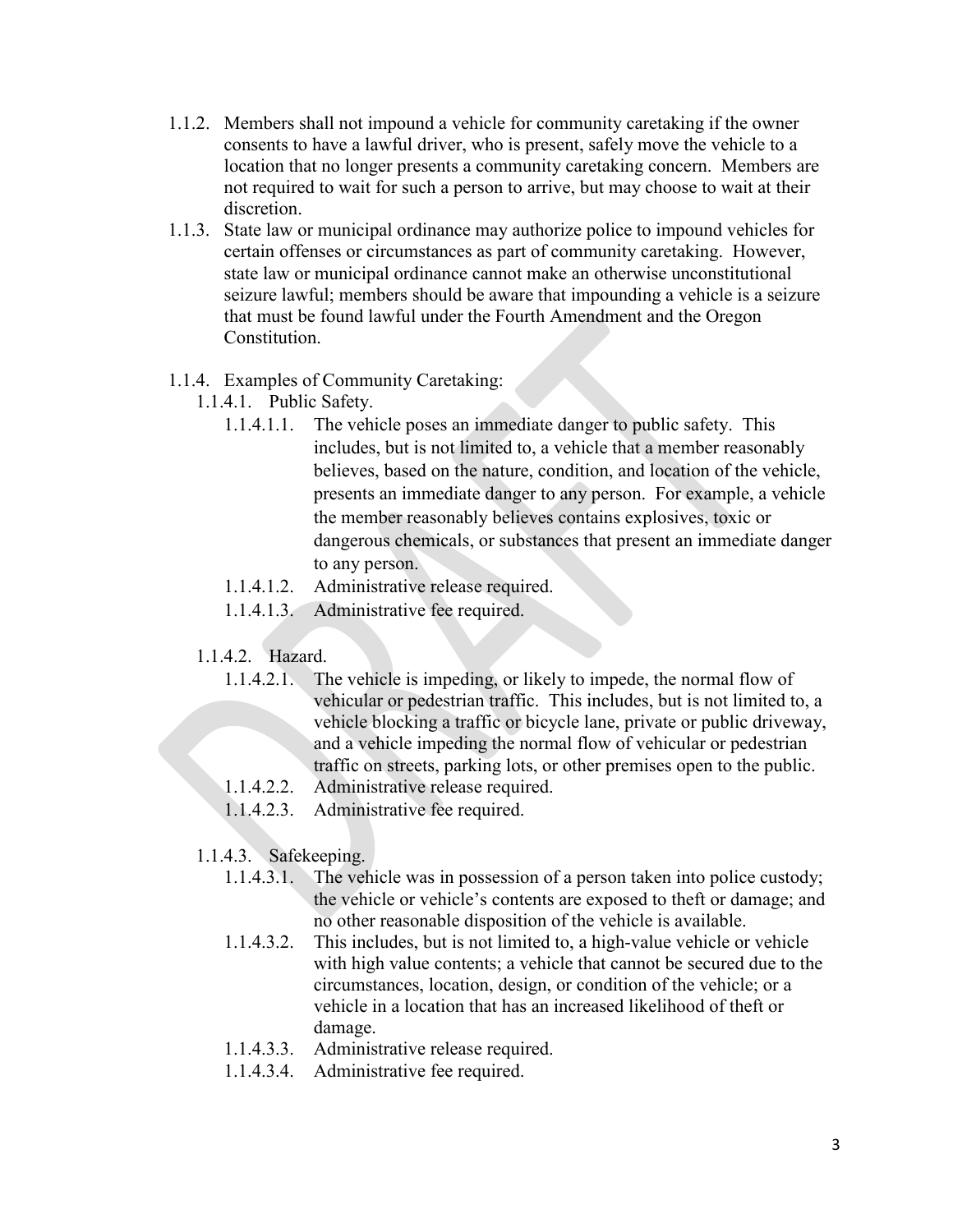- 1.1.4.4. Alarm Disturbance.
	- 1.1.4.4.1. The vehicle is not equipped with a vehicle alarm that is designed to, and does in fact, cease emitting an intermittent or constant sound after an aggregate time of 3 minutes within a 15 minute period on any public right-of-way or in a public park; and
	- 1.1.4.4.2. The alarm system disturbs, injures, or endangers, or is likely to disturb, injure, or endanger the peace, quiet, comfort, repose, health, or safety of the public or any person.
	- 1.1.4.4.3. Administrative release required.
	- 1.1.4.4.4. Administrative fee required.
- 1.1.4.5. Possible Stolen Vehicle.
	- 1.1.4.5.1. The member reasonably believes the vehicle is an unreported stolen vehicle. Members shall make a reasonable effort to contact the registered owner to determine if the vehicle is in fact stolen prior to ordering a tow. Members shall obtain supervisor approval to impound a vehicle as a Possible Stolen Vehicle and document that approval in their investigative report.
	- 1.1.4.5.2. Administrative release required.
	- 1.1.4.5.3. No administrative fee.
- 1.1.4.6. Parking Violations.
	- 1.1.4.6.1. Members may impound vehicles for other parking violations when impoundment is authorized by city code.
	- 1.1.4.6.2. A parking citation is required.
	- 1.1.4.6.3. No administrative release required.
	- 1.1.4.6.4. No administrative fee required.
- 1.1.4.7. Impoundment for Certain Offenses.
	- 1.1.4.7.1. Members may impound vehicles when they have probable cause to believe the driver has committed any of the following offenses:
		- 1.1.4.7.1.1. Driving while suspended or revoked in violation of ORS 811.175 or ORS 811.182;
		- 1.1.4.7.1.2. Driving while under the influence of intoxicants in violation of ORS 813.010;
		- 1.1.4.7.1.3. Operating without driving privileges or in violation of license restrictions in violation of ORS 807.010; or
		- 1.1.4.7.1.4. Driving uninsured in violation of ORS 806.010.
- 1.2. Street Takeover.
	- 1.2.1. Members may, without prior notice, order a motor vehicle towed as evidence of a crime, for community caretaking, or for any other lawful purpose, without respect to the person's ownership of the motor vehicle, when the peace officer has probable cause to believe the person operating or in possession or control of the motor vehicle has committed the offense of Unlawful Street Takeover or Unlawful Staging of a Street Takeover Event. The owner of a motor vehicle that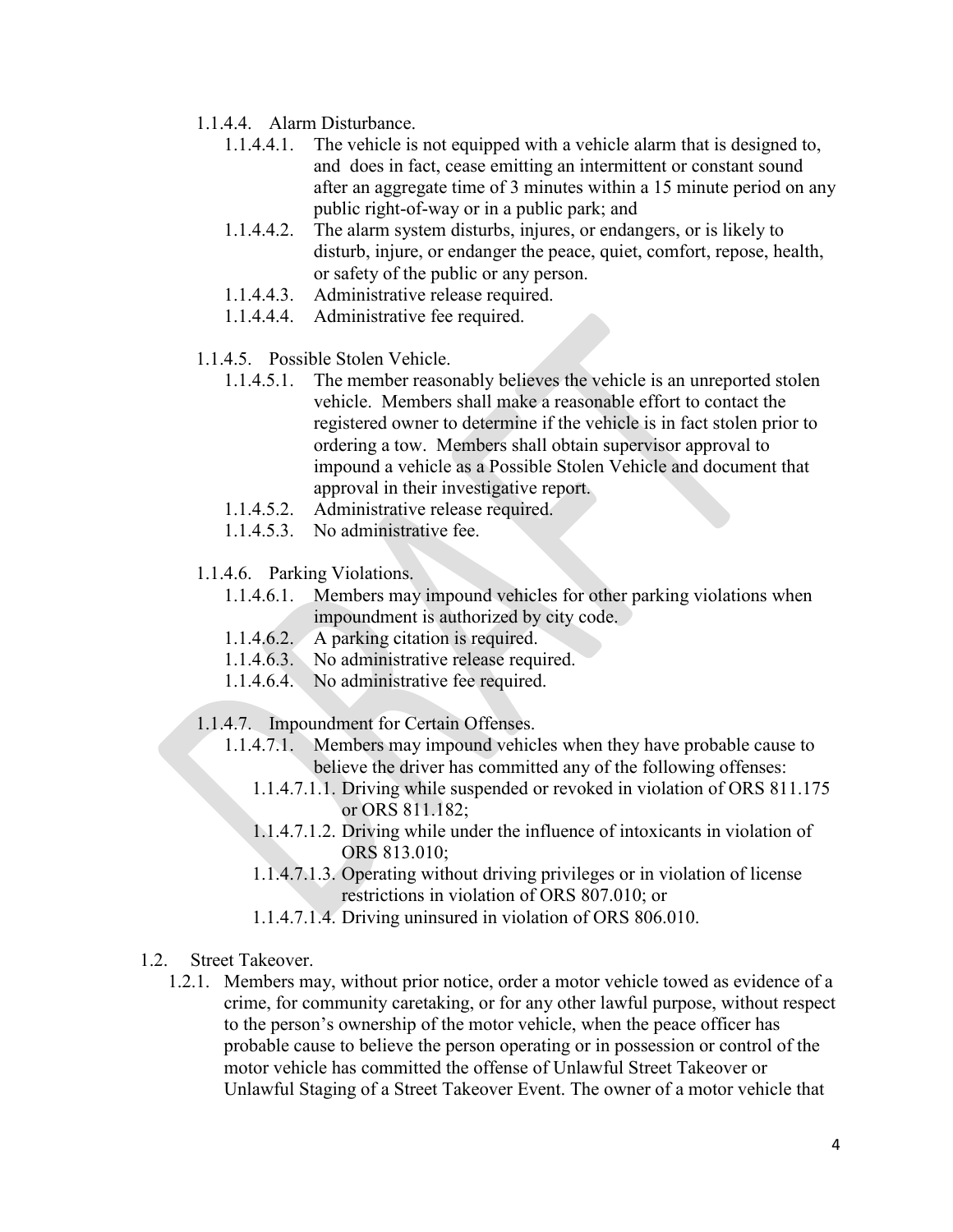has been towed under this section may seek the return of the motor vehicle as provided by law.

- 1.3. Criminal Evidence.
	- 1.3.1. Members may seize a vehicle when a warrant to seize the vehicle exists.
	- 1.3.2. Members may seize a vehicle when the vehicle is on a premises open to the public, or in an area that the officer has lawfully entered, and it is immediately apparent to the member that the vehicle itself may be evidence as defined in ORS 133.535.
	- 1.3.3. Members may seize a vehicle when the member has probable cause to believe that the vehicle contains evidence as defined in ORS 133.535, and exigent circumstances exist, which make it reasonably necessary to seize the vehicle to preserve the evidence or protect it from removal, tampering, or destruction.
	- 1.3.4. If no exigent circumstances exist, the member can arrange for another member(s) to standby with the vehicle until they can obtain a warrant. If exigent circumstances arise while obtaining the warrant, including, but not limited to, persons attempting to access the vehicle, members can deny access or seize the vehicle as evidence in accordance with Directive 0650.00, Search, Seizure, and Inventories.
	- 1.3.5. Members shall consult with a Sergeant before impounding a vehicle that is part of a felony crime scene or known or suspected to contain evidence of a felony.
	- 1.3.6. Members impounding vehicles as evidence of a felony crime or traffic crime involving serious physical injury shall request the vehicle be towed to Rivergate Vehicle Storage (RVS) and shall place a formal hold on the vehicle. Members shall immediately notify the appropriate supervisor of the hold.
- 1.4. Stolen Vehicle Recovery.
	- 1.4.1. Members shall refer to Directive 0630.61, Stolen Vehicles, for guidance on stolen vehicle recovery procedures.
	- 1.4.2. Recovery of stolen vehicles discovered at a tow lot.
		- 1.4.2.1. Members shall not proceed with stolen vehicle recovery procedures for stolen vehicles discovered at tow lots, unless a supervisor grants an exception.
		- 1.4.2.2. Supervisors may grant exceptions when circumstances merit a member recovering the vehicle (e.g., evidentiary need, known suspect information).
		- 1.4.2.3. Unless a supervisor grants an exception, members dispatched to a tow lot to recover a stolen vehicle shall clear the call with a disposition of "I-Referred/Other Agency Handled."
			- 1.4.2.3.1. Members shall notify Auto Records of the call to ensure Records clears the vehicle from LEDS/NCIC.
			- 1.4.2.3.2. Auto Records shall be responsible for notifying owners and reporting agencies of the vehicle's recovery.
			- 1.4.2.3.3. Members shall document, in the CAD call, the DPSST number of the member they contacted at Auto Records, when possible.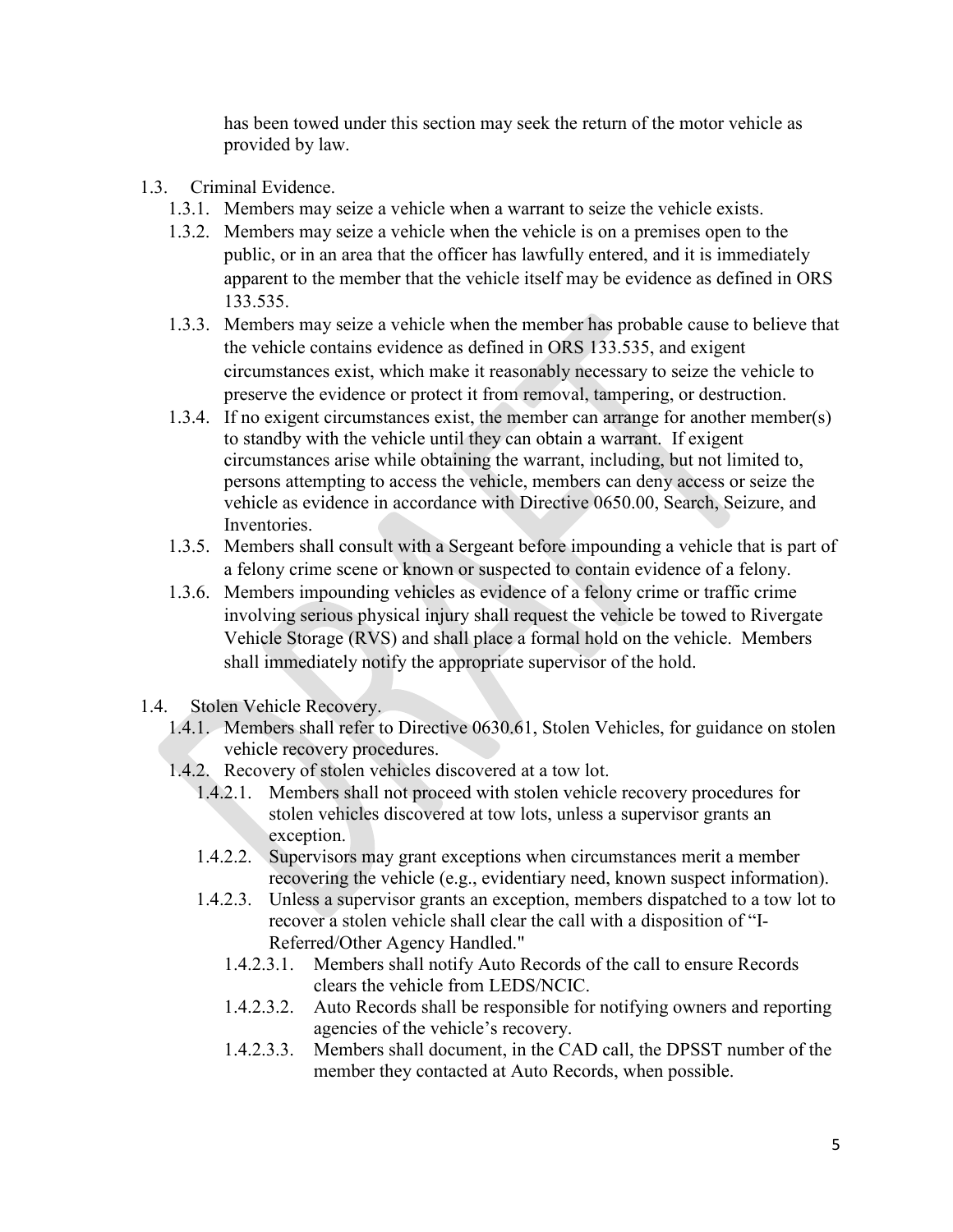- 1.5. Abandoned Vehicles.
	- 1.5.1. Members shall not impound a vehicle solely because the vehicle is abandoned. Members may report abandoned vehicles to PBOT's Parking Enforcement Division.
	- 1.5.2. Members may impound abandoned vehicles that present additional community caretaking concerns or criminal evidence pursuant to this Directive.
- 2. Tow Request and Reporting Procedures.
	- 2.1. Requesting a Tow.
		- 2.1.1. Members may request tow service via the MDC, radio service net, or by any Bureau approved tow request procedure.
		- 2.1.2. When requesting a tow, members shall provide the following information, if available:
			- 2.1.2.1. Criminal charge and/or parking violation, if applicable.
			- 2.1.2.2. Reason for the tow.
				- 2.1.2.2.1. Members should be aware that a hazard reason code imposes an administrative fee for the owner.
			- 2.1.2.3. Vehicle location and specific directions for access, if applicable.
			- 2.1.2.4. Vehicle's license plate number, VIN, year, make, model, and color.
			- 2.1.2.5. Hold information, if applicable, and investigatory unit responsible for the hold.
		- 2.1.3. Members shall wait at the scene for the tow operator to arrive, other than for parking violations and private request tows. For all other tows, the following apply:
			- 2.1.3.1. Members shall confirm that the tow operator that arrives is from the company dispatched.
			- 2.1.3.2. Tow operators are not required to complete the tow if a member is not present.
			- 2.1.3.3. Tow companies must appear at the scene within 20 minutes on routine requests, or within 25 minutes in peak traffic (0700-0900 and 1500-1900 hours). Tows involving special equipment or large vehicles may require additional time.
			- 2.1.3.4. To file a complaint for late arrival or other reasons, members may complete a primary report documenting the circumstances, and forward the narrative section of the report to the Bureau's Tow Board representative in the Records Division.
		- 2.1.4. When circumstances allow a vehicle to stay in place, members shall make reasonable efforts to secure the vehicle and document their efforts in a police report. If a member cannot reasonably secure a vehicle, the member shall request a tow for the vehicle for safekeeping pursuant to this Directive.
	- 2.2. Reporting Requirements.
		- 2.2.1. Members shall write a primary police report whenever they seize or impound a vehicle.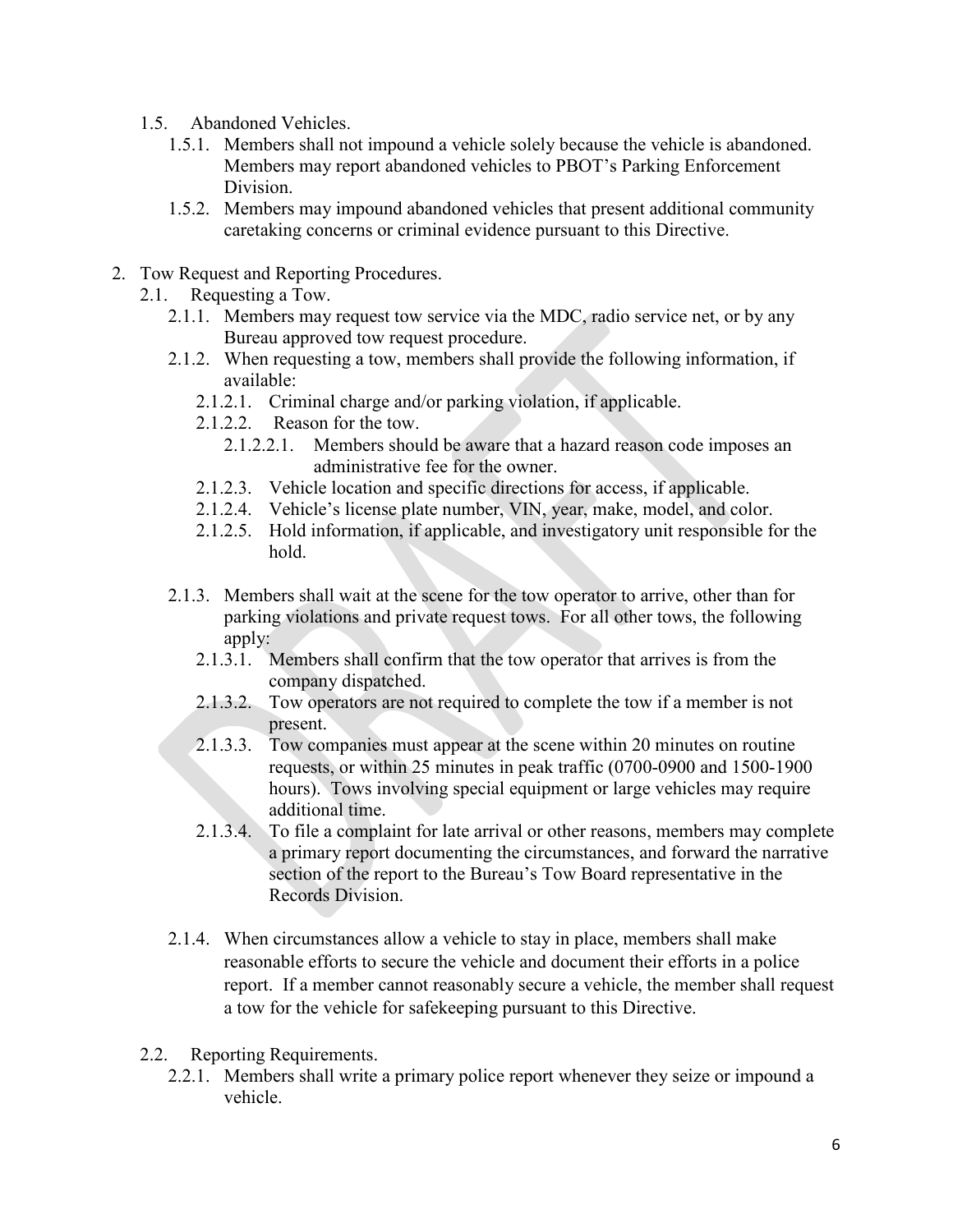- 2.2.2. Members shall document the reason they seized or impounded the vehicle, and include the name, address, and date of birth of the driver and other parties claiming an interest in the vehicle.
- 2.2.3. Members shall document the following vehicle information in their report:
	- 2.2.3.1. License plate number and state, VIN, year, make, model, style and body color; and
	- 2.2.3.2. Unique features such as visible damages or markings on the vehicle.
- 3. Special Circumstance Tows.
	- 3.1. Police Bureau Vehicles.
		- 3.1.1. If a Police Bureau vehicle requires towing services, the member shall request a tow and provide the vehicle's shop number and reason for the tow in their request.
		- 3.1.2. Members shall obtain a copy of the tow company's receipt, if provided a printed copy, and submit it to the precinct administrator.
	- 3.2. Police, Fire, and Medical Operations.
		- 3.2.1. Members may order towing to facilitate the operations by fire, police, ambulance, or other emergency personnel or vehicles.
	- 3.3. Courtesy Tows.
		- 3.3.1. City permit holders who reserve specific areas for activities such as film production, special events, parades, or similar events may request towing of vehicles parked in the reserved area.
		- 3.3.2. Members may order a courtesy tow on behalf of the permit holder for a vehicle parked in a public right-of-way:
			- 3.3.2.1. To provide safe clearance for special events such as parades, marches, or motorcades; or
			- 3.3.2.2. To provide clear access for areas specifically reserved by City permit.
		- 3.3.3. The supervisor in charge may direct the vehicle be towed to another legal parking space on the public right-of-way, to any storage facility designated by the City.
		- 3.3.4. Towing companies are required to notify Auto Records of the exact location of each towed vehicle upon completion of each tow to prevent vehicles from being mistakenly reported or recorded as stolen.
		- 3.3.5. The costs of towing and storing the vehicle for a period not to exceed 72 hours will be paid by:
			- 3.3.5.1. The City in the case of a tow requested by a City officer or employee, or
			- 3.3.5.2. The permittee in the case of a tow requested by a permittee.
			- 3.3.5.3. The owner of the vehicle may be charged a reasonable storage fee for the storage of the vehicle if the vehicle is towed and stored at a private storage facility and the owner fails to remove the vehicle from the private storage facility within 72 hours after the vehicle was towed.
	- 3.4. Private Request Tows.
		- 3.4.1. Members may order a Private Request Tow on behalf of the owner of a vehicle.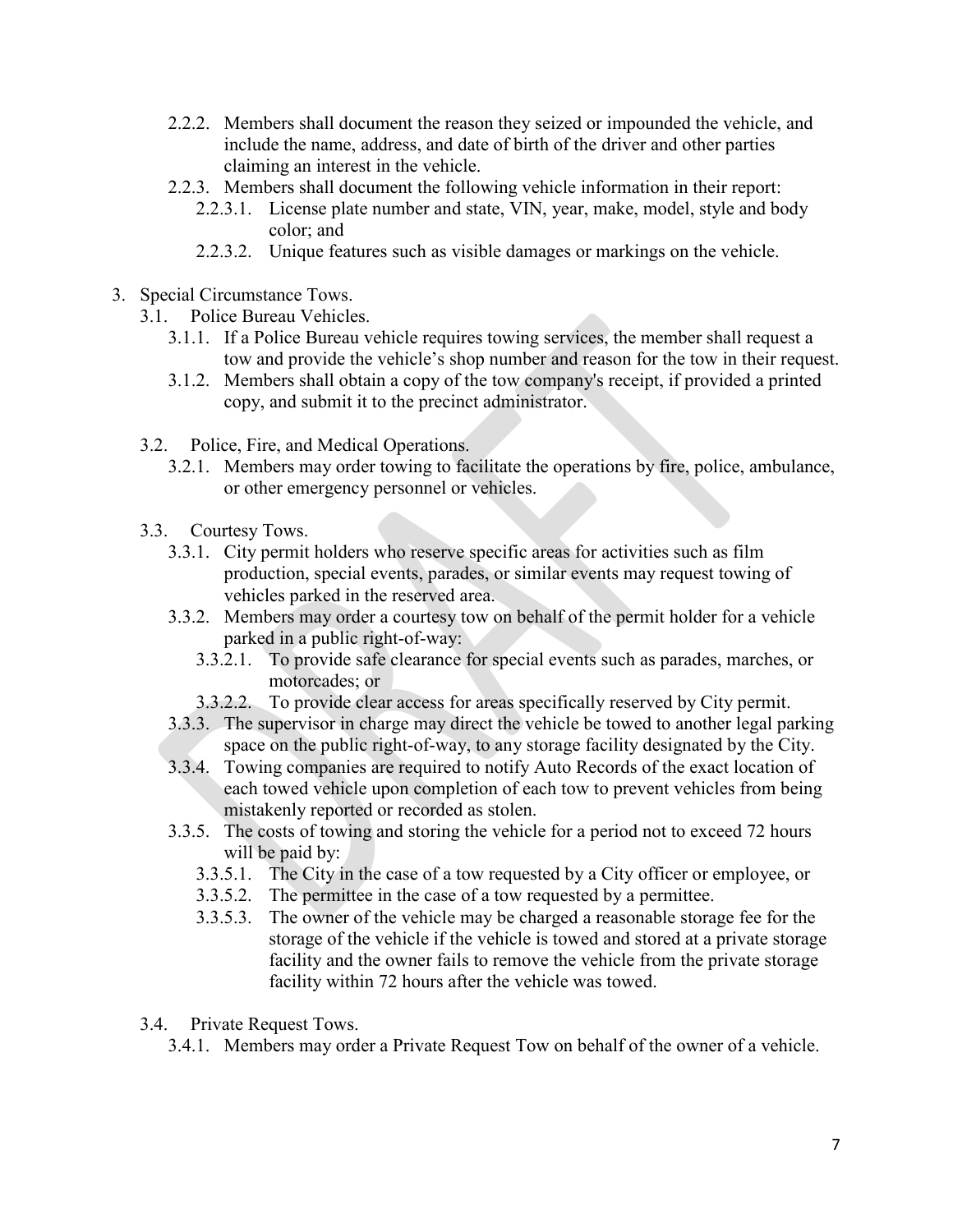- 3.4.2. A private request tow is either Non-Preference (the City-contracted tow company tows the vehicle to their tow lot) or Private Preference (the vehicle owner selects the tow company and vehicle destination).
- 3.4.3. If the vehicle owner is present, but unable to request towing due to injuries or other circumstances, members may request private towing if they reasonably believe the owner would request towing if able.
- 4. Holds.
	- 4.1. Temporary Holds.
		- 4.1.1. Temporary holds generally apply to VIN Inspection tows. The following guidelines apply to temporary holds:
			- 4.1.1.1. Temporary holds expire 72 hours following placement, excluding weekends and holidays.
			- 4.1.1.2. Members shall request vehicles that require a VIN inspection be towed to a private lot, unless given authorization to tow to RVS by a VIN Inspector.
			- 4.1.1.3. VIN Inspectors may request a vehicle be towed to RVS.
			- 4.1.1.4. If a vehicle is sent to RVS for a VIN Inspection, the member shall annotate in the tow request that they are either a VIN Inspector or they received authorization from a VIN Inspector so that Auto Records can accurately track and document the vehicle's location.
			- 4.1.1.5. The member ordering the tow shall notify the proper investigative unit and towing company of the temporary hold.
			- 4.1.1.6. If a formal hold has not been placed on a vehicle before the temporary hold expires, Auto Records shall notify the owner of the expiration and that the vehicle may be released. A second temporary hold cannot be placed once the original hold expires.
	- 4.2. Formal Holds.
		- 4.2.1. Members may, if warranted, place a formal hold on an impounded vehicle. VIN inspectors are authorized to place and/or remove formal or temporary holds on towed vehicles they are inspecting.
		- 4.2.2. A formal hold may be placed upon a vehicle being towed, prior to the expiration of a temporary hold, or at any time, as long as the vehicle is still in the possession of the tow company.
		- 4.2.3. Members may have vehicles already towed to a private lot or other facility relocated to RVS any hour of the day, by any shift.
		- 4.2.4. Members placing a formal hold on a vehicle shall notify the appropriate detective or sergeant by the end of the member's shift. If the hold is traffic related, the member shall notify and forward all related reports to the Traffic Investigative Unit (TIU) sergeant by the end of the member's shift.
		- 4.2.5. Auto Records shall facilitate the transfer of a vehicle to RVS if a temporary hold is being changed to a formal hold.
		- 4.2.6. Members shall provide the name and rank of the investigator and any details on a hold in the City's contracted towing company's website. The member writing the primary report shall include the reason and purpose of the hold. Holds for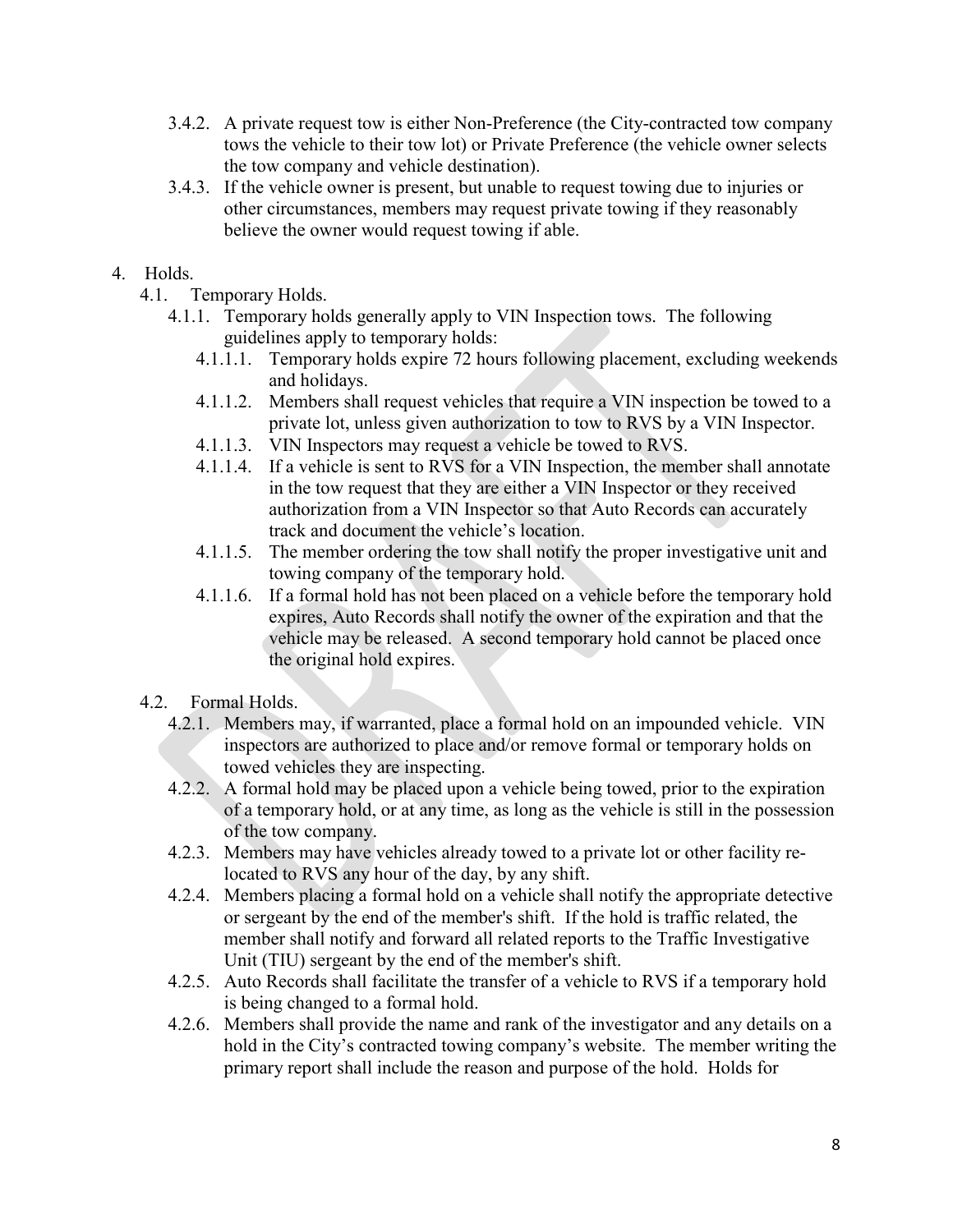detectives must specify which unit is responsible (i.e., detectives/SCU, detectives/robbery detail).

- 4.3. Asset Forfeiture.
	- 4.3.1. Vehicles impounded for civil forfeiture shall be towed to RVS with a formal hold for the Narcotics and Organized Crime (NOC) supervisor.
	- 4.3.2. Vehicles shall not be towed for civil forfeiture without prior approval from the on-call NOC supervisor.
	- 4.3.3. A civil forfeiture notice shall be issued to all parties associated with the vehicle.
- 4.4. Formal hold to examine vehicles for fingerprints.
	- 4.4.1. Forensic Evidence Division (FED) may be notified to have a vehicle examined for fingerprints when:
		- 4.4.1.1. A recovered stolen vehicle was used in another crime.
		- 4.4.1.2. There is a known suspect in a stolen vehicle case, and the fingerprints are needed to link the suspect with the vehicle.
		- 4.4.1.3. There is a known suspect in a theft from a vehicle case and the fingerprints are needed to link the suspect with the vehicle.
		- 4.4.1.4. The vehicle is involved in a crime such as rape, robbery, or burglary and the fingerprints are needed to help identify the suspect.
		- 4.4.1.5. Any exceptions to this section must be approved by a supervisor.
		- 4.4.1.6. Members seizing a vehicle for examination by FED shall place a formal evidence hold on the vehicle, contact FED to request processing, and notify the appropriate detective or sergeant as soon as practicable. The member shall also request the vehicle be towed to RVS, and tell the tow operator to place the vehicle out of the weather and to avoid unnecessarily touching the vehicle.
	- 4.4.2. Vehicles are generally not examined for fingerprints when:
		- 4.4.2.1. The vehicle is a recovered stolen and no other crimes are involved.
		- 4.4.2.2. A victim's vehicle is the subject of a theft and there is no suspect.
- 4.5. Vehicle Identification Number (VIN) Inspection Hold.
	- 4.5.1. Members may place a temporary hold on any vehicle towed within the City of Portland in which the VIN has been removed, defaced, or altered, in order to conduct a VIN inspection.
	- 4.5.2. VIN Inspectors may request the vehicle be towed to RVS for processing purposes.
- 4.6. Removing formal holds.
	- 4.6.1. The investigative unit responsible for the formal hold is also responsible for removing the hold. The removal can be made by contacting Auto Records.
	- 4.6.2. Investigators shall provide Auto Records with instructions on who the vehicle should be released to (e.g., registered owner) when releasing a hold.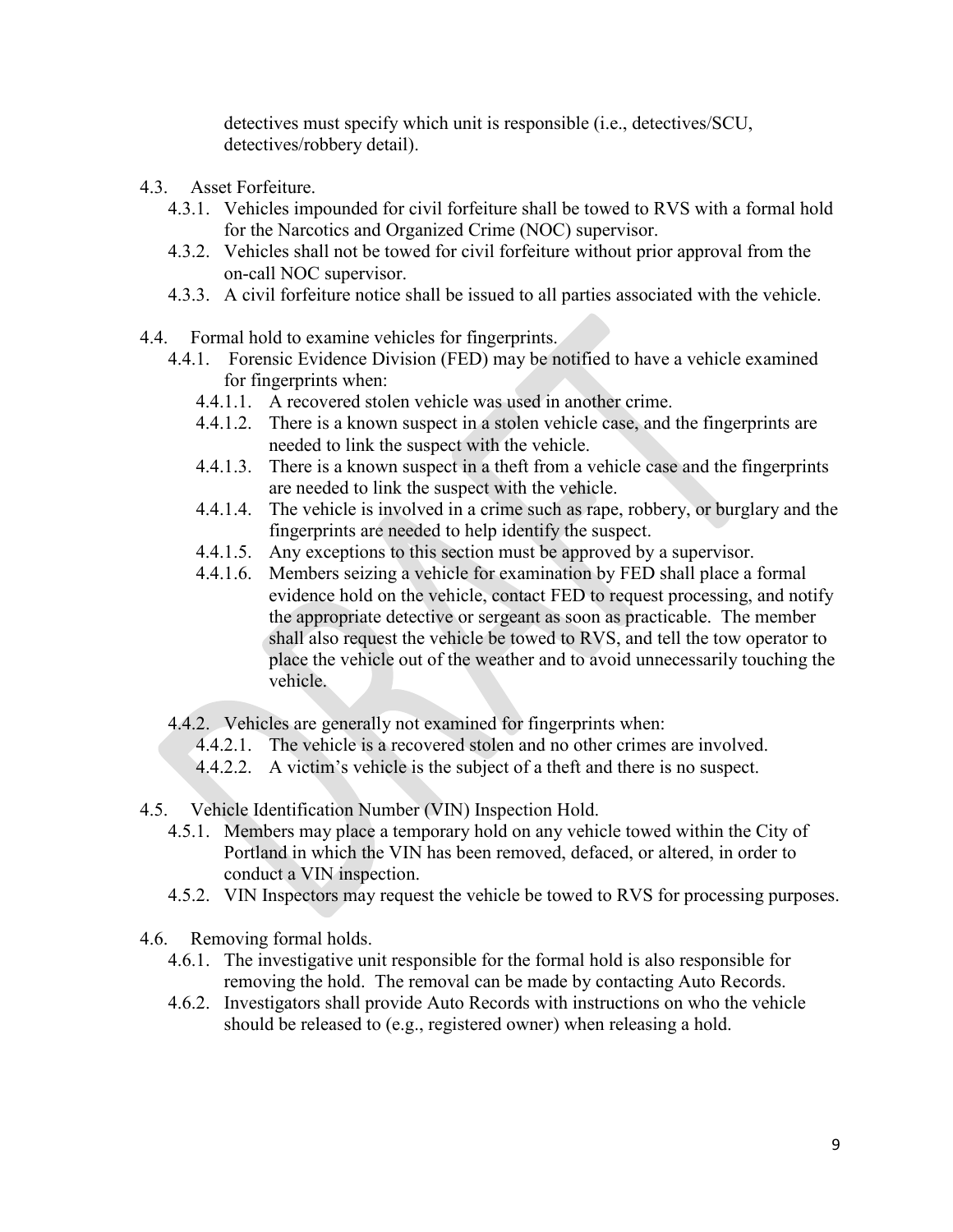# **History:**

- Originating Directive Date: 1976
- Last Revision Signed: 03/31/22
- Effective Date: 04/30/22
- Next Review Date:04/30/24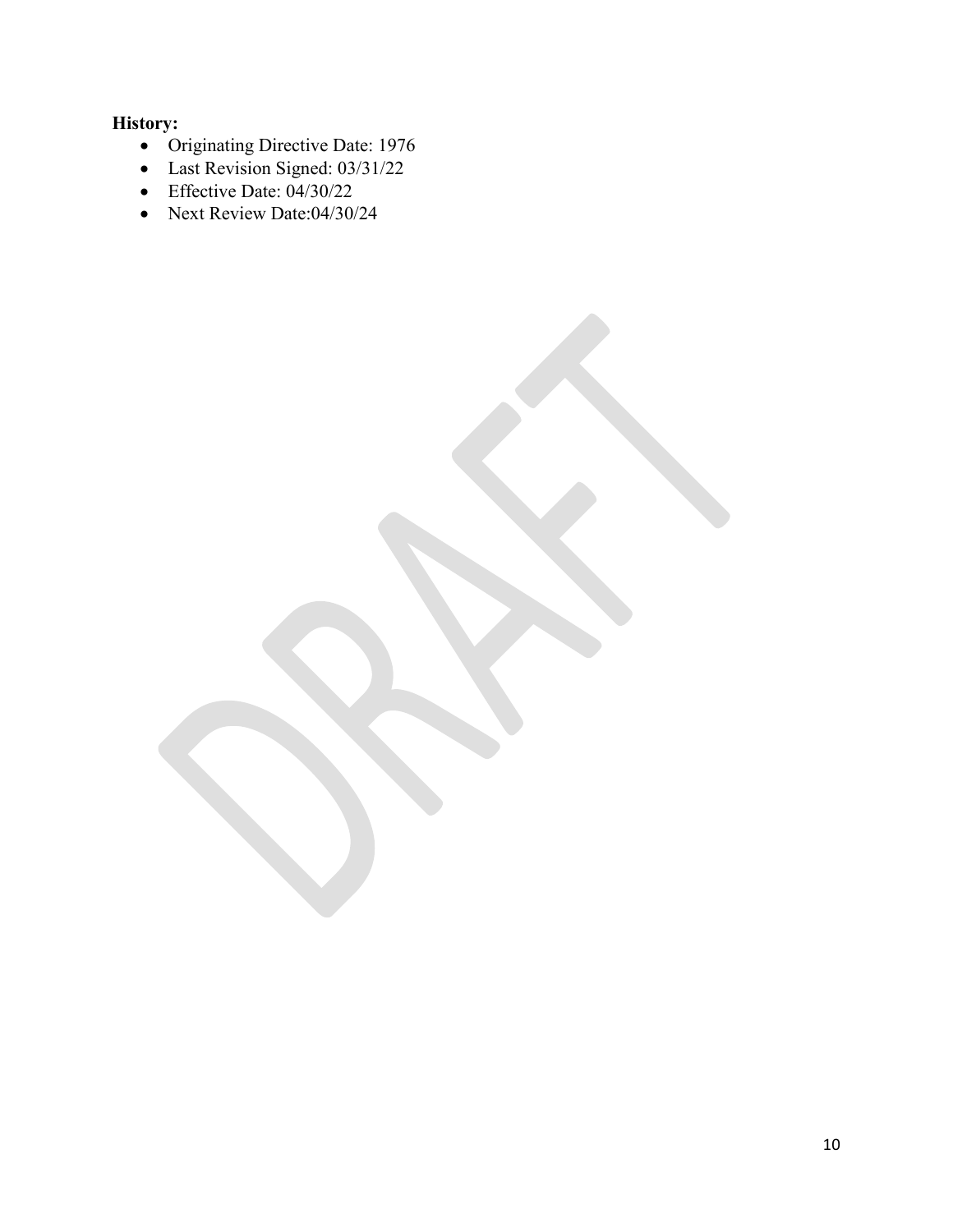# **0630.60 VEHICLE DISPOSITION, Vehicle Disposition and Impoundment**

# **Refer:**

- ORS 133.033, Peace officer community caretaking functions
- ORS 133.535, Permissible Objectsobjects of Searchsearch and Seizureseizure
- ORS Chapter 192.000, Records; Public Reports and Meetings
- ORS 806.010, Driving uninsured prohibited
- ORS 807.010, Operating vehicle without driving privileges or in violation of license restrictions
- ORS 809.720, Impoundment for specified offenses
- ORS 811.175, Violation driving while suspended or revoked
- ORS 811.182, Criminal driving while suspended or revoked
- ORS 813.010, Driving under the influence of intoxicants
- Portland City Code 14A.30.080, Unlawful Street Takeover and Unlawful Staging of Street Takeover Event
- Portland City Code 14A.50, Conduct Prohibited on Public Property
- Portland City Code 14C.10, Police Duties to Inventory Property
- Portland City Code Chapter 16.30, Towing and Disposition of Vehicles
- Portland City Code 29.60.060, Nuisance Abatement
- Portland City Code 3.98, Towing Board of Review
- Directive 6300630.61, Stolen Vehicles
- Directive 6500640.02, Photography and Digital Imaging.
- Directive 0650.00, Search, Seizures, and Inventories
	- Abandoned Auto Officer Intake Form (Records)
	- Notice of Tow (Records)
- 1. STATEMENT OF PURPOSE
	- 1.1. The purpose of this policy is to establish the rules and procedures for seizing or impounding vehicles by Bureau members.

# 2. DIRECTIVE SPECIFIC DEFINITIONS

- 2.1. No definitions
- 3. POLICY
- Directive 0900.00, General Reporting Guidelines

# **Definitions:**

- Abandoned Vehicle: A vehicle left on public property for more than 24 hours that appears to be neglected or deserted by the owner, and for which one or more of the following conditions exist:
	- o The vehicle does not have a lawfully affixed, unexpired registration plate, or fails to display current registration.
	- o The vehicle appears to be inoperative or disabled.
	- o The vehicle appears to be wrecked, partially dismantled, or junked.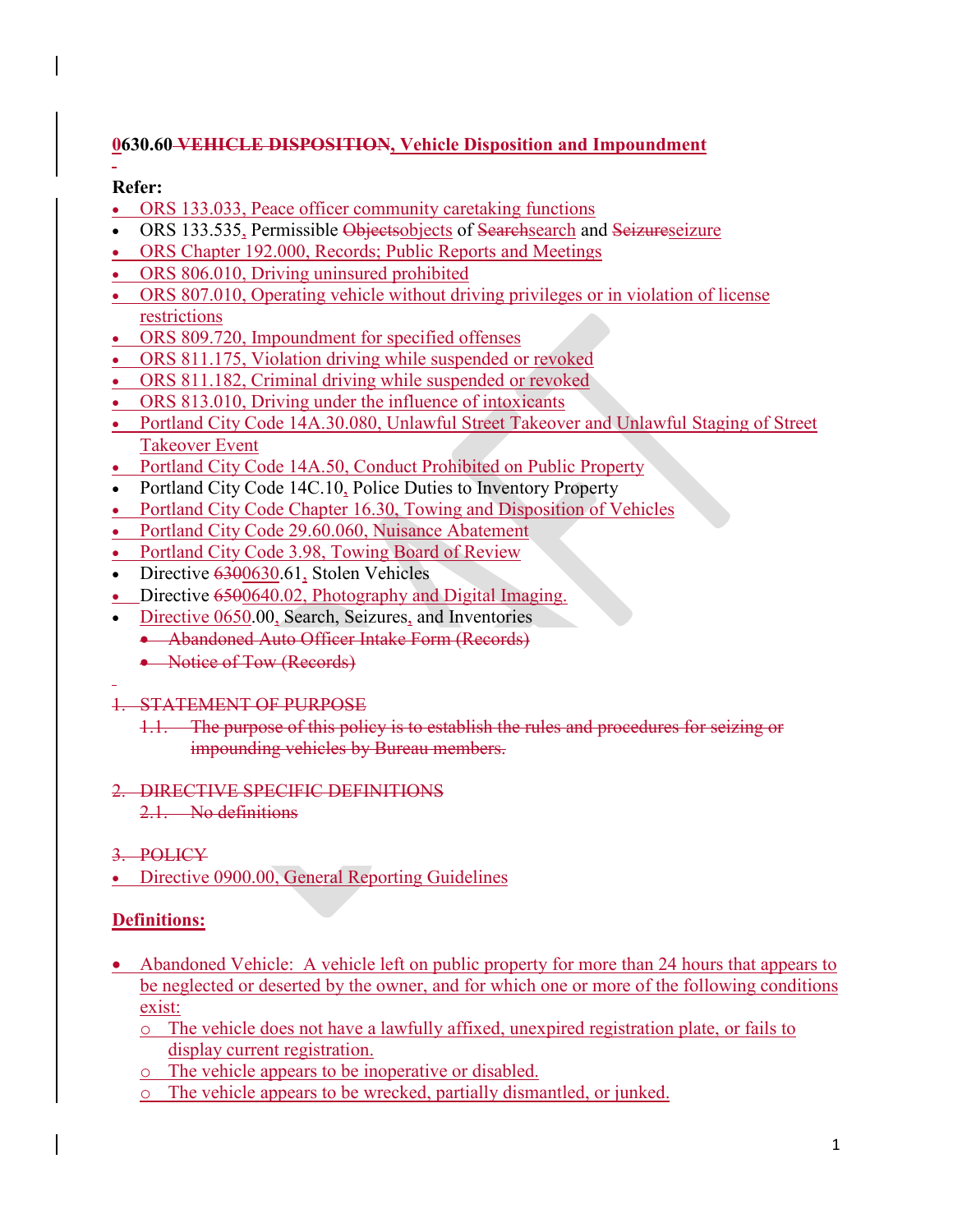- Administrative Fee: A payment required by the Bureau to release a vehicle from impound.
- Administrative Release: An electronic document issued by the Records Division to the vehicle's owner to obtain the vehicle from impound.
- Courtesy Tow: The removal of a legally parked vehicle for the purpose of clearing an area for special events, film or video projects, construction, or other reasons.
- Formal Hold: A restriction placed on a towed vehicle by a member, prohibiting the owner from accessing both the towed vehicle and its contents for an indefinite period.
- Member: Member generally refers to any Portland Police Bureau employee. For this directive, when discussing the authority to seize or impound a vehicle, member refers only to sworn police officers.
- Owner: For this directive, owner means the vehicle's registered owner, an authorized agent of the registered owner such as their attorney, the person lawfully in possession or control of the vehicle, or a person who purchased the vehicle from the owner and provides written proof of ownership.
- Private Request Tow: The removal of a vehicle at an owner's request.
- Temporary Hold: A short-term restriction placed on a towed vehicle by a member, prohibiting the owner from accessing both the towed vehicle and its contents. Temporary holds automatically expire after 72 business hours, unless lifted sooner by the initiating member or an investigative unit.
- VIN Inspector: A member specifically trained to conduct VIN inspections.
- Vehicle: For this directive, a vehicle means any device that can transport persons or property upon a public highway. This includes recreational vehicles (RVs), which consists of motor homes and accessory RVs.
	- o Motor Home: A motor vehicle designed for human occupancy, or a camper on the back of a truck.
	- o Accessory RV: A non-motor vehicle designed for human occupancy, such as vacation trailers, fifth-wheel trailers, and campers that are not on the back of a truck. Accessory RVs include vehicles designed for off-road use (4-wheeler, dune buggy, boat).

# **Policy:**

1. Members may seize or impound vehicles when doing so is lawful and consistent with the provisions of this directive. Members willshall comply with the procedures mandated by Portland City Code 14.C.10 and <del>DIR. 650</del>Directive 0650.00, Search, Seizures, and Inventories relating to inventory of persons, vehicles, and property.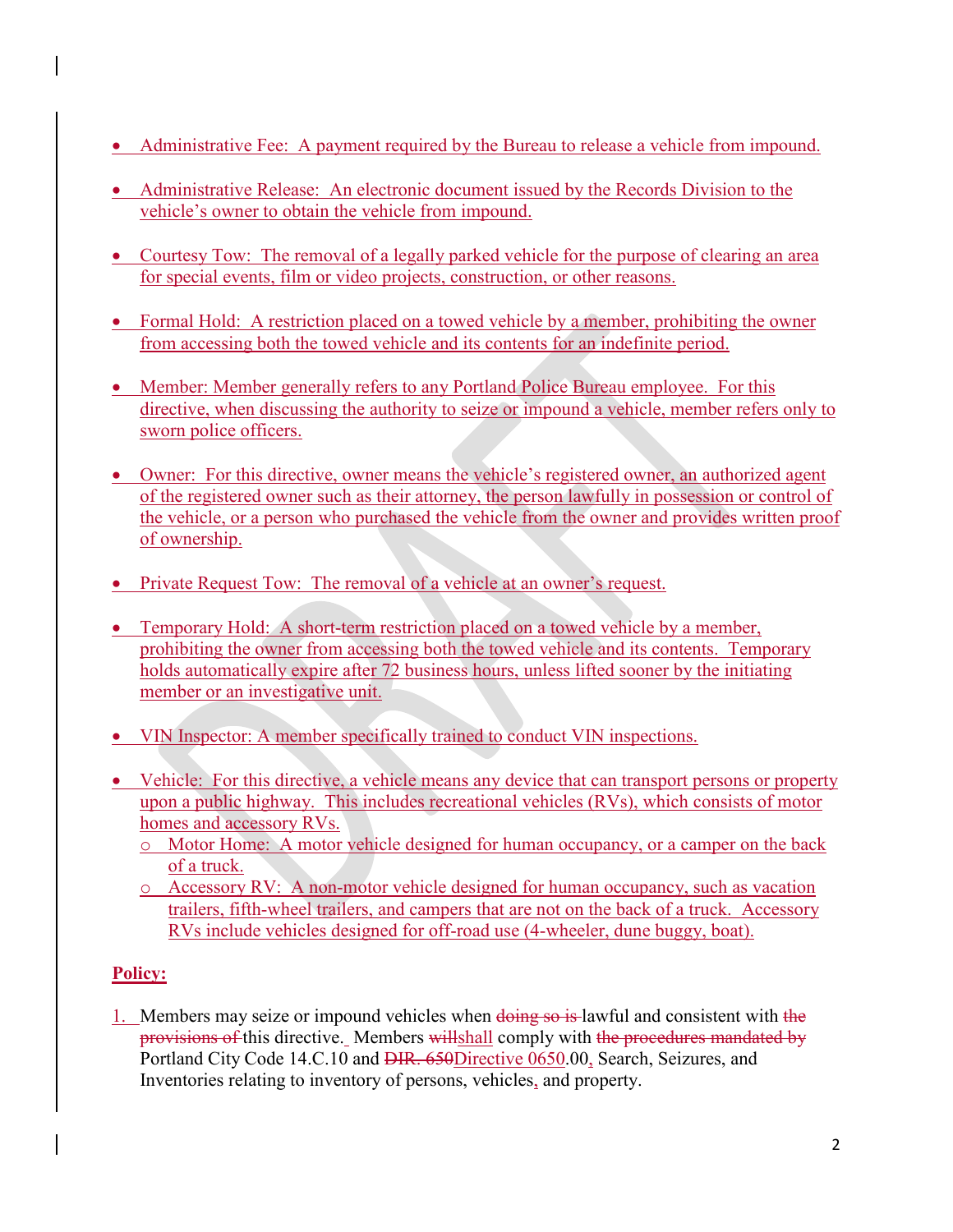4.2.Members should exercise discretion in impounding vehicles under circumstances that may create undue hardship or risk to the occupants. Such circumstances may include, but are not limited to<sub>5</sub>: the presence of young children, elderly, or disabled persons, or a vehicle; vehicles equipped for use by such persons; and vehicles used as homes.

### 5. AUTHORITY

### 5.1. Warrant

1.1.1. Members may seize a vehicle when a warrant to seize the vehicle exists.

### **Procedures:**

- 1. Authority to Impound.
	- 1.2.1.1. Community Caretaking Guidelines.
		- 1.2.1.1.1.1.1. Members may impound a vehicle under this section only when motivated primarily motivated by thea community caretaking issueconcern presented by the vehicle, rather than any punitive or investigative motivationreason.
		- 5.1.1. Members shouldshall not impound a vehicle under this section based solely on the arrest and/or issuance of a citation to the driver, owner or occupants; however, such circumstances may be relevant for other reasons such as the resulting inability of persons to lawfully operate or move the vehicle from its present location. Lack of insurance alone does not support a community caretaking impoundment.
		- 1.2.2.1.1.2. Members should not impound a vehicle under this section if the owner or person in control of the vehicle consents to have a lawful driver, who is present at the scene, safely move the vehicle to a location that no longer presents a community caretaking issue.concern. Members mayare not required to wait for such a person to arrive, but are not required to if such person is not present at the time the officer requests tow service may choose to wait at their discretion.
	- 5.2. Members may impound a vehicle when the vehicle presents one or more of the following community caretaking issues:
		- 1.1.3. PUBLIC SAFETY: State law or municipal ordinance may authorize police to impound vehicles for certain offenses or circumstances as part of community caretaking. However, state law or municipal ordinance cannot make an otherwise unconstitutional seizure lawful; members should be aware that impounding a vehicle is a seizure that must be found lawful under the Fourth Amendment and the Oregon Constitution.

### 1.1.4. Examples of Community Caretaking:

- 1.1.4.1. Public Safety.
	- 1.2.2.1.1.1.1.4.1.1. The vehicle isposes an immediate danger to public safety. This includes, but is not limited to, vehicles the officera vehicle that a member reasonably believes, based on the nature, condition, and location of the vehicle, present presents an immediate danger to any person, including vehicles. For example, a vehicle the officermember reasonably believes contains explosives, toxic or dangerous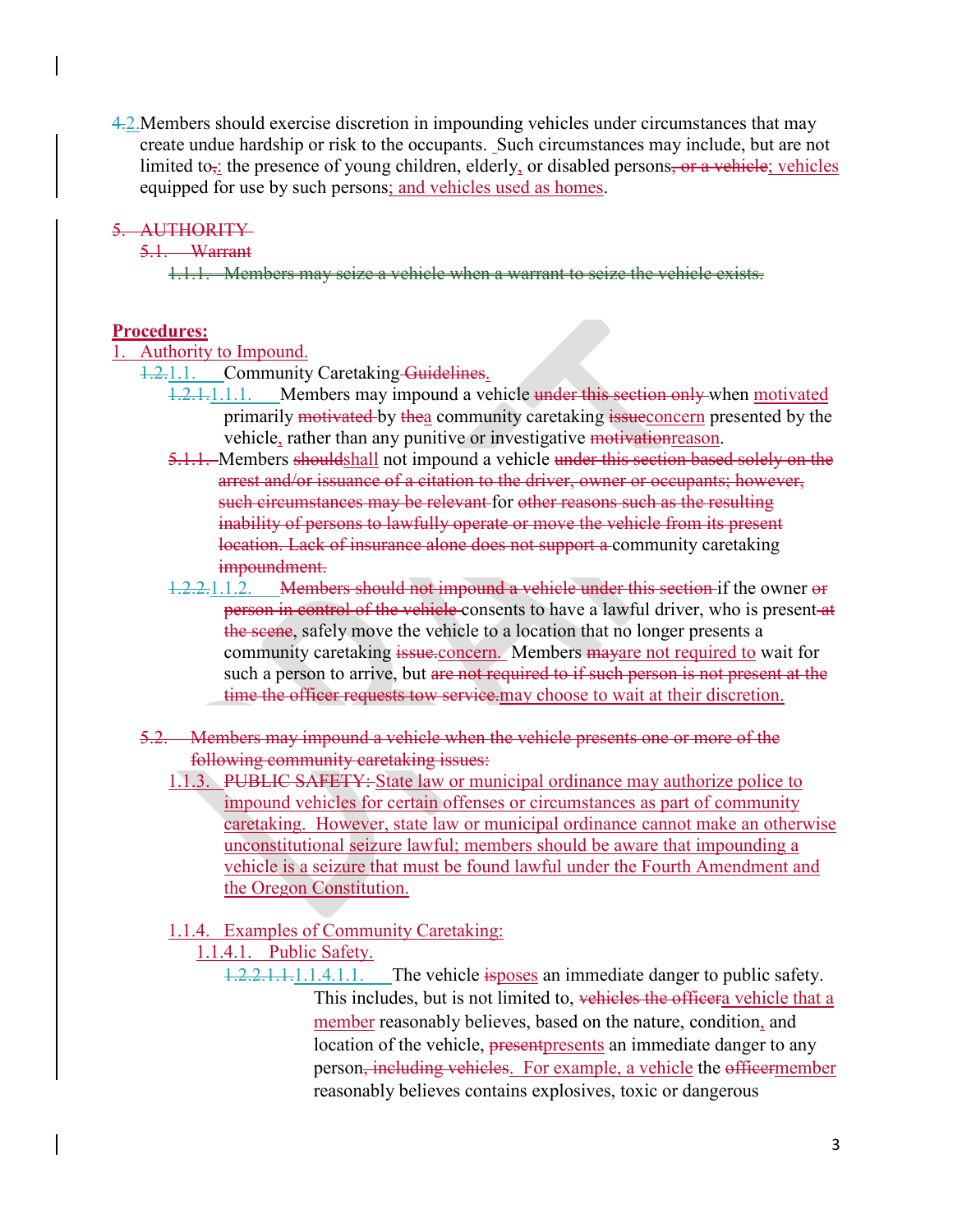chemicals, or substances that present an immediate danger to any person.

- 5.2.1.1. *Procedure:* Members will issue a notice of impound and complete a tow report then request the vehicle towed to a private tow lot. An investigation report or parking citation is not required.
	- 1.1.4.1.2. HAZARD: Administrative release required.
	- 1.1.4.1.3. Administrative fee required.
- 1.1.4.2. Hazard.
	- 1.2.2.1.2.1.1.4.2.1. The vehicle is impeding, or likely to impede, the normal flow of vehicular or pedestrian traffic. This includes, but is not limited to, vehiclesa vehicle blocking a traffic or bicycle lane, private or public driveway, and vehicles in vehicle impeding the normal flow of vehicular or pedestrian traffic on streets, parking lots, or other premises open to the public.
- 5.2.1.2. *Procedure:* Members will issue a notice of impound and complete a tow report then request the vehicle towed to a private tow lot. Members will issue a parking citation if required.
- 5.2.2. SAFEKEEPING: The member has taken the driver of the vehicle into custody or caused a driver to stop driving the vehicle and it is reasonable under the circumstances to remove the vehicle from a public or exposed location for safekeeping to protect it, or its contents, from theft or damage, or to protect the City of Portland from liability related to the vehicle and contents.
	- 1.1.4.2.2. Administrative release required.
	- 1.1.4.2.3. Administrative fee required.
	- 1.1.4.3. Safekeeping.
		- 1.1.4.3.1. The vehicle was in possession of a person taken into police custody; the vehicle or vehicle's contents are exposed to theft or damage; and no other reasonable disposition of the vehicle is available.
		- 1.2.2.1.3.1.1.4.3.2. This includes, but is not limited to, a high-value vehicles vehicle or vehicles vehicle with highhigh value contents; vehiclesa vehicle that cannot be secured due to the circumstances, location, design, or condition of the vehicle; vehiclesor a vehicle in locationsa location that havehas an increased likelihood of theft or damage; vehicles in locations that increase the likelihood of damaging other property; and vehicles in locations that the member believes a person in control of a vehicle would not customarily leave the vehicle unattended for extended periods of time..
		- 5.2.2.1.1. *Procedure:* Members will issue a notice of impound and complete a tow report then request the vehicle be towed to a private lot. An investigation report or parking citation is not required.
		- 1.1.4.3.3. **ILLEGALLY PARKED:** Administrative release required.
		- 1.1.4.3.4. Administrative fee required.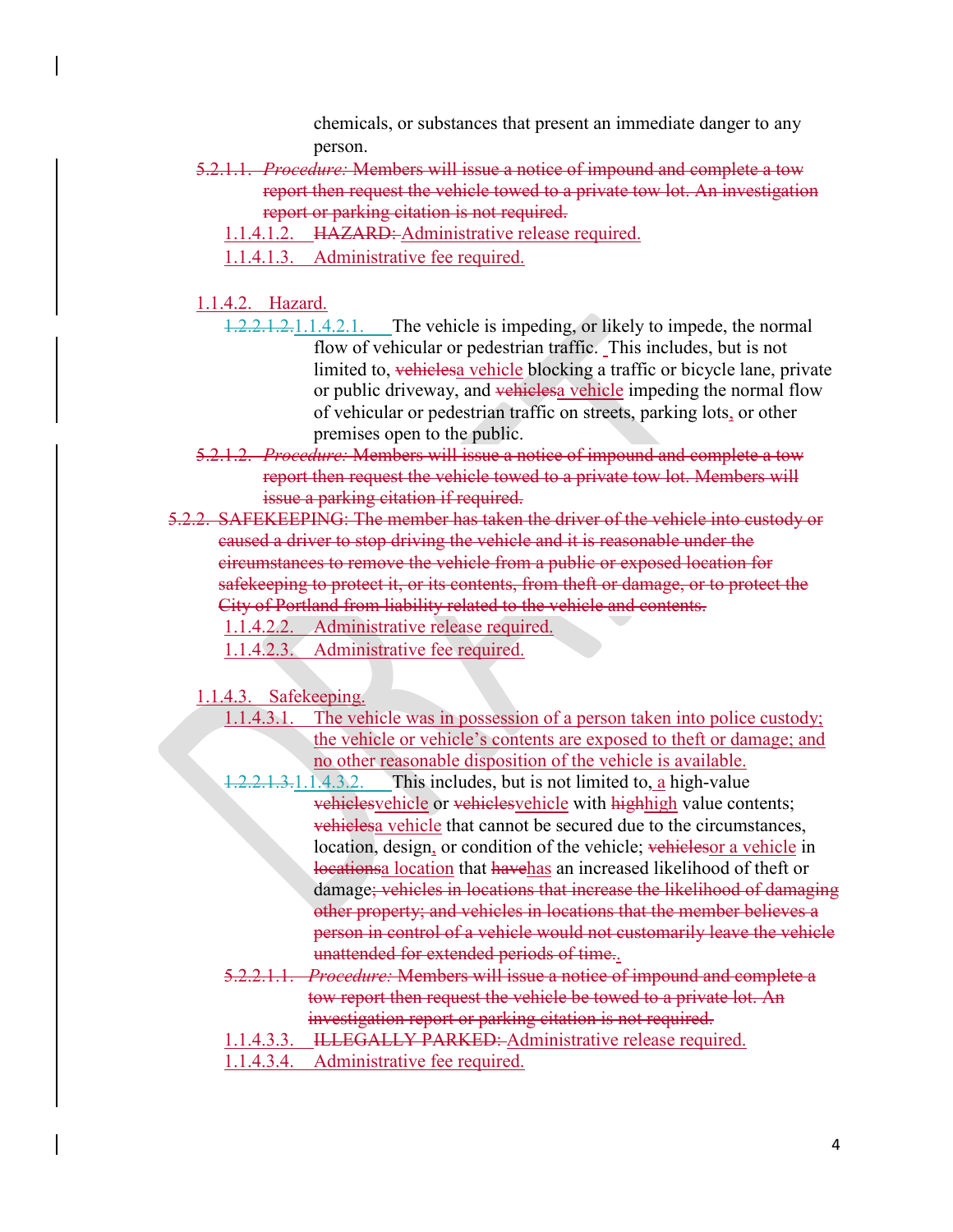1.1.4.4. Alarm Disturbance.

- 5.2.3. The vehicle is illegally parked in a posted restricted space, zone, or traffic lane at any time and place where the vehicle is interfering or reasonably likely to interfere with the intended use of such a space, zone, or traffic lane; or the vehicle is illegally parked within 10 feet of a fire hydrant.
	- 5.2.3.1. *Procedure:* Members will complete an investigation report and parking citation and request the vehicle be towed to a private tow lot. A notice of impound is not required.
		- 1.2.2.1.4.1.1.4.4.1. ALARM DISTURBANCE: The vehicle is not equipped with a vehicle alarm that is not-designed to, orand does not in fact, cease emitting an intermittent or constant sound after an aggregate time of 3 minutes within a 15 minute period on any public right-ofway; or in a public park; and the alarm system disturbs or is likely to disturb, injure or endanger the peace, quiet, comfort, health or safety of the public or any person.
	- 5.2.3.2. *Procedure:* Members will issue a notice of impound and request the vehicle be towed to a private tow lot. An investigation report or parking citation is not required.
		- 1.1.4.4.2. The alarm system disturbs, injures, or endangers, or is likely to disturb, injure, or endanger the peace, quiet, comfort, repose, health, or safety of the public or any person.
		- 1.1.4.4.3. Administrative release required.
		- 1.1.4.4.4. Administrative fee required.
	- 1.1.4.5. Possible Stolen Vehicle.
		- 1.1.4.5.1. The member reasonably believes the vehicle is an unreported stolen vehicle. Members shall make a reasonable effort to contact the registered owner to determine if the vehicle is in fact stolen prior to ordering a tow. Members shall obtain supervisor approval to impound a vehicle as a Possible Stolen Vehicle and document that approval in their investigative report.
		- 1.1.4.5.2. Administrative release required.
		- 1.1.4.5.3. No administrative fee.

1.1.4.6. Parking Violations.

- 1.1.4.6.1. Members may impound vehicles for other parking violations when impoundment is authorized by city code.
- 1.1.4.6.2. A parking citation is required.
- 1.1.4.6.3. No administrative release required.
- 1.1.4.6.4. No administrative fee required.

1.1.4.7. Impoundment for Certain Offenses.

1.1.4.7.1. Members may impound vehicles when they have probable cause to believe the driver has committed any of the following offenses: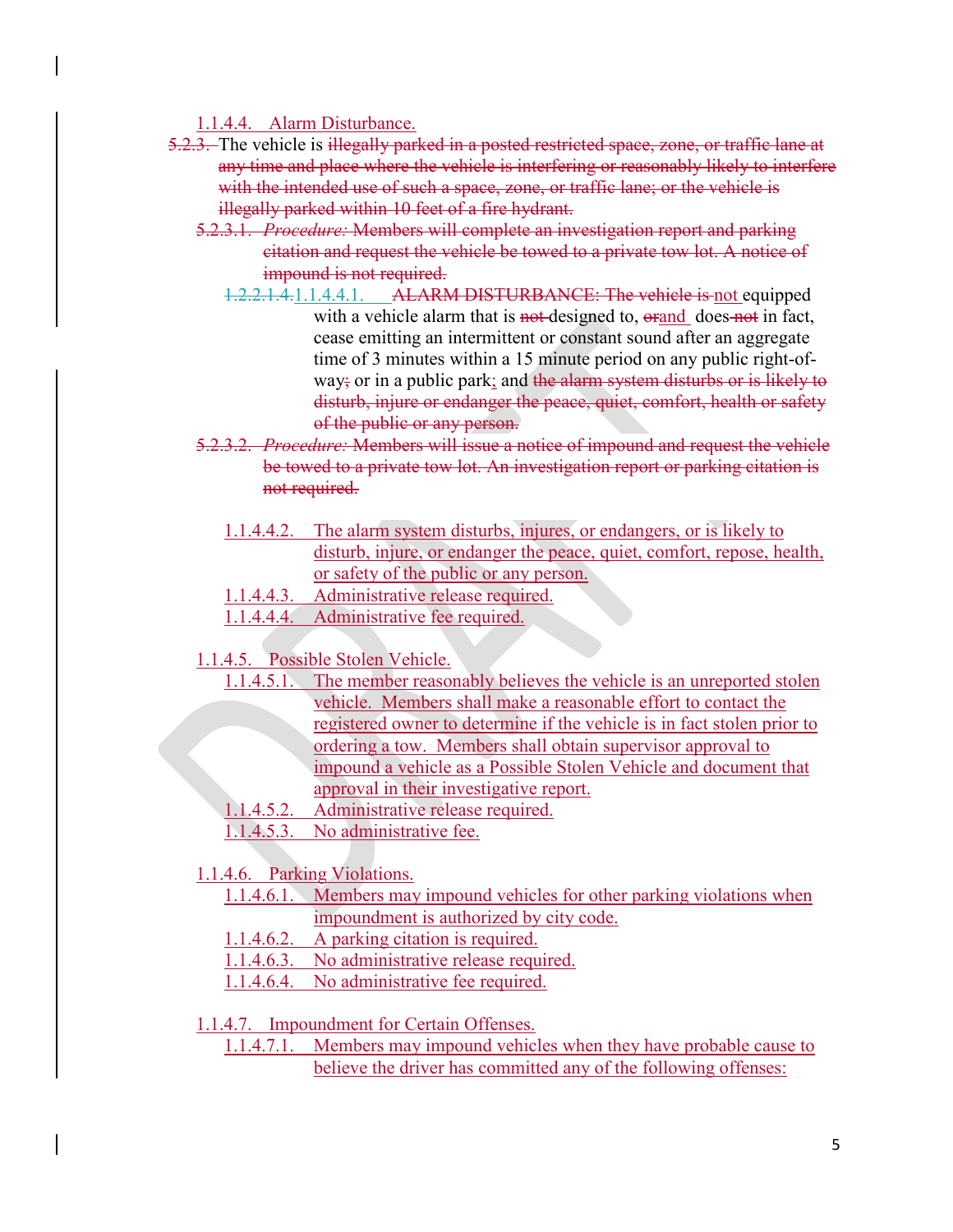- 1.1.4.7.1.1. Driving while suspended or revoked in violation of ORS 811.175 or ORS 811.182;
- 1.1.4.7.1.2. Driving while under the influence of intoxicants in violation of ORS 813.010;
- 1.1.4.7.1.3. Operating without driving privileges or in violation of license restrictions in violation of ORS 807.010; or
- 1.1.4.7.1.4. Driving uninsured in violation of ORS 806.010.

# 1.2. Street Takeover.

1.2.1. Members may, without prior notice, order a motor vehicle towed as evidence of a crime, for community caretaking, or for any other lawful purpose, without respect to the person's ownership of the motor vehicle, when the peace officer has probable cause to believe the person operating or in possession or control of the motor vehicle has committed the offense of Unlawful Street Takeover or Unlawful Staging of a Street Takeover Event. The owner of a motor vehicle that has been towed under this section may seek the return of the motor vehicle as provided by law.

# 1.3. Criminal Evidence of a Crime.

- 1.3.1. Members may seize a vehicle when a warrant to seize the vehicle exists.
- 1.3.1.1.3.2. Members may seize a vehicle when the vehicle is on a premises open to the public, or in an area that the officer has lawfully entered, and it is immediately apparent to the member that the vehicle itself may be evidence as defined in ORS. 133.535.
- 1.3.2.1.3.3. Members may seize a vehicle when the member has probable cause to believe that the vehicle contains evidence as defined in ORS-133.535, and exigent circumstances exist, which make it reasonably necessary to seize the vehicle to preserve the evidence or protect it from being moved, tampered with or destroyed.removal, tampering, or destruction.
- 1.3.4. *Procedure:* If no exigent circumstances exist, the member should requestcan arrange for another member(s) to have one or more members standby with the vehicle until they can obtain a warrant to seize the vehicle can be obtained. If exigent circumstances arise while obtaining the warrant is being obtained, including, but not limited to, persons attempting to access the vehicle, members maycan deny access or seize the vehicle as evidence- in accordance with Directive 0650.00, Search, Seizure, and Inventories.
- 1.3.5. Members seizing the vehicle willshall consult with a Sergeant before impounding a vehicle that is part of a felony crime scene or known or suspected to contain evidence of a felony.
- 1.3.3.1.3.6. Members impounding vehicles as evidence of a felony crime or traffic crime involving serious physical injury shall request the vehicle be towed to Rivergate Vehicle Storage (RVS) and shall place a formal hold on the vehicle. The members will Members shall immediately notify the appropriate detective or sergeant supervisor of the hold.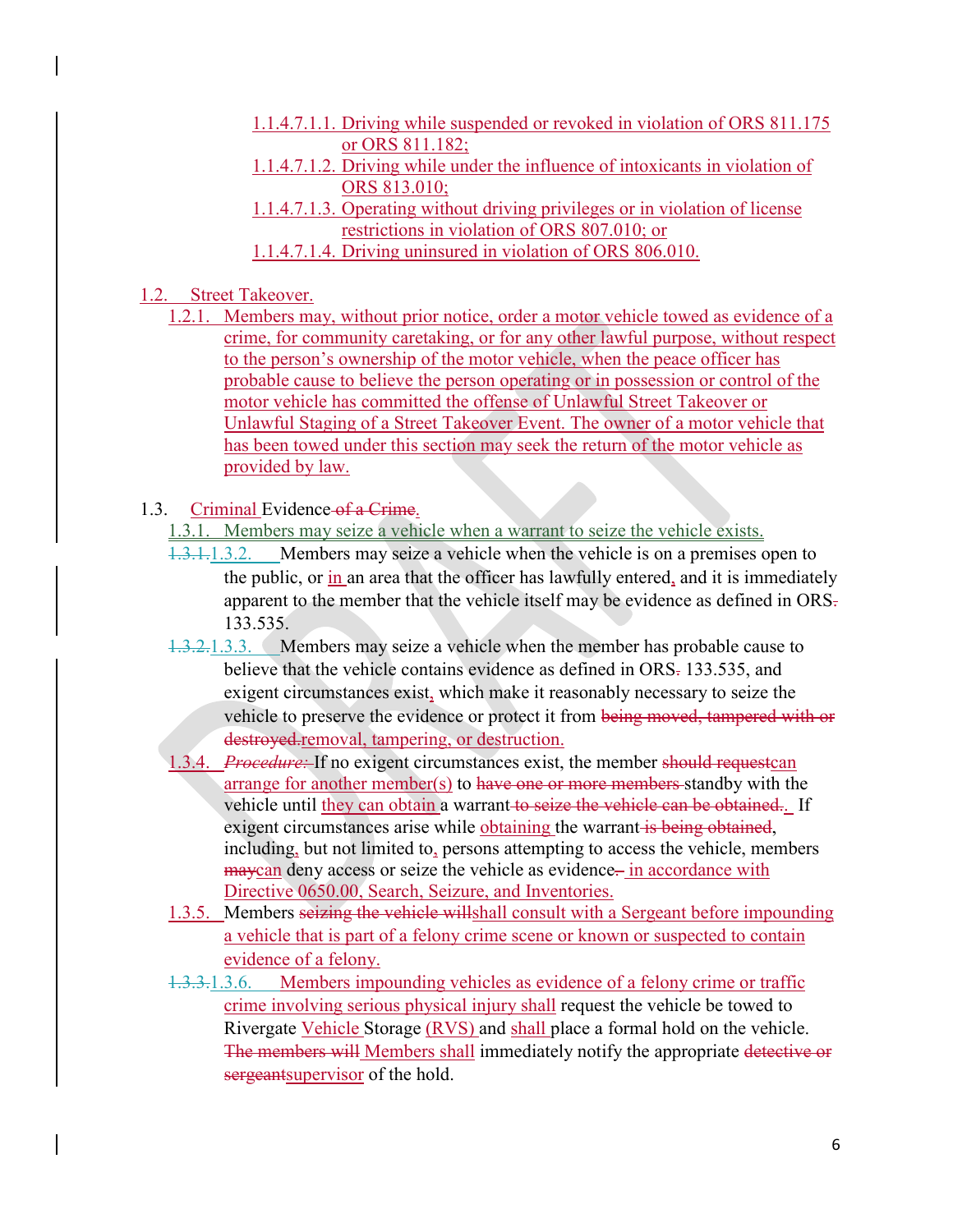1.4. Stolen Vehicle Recovery.

- 1.4.1. Members shall refer to Directive 0630.61, Stolen Vehicles (in accordance, for guidance on stolen vehicle recovery procedures.
- 1.4.2. Recovery of stolen vehicles discovered at a tow lot.
	- 1.3.3.1.1.4.2.1. Members shall not proceed with DIR 630.61)stolen vehicle recovery procedures for stolen vehicles discovered at tow lots, unless a supervisor grants an exception.
	- 1.3.3.2.1.4.2.2. A member Supervisors may impound a vehicle grant exceptions when the circumstances merit a member reasonably believes recovering the vehicle is stolen.(e.g., evidentiary need, known suspect information).
	- 1.4.2.3. *Procedure:* Unless a supervisor grants an exception, members dispatched to a tow lot to recover a stolen vehicle shall clear the call with a disposition of "I-Referred/Other Agency Handled."
		- 1.4.2.3.1. Members will callshall notify Auto Records of the call to place a temporary hold onensure Records clears the vehicle from LEDS/NCIC.
		- 1.4.2.3.2. Auto Records shall be responsible for precinct detectives notifying owners and record the DPPSTreporting agencies of the vehicle's recovery.
		- 1.3.3.2.1.1.4.2.3.3. Members shall document, in the CAD call, the DPSST number of the records clerk notified. Members will also notify his/her precinct detective sergeant of the hold and request the vehicle is towed to a private tow lotmember they contacted at Auto Records, when possible.
- 5.2.4. A member may impound a vehicle when the VIN has been verified to indicate the vehicle is in stolen status.
	- 5.2.4.1. *Procedure:* If the owner is available, members may wait a reasonable period of time for the owner to arrive on scene. If the owner is on scene and provides the member with contact information, proof of ownership and signature, the member should release the vehicle to the owner. Otherwise, the member will request the vehicle be towed to a private tow lot. Members will immediately notify Auto Records that the vehicle is no longer in stolen status, and transmit notification via the MDC that the vehicle is no longer in stolen status and is possession of the owner, so that other members are aware of the recovery.

# 1.4.1.5. Abandoned Vehicles.

- 1.4.1.1.5.1. Members areshall not authorized to impound a vehicle solely because the vehicle is abandoned. Members may report an abandoned vehicle in one of the following two ways:vehicles to PBOT's Parking Enforcement Division.
	- 5.2.4.2. Routine Towing: For abandoned vehicles that do not constitute a public health or safety hazard a member will notify the Parking Enforcement Division by either telephoning the 24-hour Abandoned Vehicle Hotline or faxing a completed Abandoned Auto Intake form to the Abandoned Auto Coordinator.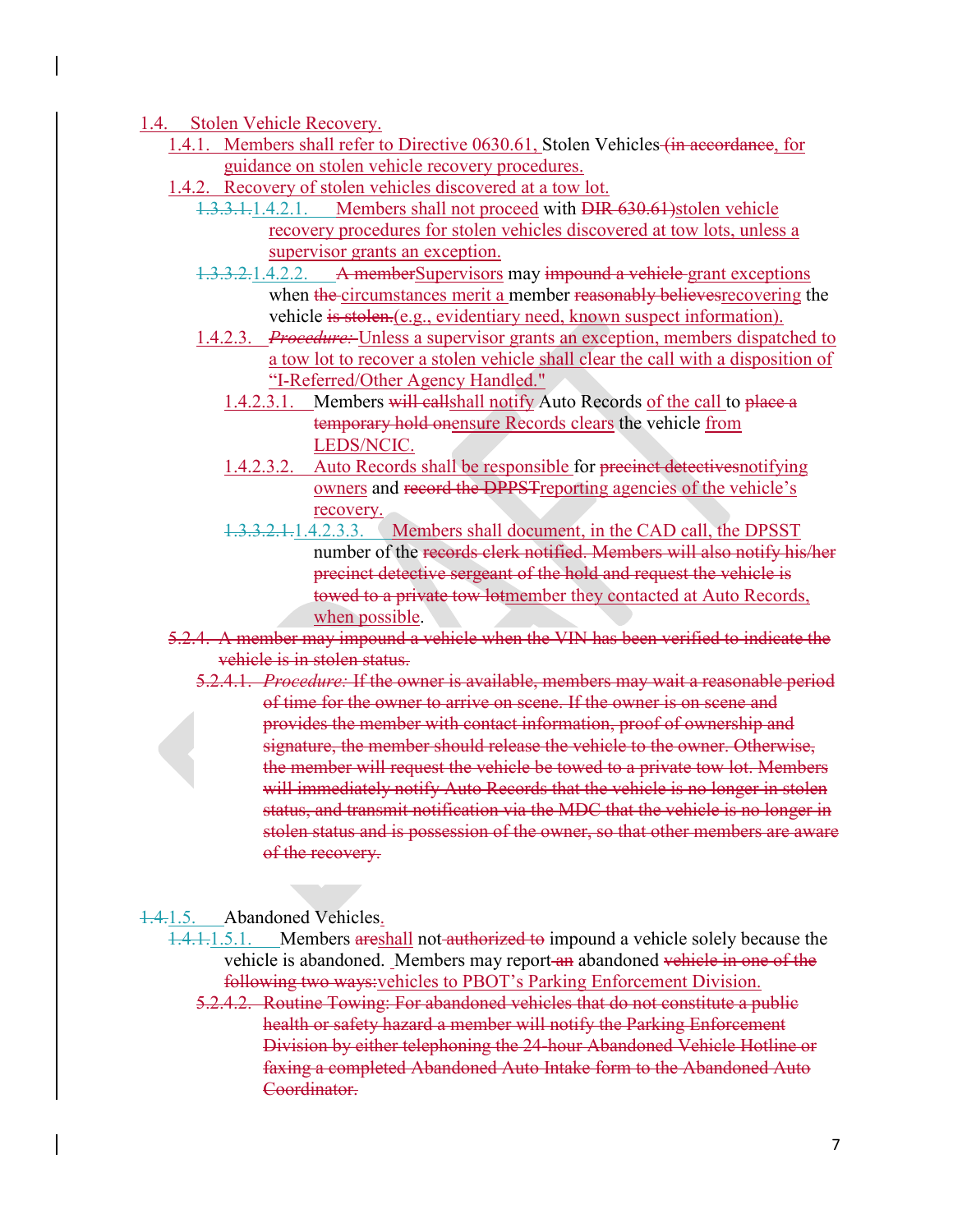- 5.2.4.3. 24-Hour Towing: For abandoned vehicles that are a public health or safety hazard a member will:
	- 5.2.4.3.1. Complete the Abandoned Auto Intake form.
	- 5.2.4.3.2. Write "24-Hour Tow" at the bottom and "Not Warned" on the date line.
	- 5.2.4.3.3. List the specific hazardous conditions the vehicle is being towed for in the comments section.
	- 5.2.4.3.4. Fax the completed form to the Parking Patrol Division within 24 hours.
	- 5.2.4.3.5. Do not place a warning tag or issue a citation on the vehicle.
	- 5.2.4.3.6. Vehicles can be removed within 2-3 days by the Parking Division if the inspector determines that the vehicle is hazardous.

### 6. REQUEST AND REPORTING PROCEDURES

- 6.1. Members will complete the vehicle and person sections of the Investigative, Custody, Traffic Violation Tow Report or other applicable report whenever a vehicle is impounded or seized. All reports will contain all relevant information regarding the reason the vehicle was impounded or seized under this policy, including the name, address, and date of birth of the driver and other parties claiming an interest in the vehicle.
	- 1.5.2. Members may impound abandoned vehicles that present additional community caretaking concerns or criminal evidence pursuant to this Directive.

### 2. Tow Request and Reporting Procedures.

- 2.1. Requesting a Tow.
	- 2.1.1. Members should may request tow service via the MDC unless exigency requires the request be made via the, radio. If the member does not have an MDC, or for private request or police vehicle tows, the member may use the service net to request, or by any Bureau approved tow service by providing request procedure.
	- 1.4.2.2.1.2. When requesting a tow, members shall provide the  $following$ - information÷, if available:
		- 2.1.2.1. Specific charges Criminal charge and all reasons/or parking violation, if applicable.
		- 1.4.2.1.2.1.2.2. Reason for the tow.
			- 2.1.2.2.1. License or VINMembers should be aware that a hazard reason code imposes an administrative fee for the owner.
		- 2.1.2.3. Vehicle location and specific directions for access, if applicable.
		- 1.4.2.2.2.1.2.4. Vehicle's license plate number, VIN, year, make, model, and location of the vehiclecolor.
		- 1.4.2.3.2.1.2.5. Hold information (type of hold, detail, etc. when, if applicable). and investigatory unit responsible for the hold.
	- 1.4.3.2.1.3. Members will shall wait at the scene for the tow operator to arrive-except, other than for parking violations and private request tows. For all other tows, the following appliesapply: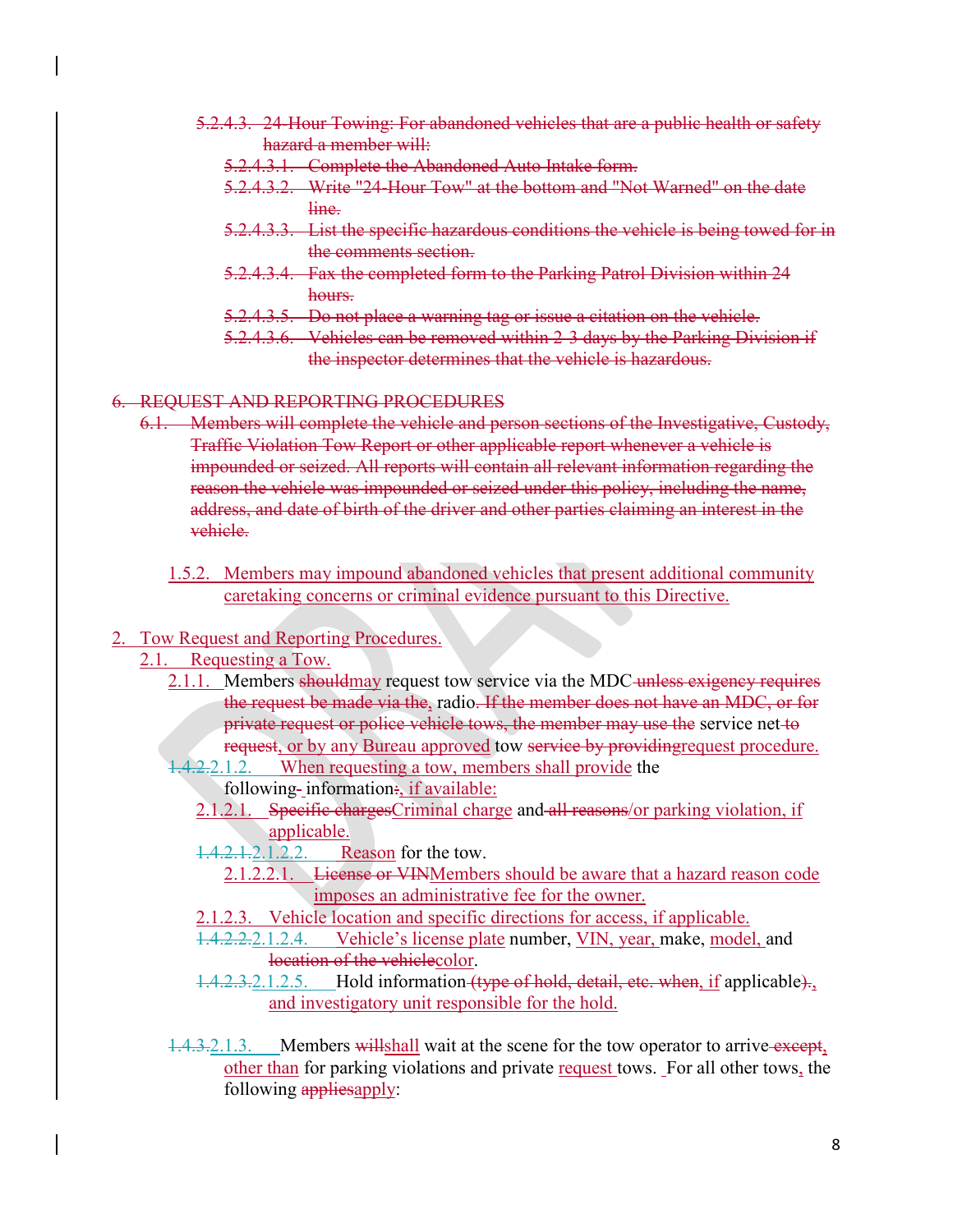- 2.1.3.1. Members shall confirm that the tow operator that arrives is from the company dispatched.
- 1.4.3.1.2.1.3.2. Tow operators are not required to complete the tow if a member is not present.
- 1.4.3.2.2.1.3.3. Tow companies must appear at the scene within 30 minutes of the order. 20 minutes on routine requests, or within 25 minutes in peak traffic (0700-0900 and 1500-1900 hours). Tows involving special equipment or large vehicles may require additional time.
- 1.4.3.3.2.1.3.4. To file a complaint for late arrival or other reasonreasons, members shouldmay complete a Special Reportprimary report documenting the facts.circumstances, and forward the narrative section of the report to the Bureau's Tow Board representative in the Records Division.
- 6.1.1. Members will write "TOW" on the face of the parking tag, if applicable.
- 6.1.2. Members required to wait for a towing operator will ensure the operator that arrives is from the company dispatched. Exceptions to this rule are when immediate action is required to protect life or property.
- 1.4.4.2.1.4. When circumstances allow for a vehicle to be left at the scenestay in place, members willshall make reasonable efforts to secure the vehicle and ensure thosedocument their efforts are documented in an appropriatea police report. If the vehiclea member cannot be reasonably secured then it should be towed secure a vehicle, the member shall request a tow for the vehicle for safekeeping in accordance with section 4.3.3 of this directivepursuant to this Directive.

#### 7. EXAMINING VEHICLES FOR FINGERPRINTS

- 7.1. Forensic Evidence Division (FED) may be notified to have a vehicle examined for fingerprints when:
	- 7.1.1. A stolen and recovered vehicle is used in another crime.
	- 7.1.2. There is a known suspect in a stolen vehicle, and the fingerprints are needed to place the suspect in the car.
	- 7.1.3. A larceny from a vehicle case has a known suspect possessing property from a vehicle and the prints are needed to lace the suspect in the vehicle.
- 2.2. The vehicle is involved in a crimeReporting Requirements.
	- 2.2.1. Members shall write a primary police report whenever they seize or impound a vehicle.
	- 2.2.2. Members shall document the reason they seized or impounded the vehicle, and include the name, address, and date of birth of the driver and other parties claiming an interest in the vehicle.
	- 2.2.3. Members shall document the following vehicle information in their report:
		- 2.2.3.1. License plate number and state, VIN, year, make, model, style and body color; and
	- 7.1.4. Unique features such as rape, robbery, burglary and the fingerprints are needed to help identify the suspect.
	- 7.1.5. Vehicles should not be examined for fingerprints when:
		- 7.1.5.1. The vehicle is recovered stolen and no other crimes are involved.
		- 7.1.5.2. The vehicle is the subject of a larceny from a vehicle and there is no suspect.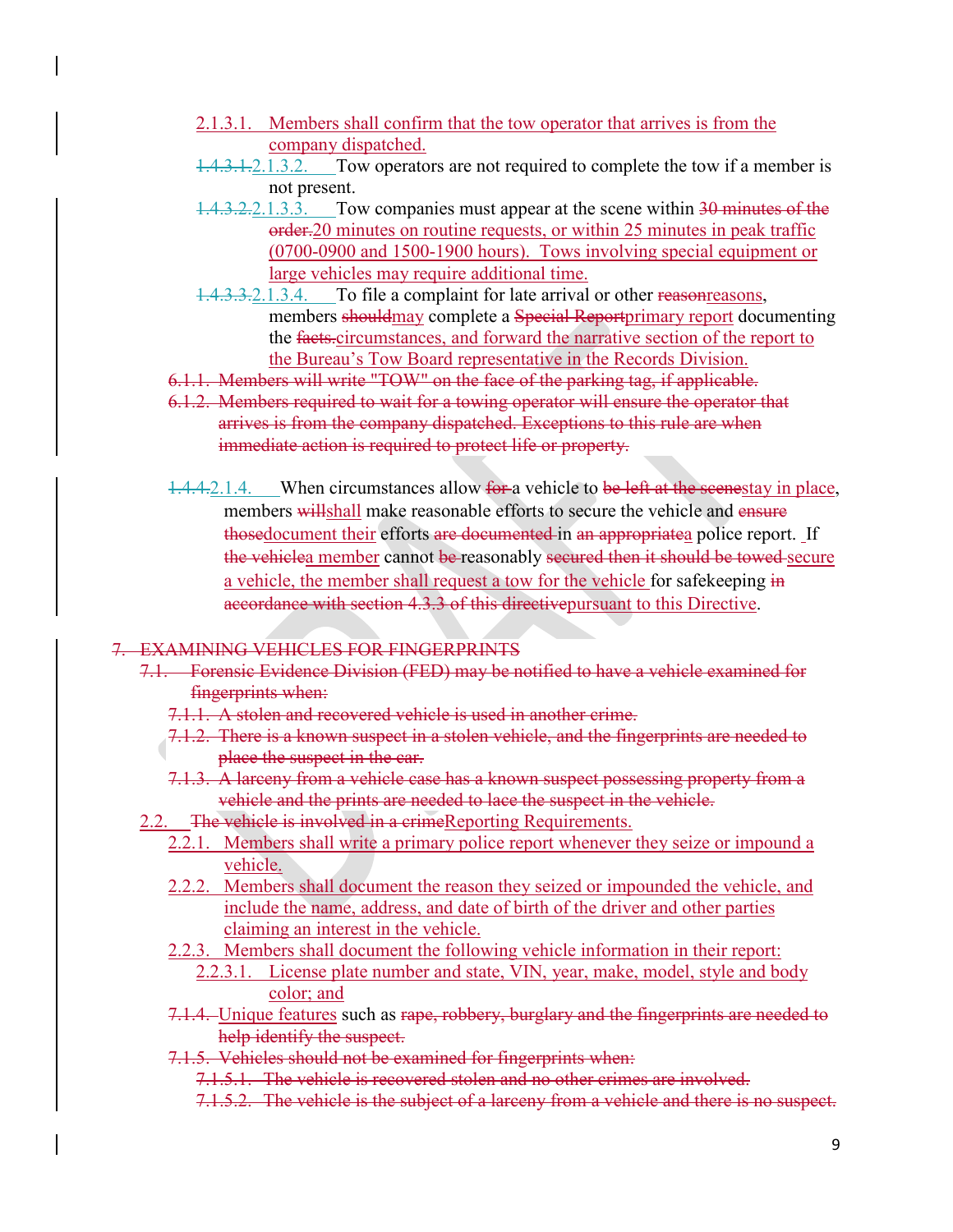1.4.4.1.2.2.3.2. Any exceptions to this section (6.1) must be approved by a supervisor. Members seizing a vehicle for examination by the FED will place a formal evidence holdvisible damages or markings on the vehicle-and notify FED and the appropriate detective or sergeant as soon as possible. The member will also request the vehicle be towed to Rivergate Storage and advise the tow operator to avoid unnecessary touching of the surfaces and to place the vehicle out of the weather.

### 8. SPECIAL CIRCUMSTANCE TOW

### 3. Special Circumstance Tows.

- 1.5.3.1. Police Bureau Vehicles.
	- 8.1.1. If a Police Bureau vehicle is towed requires towing services, the member will order an agency towing service viashall request a tow and provide the service net.
	- 1.5.1.3.1.1. *Procedure:* Members will state thevehicle's shop number and reason for the tow in their request.
		- 8.1.1.1. Members will fill out an Investigation Report when his/her police vehicle is towed or receives services for which the Bureau is billed (flat repairs, jump start, etc.) The narrative should include a brief explanation as to the reason for the tow or service.
	- 1.5.2.3.1.2. Members will alsoMembers shall obtain a copy of the tow company's receipt, if provided a printed copy, and submit it to the precinct administrator.
- 3.2. Police, Fire, and Medical Operations.
	- 3.2.1. Members may order towing to facilitate the operations by fire, police, ambulance, or other emergency personnel or vehicles.
- 1.6.3.3. Courtesy <del>Tow</del>Tows.
	- 1.6.1.3.3.1. Holders of City permits whichpermit holders who reserve specific areas for activities such as film production, special events, parades, or similar events are allowed to tow may request towing of vehicles parked in the reservereserved area according to the following guidelines:
	- 3.3.2. Courtesy towing Members may order a courtesy tow on behalf of the permit holder for a vehicle fromparked in a public right-of--way must be ordered by a member, an authorized :
		- 3.3.2.1. To provide safe clearance for special events such as parades, marches, or motorcades; or
		- 1.6.1.1.3.3.2.2. To provide clear access for areas specifically reserved by City official or the Parking Patrol Division.permit.
	- 1.6.2.3.3.3. The supervisor in charge may direct the vehicle be movedtowed to another legal parking space on the public right-of-way, to any storage facility designated by the City, or to private property with the permission of the property owner.
	- 1.6.3.3.3.4. The Tow Contractor shallTowing companies are required to notify Auto Records of the exact location of each towed vehicle upon completion of each tow. This is for the owner's information to prevent a vehiclevehicles from being mistakenly reported or recorded as stolen.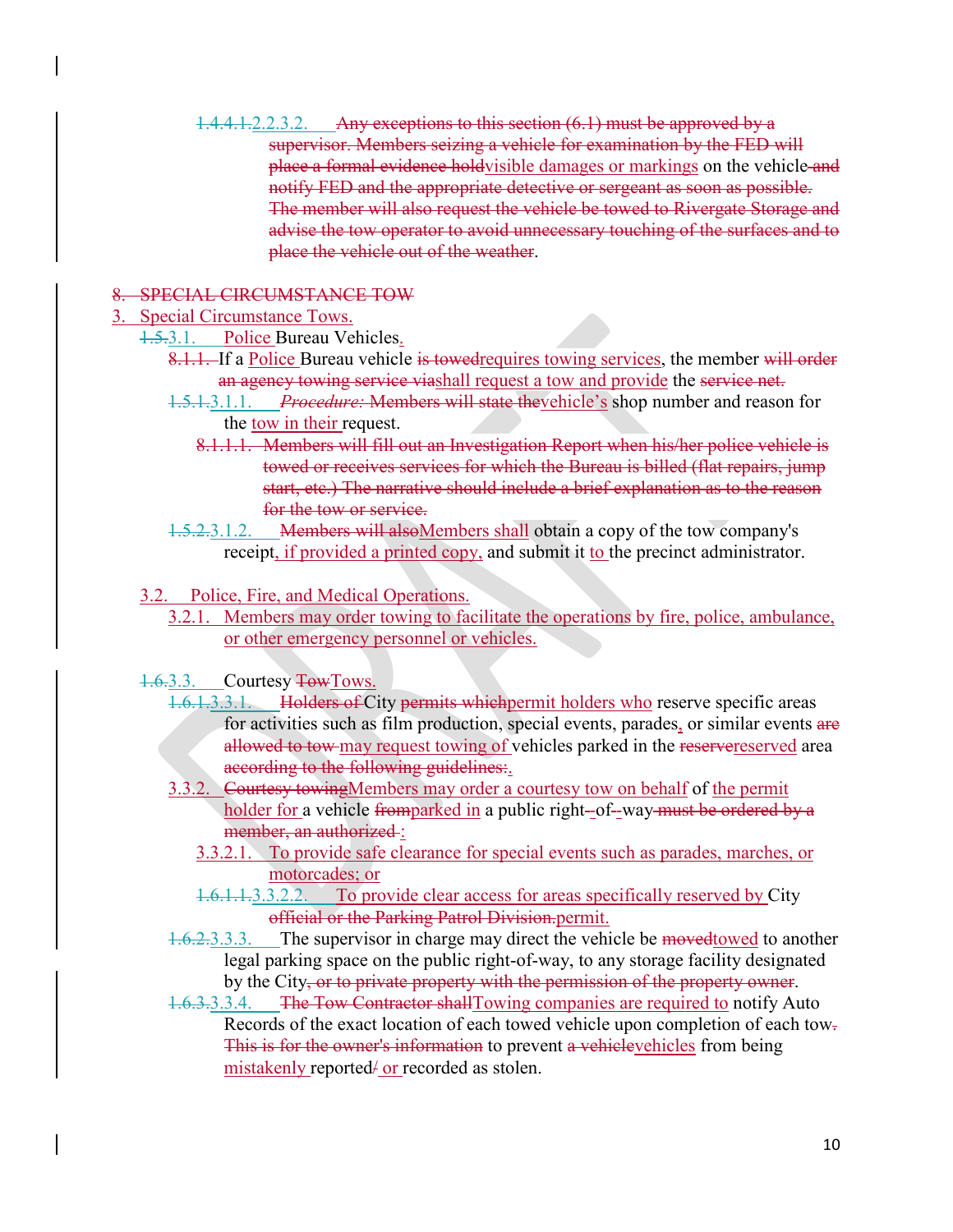- 3.3.5. The costs of towing and storing the vehicle for a period not to exceed 72 hours will be paid by:
	- 3.3.5.1. The City in the case of a tow requested by a City officer or employee, or
	- 3.3.5.2. The permittee in the case of a tow requested by a permittee.
	- 3.3.5.3. The owner of the vehicle may be charged a reasonable storage fee for the storage of the vehicle if the vehicle is towed and stored at a private storage facility and the owner fails to remove the vehicle from the private storage facility within 72 hours after the vehicle was towed.
- 1.7.3.4. Private Request TowTows.
	- 1.7.1.3.4.1. Members may order private request towing a Private Request Tow on behalf of the owner or other person In charge of a vehicle.
	- 8.1.2. Members will make the request through the service net (not the MDC).
	- 8.1.3. Members do not need to complete an investigation report or parking citation.
	- 3.4.2. A private request tow is either Non-Preference (the City-contracted tow company tows the vehicle to their tow lot) or Private Preference (the vehicle owner selects the tow company and vehicle destination).
	- 1.7.2.3.4.3. If the vehicle owner is present, but unable to request towing due to injuries or other circumstances, the member will members may request private towing when it is reasonable to if they reasonably believe that the person in charge of the vehicle the owner would request towing if they were able.
	- 8.1.4. If possible, the member ordering the tow should notify the responsible party of the vehicle disposition (i.e. the location of the tow lot).

### HOLDS

- 4. Holds.
	- 8.2. Asset Forfeiture

Vehicles that have been impounded for civil forfeiture will be towed to Rivergate Storage with a hold for the Drugs and Vice Division supervisor.

- 8.2.1. Vehicles will not be towed for civil forfeiture without prior approval from the on call Drugs and Vice Division supervisor.
- 8.2.2. A civil forfeiture notice will be issued to all parties associated with the vehicle.

### 1.8.4.1. Temporary HoldHolds.

- 1.8.1.4.1.1. Temporary holds should only be used for the purposes of generally apply to VIN Inspection and when a member is seizing a suspected stolen vehicle that is not yet in stolen status.tows. The following guidelines apply to temporary holds:
	- 1.8.1.1.4.1.1.1. Temporary holds will expire 72 hours following placement, excluding weekends (from 1600 Friday to 0800-Monday) and holidays.
	- 4.1.1.2. It is the responsibility of the member ordering the tow to Members shall request vehicles that require a VIN inspection be towed to a private lot, unless given authorization to tow to RVS by a VIN Inspector.
	- 4.1.1.3. VIN Inspectors may request a vehicle be towed to RVS.
	- 4.1.1.4. If a vehicle is sent to RVS for a VIN Inspection, the member shall annotate in the tow request that they are either a VIN Inspector or they received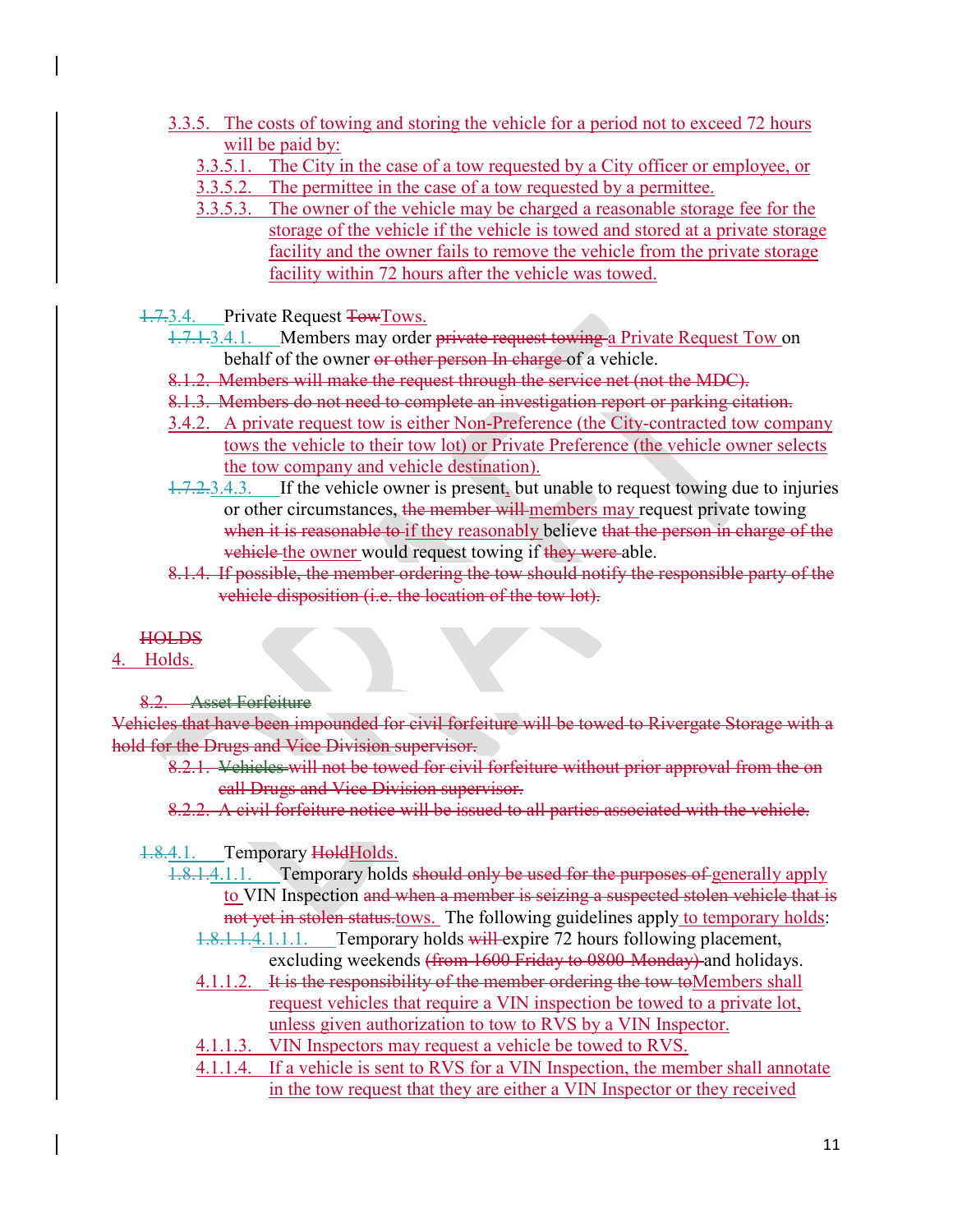authorization from a VIN Inspector so that Auto Records can accurately track and document the vehicle's location.

- 1.8.1.2.4.1.1.5. The member ordering the tow shall notify the proper investigative unit and Auto Records towing company of the temporary hold.
- 8.2.2.1. The initiating member can lift a temporary hold within the current shift if the hold is no longer necessary. The investigative unit for whom the hold was placed can lift a temporary hold at any time.
- 1.8.1.3.4.1.1.6. If a formal hold has not been placed on a vehicle before the temporary hold expires, Auto Records willshall notify the owner of the expiration and that the vehicle may be released. A second temporary hold cannot be placed once the original hold expires.
- 1.9.4.2. Formal HoldHolds.
	- 1.9.1.4.2.1. Members canmay, if warranted, place a formal hold on an impounded vehicle. Members trained to conduct VIN inspections VIN inspectors are authorized to place and/or remove formal, or temporary, or administrative hold holds on towed vehicles they are inspecting.
	- 1.9.2.4.2.2. A formal hold may be placed immediately upon a vehicle being towed, prior to the expiration of a temporary hold, or at any time, as long as the vehicle is still in the possession of the tow company.
	- 4.2.3. Members may have vehicles already towed to a private lot or other facility relocated to RVS any hour of the day, by any shift.
	- 1.9.3.4.2.4. Members placing a formal hold on a vehicle willshall notify the appropriate detective or sergeant by the end of the member's shift. If the hold is traffic related, the member willshall notify and forward all related reports to the Traffic Investigative Unit (TIU) sergeant by the end of the member's shift.
	- 1.9.4.4.2.5. Auto Records willshall facilitate the transfer of a vehicle to Rivergate StorageRVS if a temporary hold is being changed to a formal hold.
	- 4.2.6. Members shall provide the name and rank of the investigator and any details on a hold in the City's contracted towing company's website. The member writing the primary report shall include the reason and purpose of the hold. Holds for detectives must specify which unit is responsible (i.e., detectives/SCU, detectives/robbery detail).

# 4.3. Asset Forfeiture.

- 4.3.1. Vehicles impounded for civil forfeiture shall be towed to RVS with a formal hold for the Narcotics and Organized Crime (NOC) supervisor.
- 4.3.2. Vehicles shall not be towed for civil forfeiture without prior approval from the on-call NOC supervisor.
- 4.3.3. A civil forfeiture notice shall be issued to all parties associated with the vehicle.
- 4.4. Formal hold to examine vehicles for fingerprints.
	- 4.4.1. Forensic Evidence Division (FED) may be notified to have a vehicle examined for fingerprints when:
		- 4.4.1.1. A recovered stolen vehicle was used in another crime.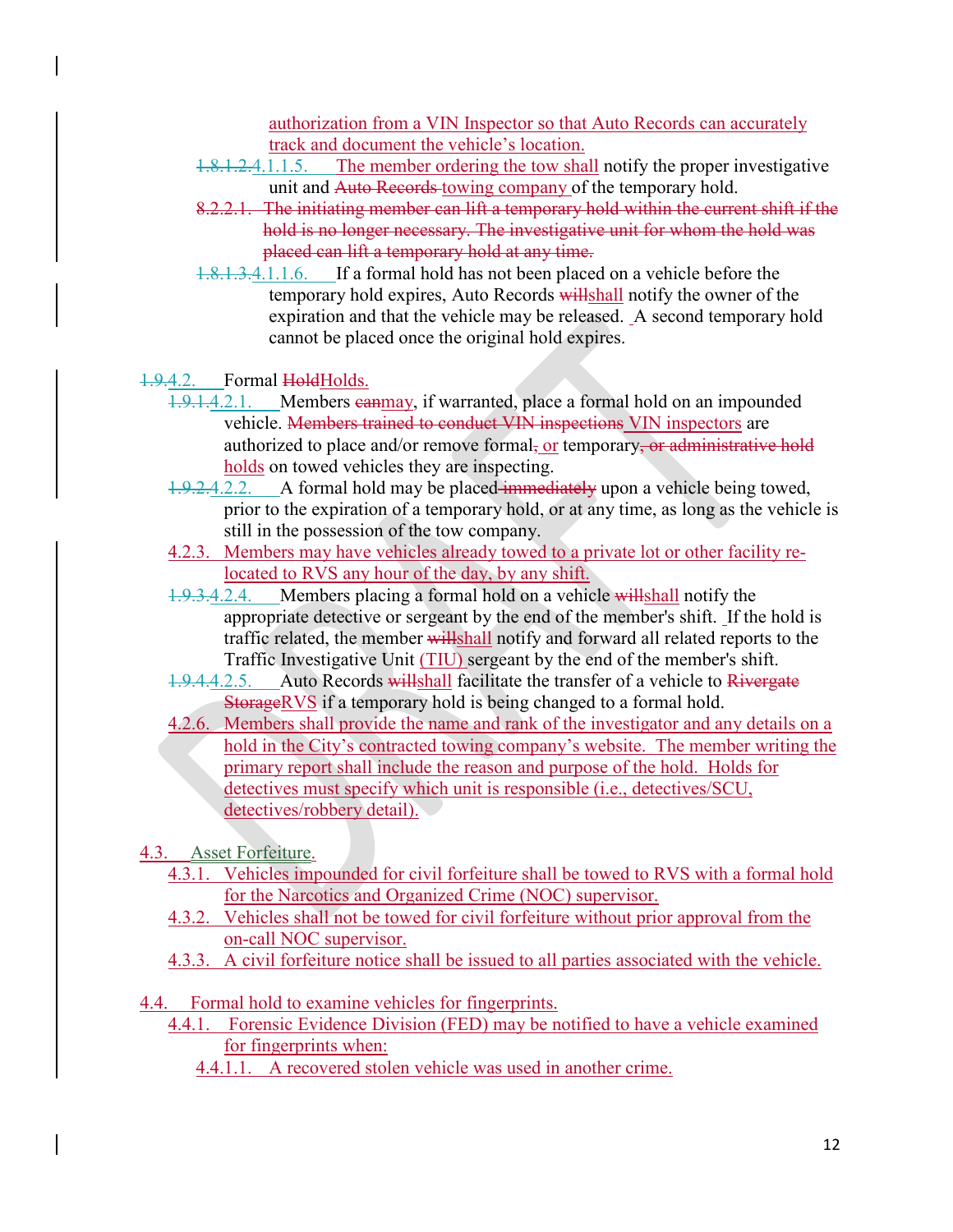- 4.4.1.2. There is a known suspect in a stolen vehicle case, and the fingerprints are needed to link the suspect with the vehicle.
- 4.4.1.3. There is a known suspect in a theft from a vehicle case and the fingerprints are needed to link the suspect with the vehicle.
- 4.4.1.4. The vehicle is involved in a crime such as rape, robbery, or burglary and the fingerprints are needed to help identify the suspect.
- 4.4.1.5. Any exceptions to this section must be approved by a supervisor.
- 4.4.1.6. Members seizing a vehicle for examination by FED shall place a formal evidence hold on the vehicle, contact FED to request processing, and notify the appropriate detective or sergeant as soon as practicable. The member shall also request the vehicle be towed to RVS, and tell the tow operator to place the vehicle out of the weather and to avoid unnecessarily touching the vehicle.
- 8.2.3. Vehicles After a formal hold is placed on a vehicle, the hold must be verified by sending a completed Formal Hold form to Auto Records.
- 4.4.2. are generally not examined for fingerprints when:
	- 4.4.2.1. The vehicle is a recovered stolen and no other crimes are involved.
	- 4.4.2.2. A victim's vehicle is the subject of a theft and there is no suspect.
- 4.5. Vehicle Identification Number (VIN) Inspection Hold.
	- 4.5.1. Members may place a temporary hold on any vehicle towed within the City of Portland in which the VIN has been removed, defaced, or altered, in order to conduct a VIN inspection.
	- 4.5.2. VIN Inspectors may request the vehicle be towed to RVS for processing purposes.
- 4.6. Removing formal holds.
	- 4.6.1. The investigative unit placing aresponsible for the formal hold on a vehicle is also responsible for removing the hold. The removal can be made by telephoningcontacting Auto Records.
	- 1.9.5.4.6.2. Investigators shall provide Auto Records and submitting a completed Formal Hold form.with instructions on who the vehicle should be released to (e.g., registered owner) when releasing a hold.
- 9. RELEASE PROCEDURES
	- 9.1. Police tows must be released by the Records Division. A tow company cannot release the vehicles without a written release form the Records Division.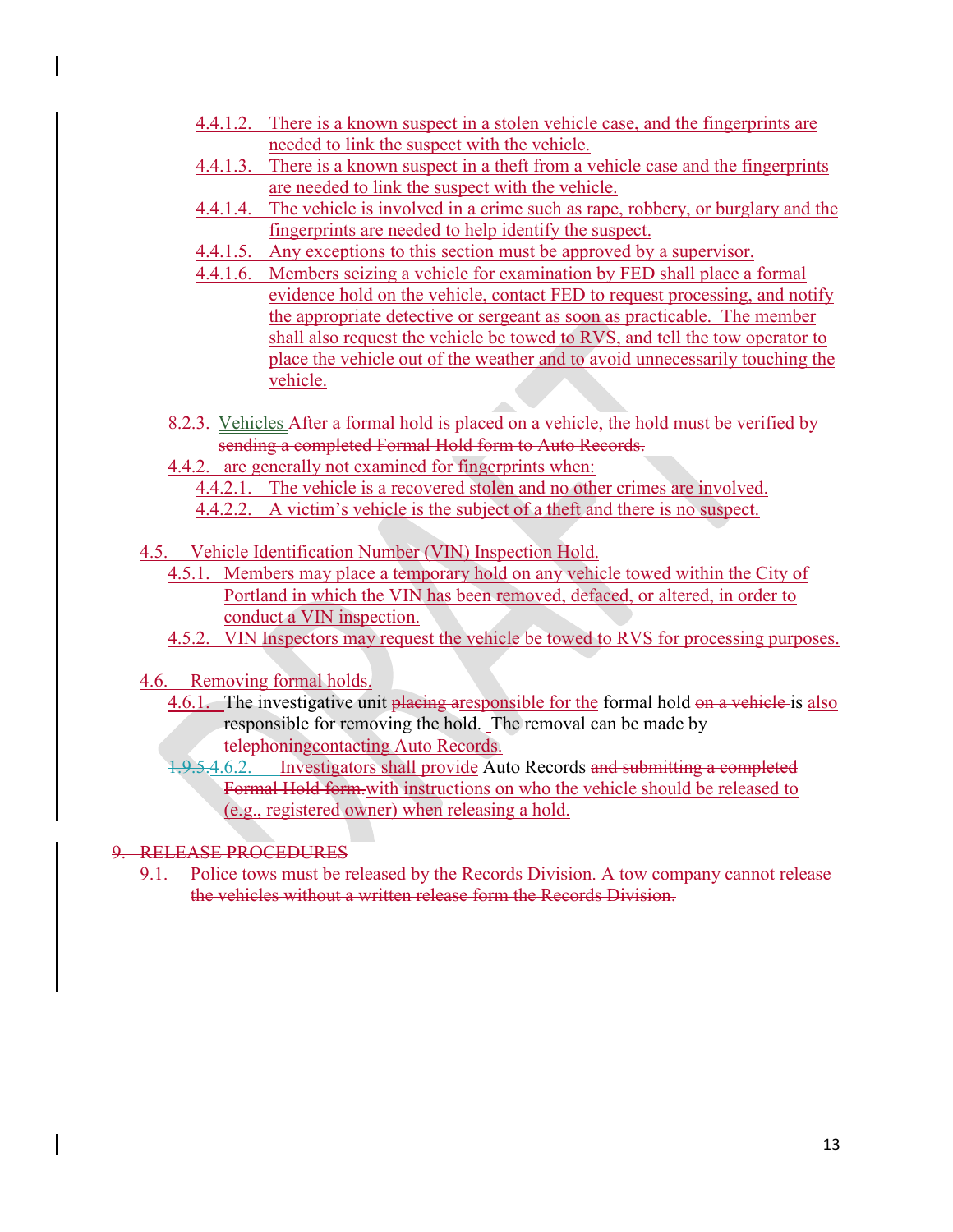# COMPLETE

| Collector:            | Web Link 1 (Web Link)               |
|-----------------------|-------------------------------------|
| Started:              | Sunday, October 17, 2021 7:52:43 AM |
| <b>Last Modified:</b> | Sunday, October 17, 2021 7:53:15 AM |
| Time Spent:           | 00:00:31                            |
|                       |                                     |

# Page 1

# **Q1**

Please provide feedback for this directive

0630.60

# **Q2**

**Respondent skipped this question**

Contact Information (optional - your name will be visible on PPB's website)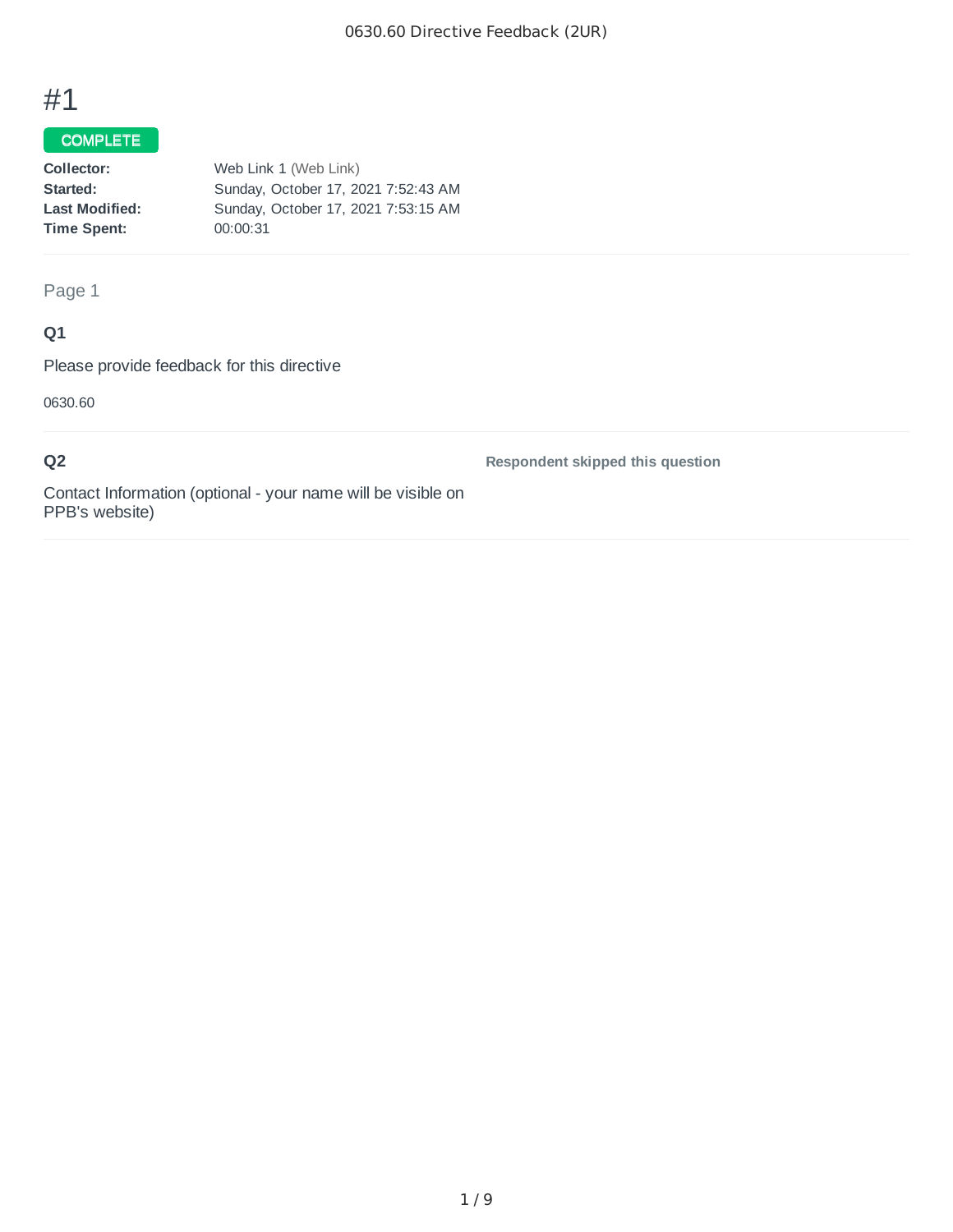# COMPLETE

| Collector:            | Web Link 1 (Web Link)               |
|-----------------------|-------------------------------------|
| Started:              | Sunday, October 17, 2021 7:53:53 AM |
| <b>Last Modified:</b> | Sunday, October 17, 2021 7:54:54 AM |
| Time Spent:           | 00:01:01                            |
|                       |                                     |

### Page 1

# **Q1**

Please provide feedback for this directive

Recommend adding definitions of 'street takeover' and RVS.

# **Q2**

**Respondent skipped this question**

Contact Information (optional - your name will be visible on PPB's website)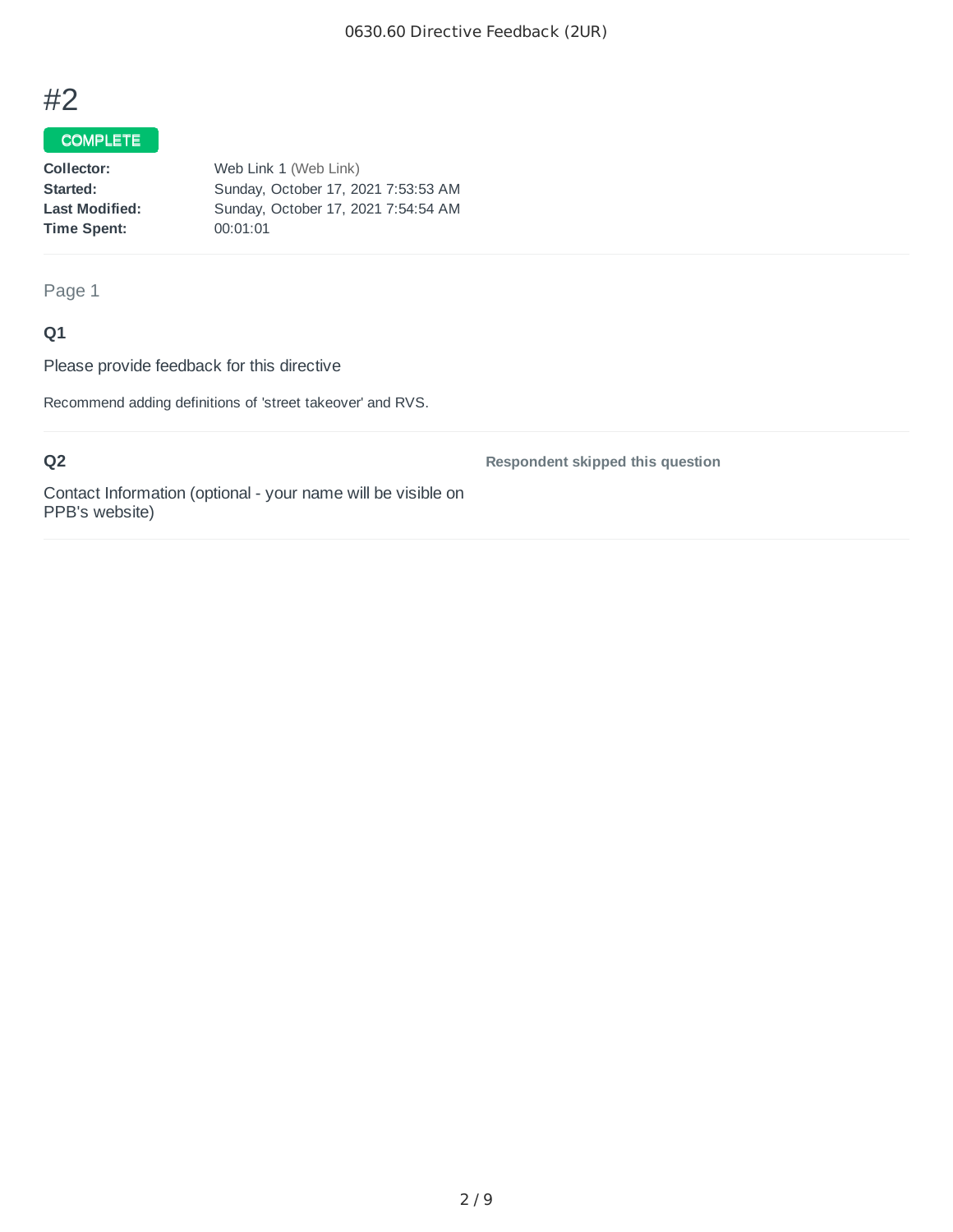### COMPLETE

| Collector:            | Web Link 1 (Web Link)               |
|-----------------------|-------------------------------------|
| Started:              | Monday, October 18, 2021 5:03:32 AM |
| <b>Last Modified:</b> | Monday, October 18, 2021 5:05:24 AM |
| Time Spent:           | 00:01:51                            |
|                       |                                     |

### Page 1

### **Q1**

Please provide feedback for this directive

1.1.4.5. Possible Stolen Vehicle.

1.1.4.5.1. The member reasonably believes the vehicle is an unreported stolen vehicle. Members shall make a reasonable effort to contact the registered owner to determine if the vehicle is in fact stolen prior to ordering a tow. Members shall obtain supervisor approval to impound a vehicle as a Possible Stolen Vehicle as authorized by city code.

I think adding a requirement that the DPSST of the approving supervisor be added to the tow request and the members report to this section

# **Q2**

Contact Information (optional - your name will be visible on PPB's website)

Name **Sherry Winslow/33733**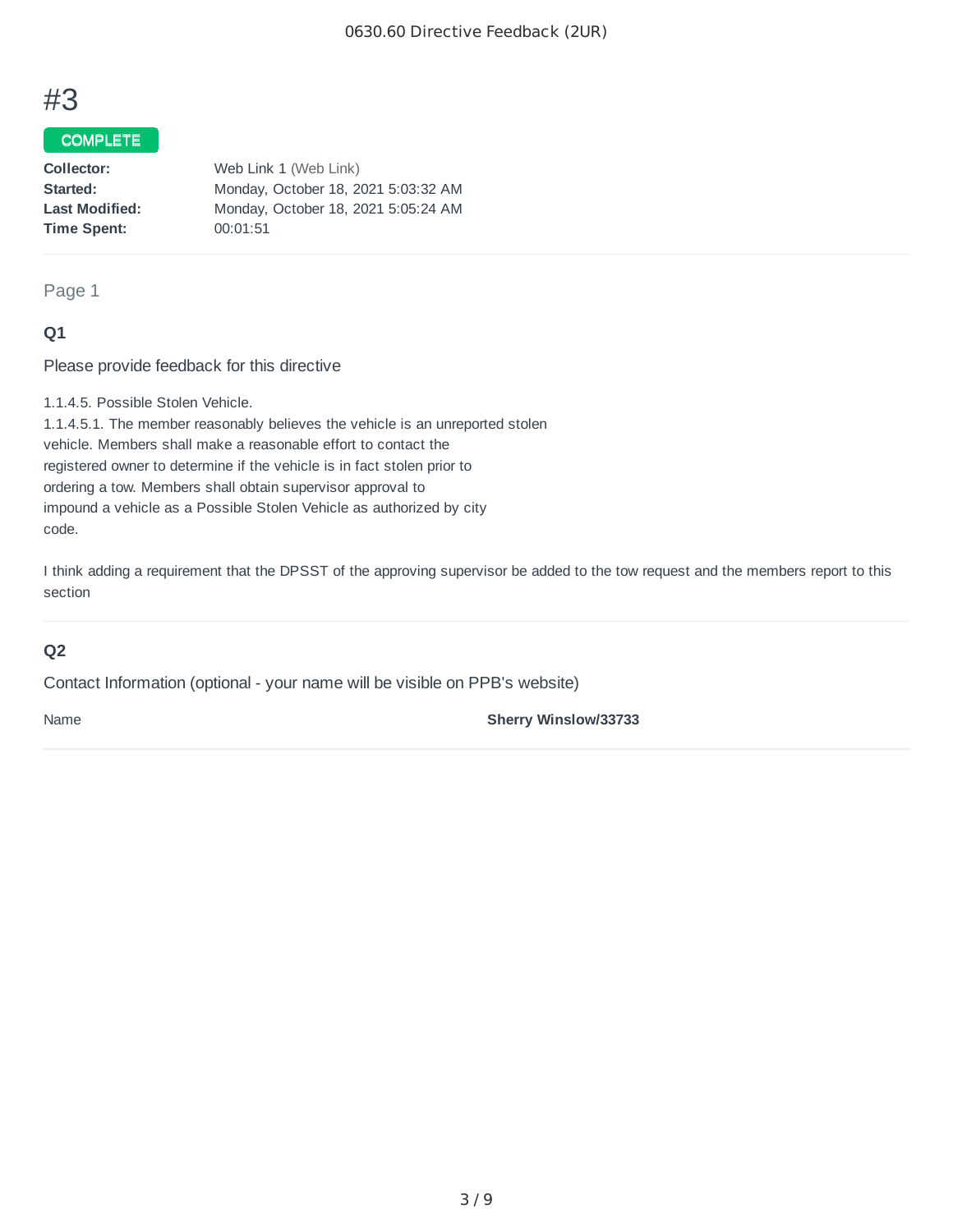# COMPLETE

| Web Link 1 (Web Link)                 |
|---------------------------------------|
| Tuesday, October 19, 2021 11:55:38 AM |
| Tuesday, October 19, 2021 11:59:11 AM |
|                                       |
|                                       |

Page 1

# **Q1**

Please provide feedback for this directive

I want to express my support for 1.1.4.7 and 1.1.4.8 regarding impounding vehicles for certain offenses such as DWS, uninsured, and street take over. The positive impacts of this policy will be felt widely around the city in terms of reducing hit and runs, fatal crashes, the rates we all pay for uninsured motorist coverage, etc. As a resident of SE Portland, I look forward to having less uninsured and suspended drivers on the road while I'm driving, riding my bike or walking in my neighborhood.

# **Q2**

Contact Information (optional - your name will be visible on PPB's website)

Name **Jeffrey Haagenson**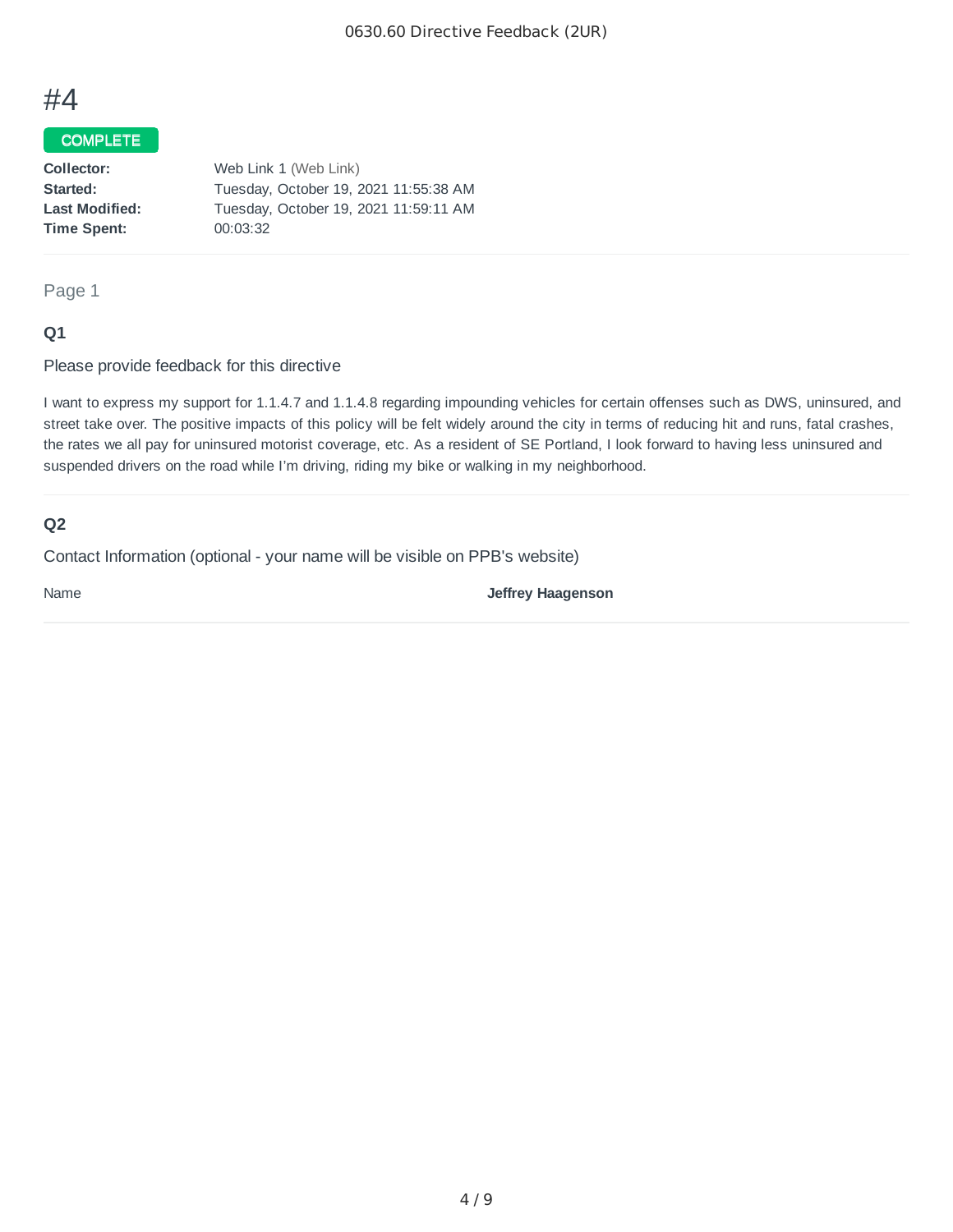### COMPLETE

| Web Link 1 (Web Link)                |
|--------------------------------------|
| Tuesday, October 19, 2021 4:27:29 PM |
| Tuesday, October 19, 2021 4:30:43 PM |
| 00:03:14                             |
|                                      |

### Page 1

### **Q1**

Please provide feedback for this directive

Latest statistics show that 20% of vehicles in Oregon are being operated by a driver without a license/insurance. These vehicles do not deserve to be on the roadways with all the other law abiding community members. The safety of the community is a stake with these vehicles occupying the highways.

# **Q2**

**Respondent skipped this question**

Contact Information (optional - your name will be visible on PPB's website)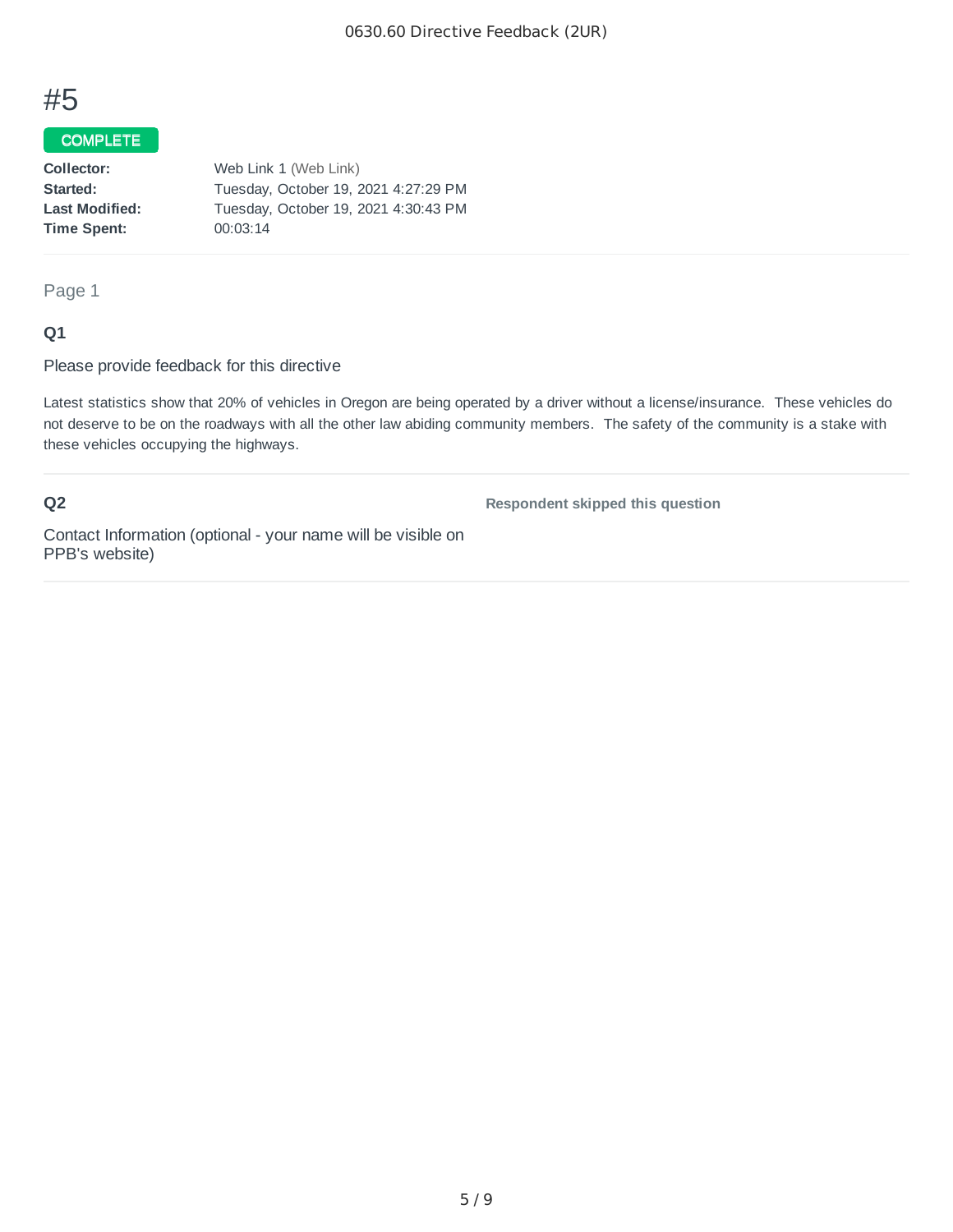# COMPLETE

| Collector:            | Web Link 1 (Web Link)                |  |  |
|-----------------------|--------------------------------------|--|--|
| Started:              | Friday, November 12, 2021 3:33:26 PM |  |  |
| <b>Last Modified:</b> | Friday, November 12, 2021 3:33:50 PM |  |  |
| <b>Time Spent:</b>    | 00:00:23                             |  |  |

Page 1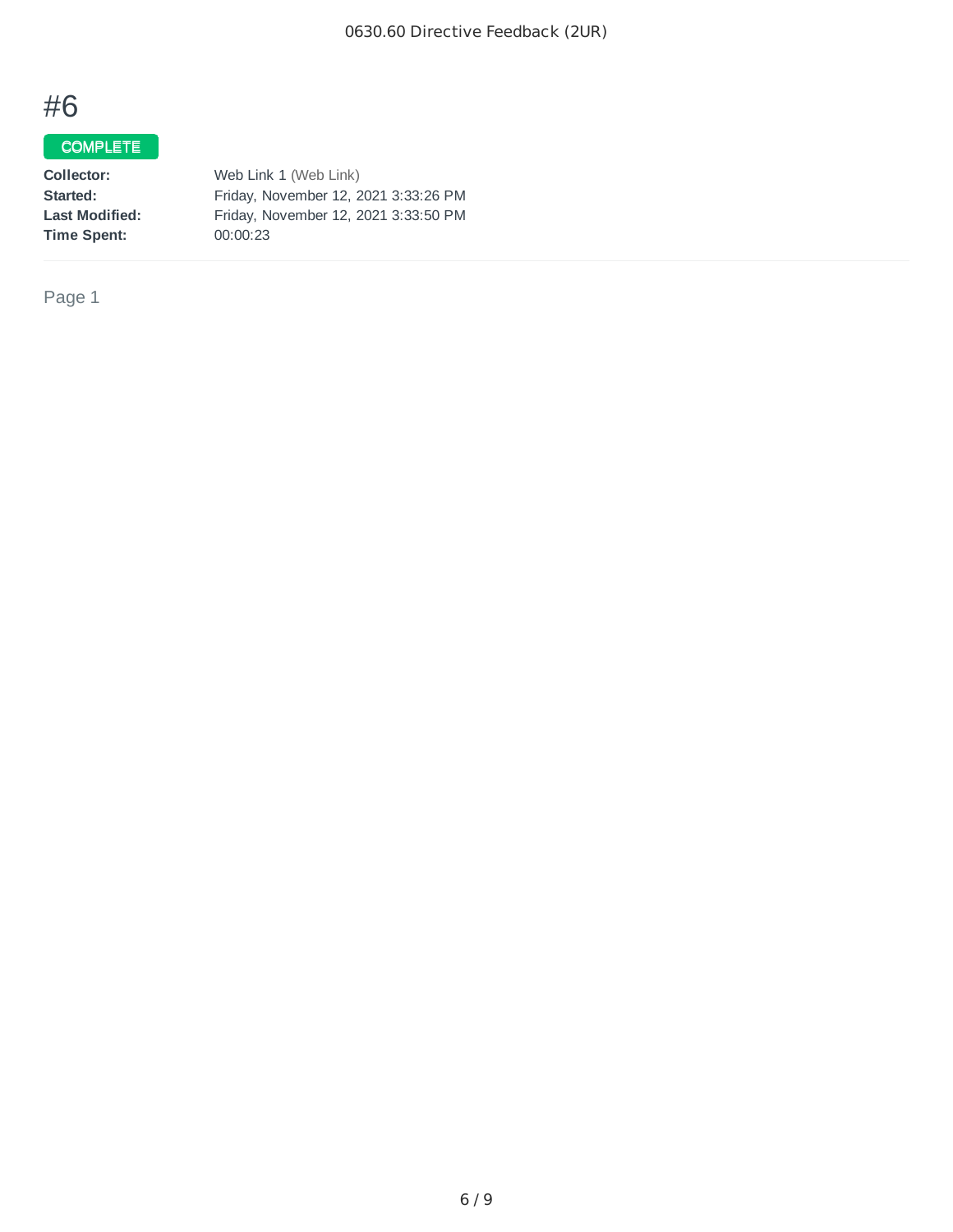# **Q1**

Please provide feedback for this directive

#### COMMENTS ON VEHICLE TOWING AND EMPLOYEE INFO DIRECTIVES NOVEMBER 2021

To Chief Lovell, Capt. Parman, Lieutenant Morgan, PPB Policy Analysts, Compliance Officer/Community Liaison Team, Portland Committee on Community Engaged Policing, US Dept. of Justice, Citizen Review Committee and the Portland Police Bureau:

Below are Portland Copwatch's comments on the Directives posted for review in October/November

(http://www.portlandoregon.gov/police/59757). It appears that the comments we previously made on Directive 630.60 Vehicle Disposition were about a draft from February 2020 which doesn't line up with the new version. Perhaps the released Directives can come with a version tracking list for clarification. The other policy on the Employee Information System (345.00) has very few changes despite our detailed feedback this past May.

In general, we still hope that one day the Bureau will add letters to section headings (Definitions, Policy, Procedure) so that there are not multiple sections with the same numbers, and to number the individual Definitions. Notably, the Tow Policy had no Definitions sections previously. Our comments below refer to the Procedure Section unless otherwise noted.

---------

#### DIRECTIVE 630.60 VEHICLE DISPOSITION (last comments made February 2020)

As noted above, it is not clear whether the major changes to this Directive are the same as what was proposed last year.

Vehicles Used as Homes: Our first comment last time was a slight thank you for including in the Policy Section (now Policy Section 2) a caveat about not wanting to create "hardship to vulnerable populations." The current draft says officers should "exercise discretion in impounding vehicles under circumstances that may create undue hardship or risk to the occupants." It gives examples of "the presence of young children, elderly or disabled persons, or vehicles equipped for use by such persons." This moves even further away from the Citizen Review Committee's 2007 Tow Policy Work Group recommendation #7\*-1 which asked police to use special consideration if the person is living in the vehicle. The question of people living in their vehicles should be addressed directly.

--Letting Cars be Driven Away Rather than Towed: CRC's 2007 recommendation #1 was to find a way for vehicles to be driven away by an authorized party or for the vehicles to be locked and left in place. Section 1.1.2 allows for a "lawful driver" to move the vehicle in the case of "Community Caretaking." It does not seem that this option is available in other types of possible calls to tow vehicles. Section 2.1.4 (under "requesting a tow") allows for a vehicle to be left in place if it is not an obstruction and can be "reasonably secured."

--Making Note of Valuables: CRC's 2007 recommendation #5 was for the police to ask occupants if there were valuables in the vehicle that should be noted on the property receipt police were required to give them. It does not appear that the Directive requires officers to (a) provide a receipt for the seized vehicle itself or (b) take their own inventory of items inside, much less ask the occupants for such information. We noted that Portland Copwatch does not support police conducting inventory searches as a way to get around conducting searches without consent (or a warrant), however it would be good for police to note valuables stored in the vehicle so they do not go missing later.

--Relief for Vehicle Owners Who Show Up: There used to be a provision (that resulted from CRC's 2007recommendation #6) that if between the time police call a tow truck and that truck shows up, a person arrives and proves ownership, the vehicle would be released to them. We called the removal of this provision a "huge step backward in building community trust." It has not been restored.

--Examine Whose Cars Get Towed Through an Equity Lens: CRC also recommended that the Bureau should check to be sure there isn't bias in the decisions made to tow people's cars based on race or other factors. Chief Sizer rejected that recommendation, but the Bureau now has its own Equity office and should reconsider this idea.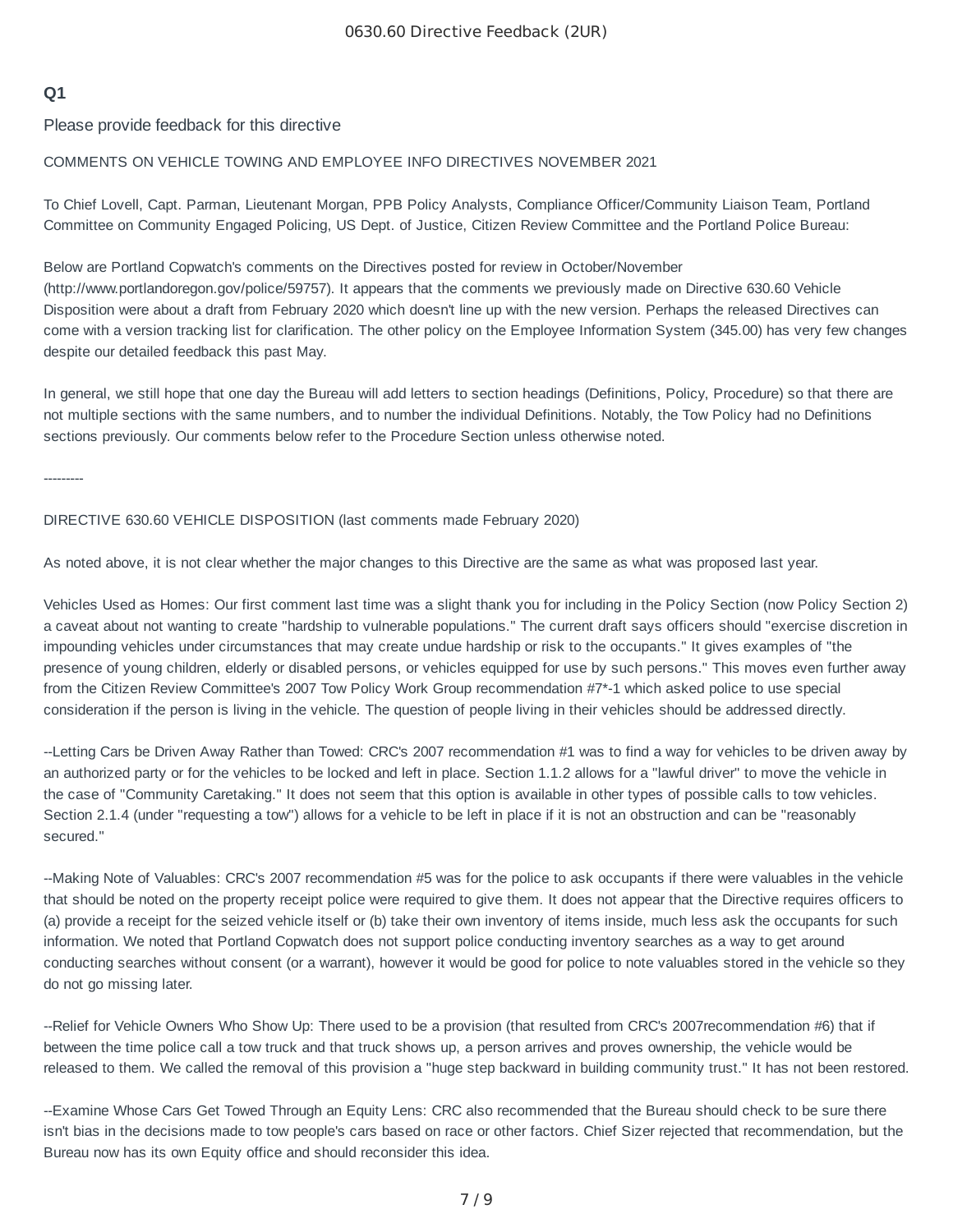--What Crimes Lead to Towing: In our previous comments, we noted the list of crimes which would prompt an officer to call for a tow had been removed. Section 1.1.4.7 now lists the offenses of driving with a suspended/revoked license, without driving privileges, while uninsured or under the influence of intoxicants. It seems these offenses would be good examples where a lawful (uninebriated, insured) driver could be allowed to take the vehicle away (see "Letting Cars be Driven Away" above).

--Letting a Person Access Belongings: A previous version allowed people to access a vehicle's contents when the reason for the tow did not involve criminal behavior beyond driving-related offenses. The new version has no such provision, but talks about prohibiting access when there are Formal or Temporary Holds put out (Definitions) or when there is a criminal offense (Section 1.2.4).

--Telling Someone Where Their Car Is: As noted in previous comments, it's not obvious why when there is a parking violation (1.1.4.6) officers are not required to at least let the person know their car has been towed. Imagine returning from an important meeting and finding your car missing with no explanation. If the PPB believes in "Customer service" there needs to be communication.

--Better Grammar Avoids Confusion: Various Sections of the Directive say "Administrative Release required." For clarity, we believe these should say "in this type of tow, an Administrative Release form is required to be sent to the owner." Similarly, where it says "Administrative Fee required," it would be more clear to say "An administrative fee is required from the community member."

--Inside Baseball Terms: This is the fourth set of comments where we are noting there is no definition of the term "shop number" (now in Section 3.1.1) as it refers to police vehicles which get towed.

--Prevent Unnecessary Tows: We again note that the Section on "Courtesy Tows" (now 3.3), in an older version, allowed for people to have vehicles in a restricted area if they used magnetic signs or other markings to keep their own vehicles in the area. The current version does not allow for this. Again, put yourself in the shoes of someone whose car goes missing.

--Where are the Unarmed Cops?: The last iteration of this Directive included Sections 2.5.2.6.2 and 5.1.1.3 which allowed Public Safety Support Specialists to request vehicles with Vehicle Identification Number problems to be towed to the Bureau's lot. While one of the PSS Specialists' main functions is to help with vehicle calls that do not require a police officer, there is now no mention of them at all in the Directive. Some places they should be allowed to help include waiting for a car's owner to arrive (Section 1.1.2) or for a tow truck to arrive (Section 2.1.3).

--Notes of Appreciation: PCW appreciates that the Bureau has:

---Added explicit language that seizing a vehicle must be done in a way to meet Constitutional standards (Section 1.1.3);

---Required the Records division to alert a person when their stolen car is recovered (Section 1.3.2.3.2); and

---Made it clear that the City will pay for a "Courtesy Tow" if the City puts in the request for it (Section 3.3.5.1).

--Might Want to Check: PCW found a few confusing language issues.

---For a Hazard tow, the Directive defines hazard as a "vehicle blocking a traffic or bicycle lane, private or public driveway AND a vehicle impeding the normal flow of vehicular traffic [emphasis ours]." Perhaps this should be "OR"?

--Section 4.3 talks about the Drugs and Vice Division, which we thought had been renamed "Narcotics and Organized Crime."

Footnote (630.60):

\*1-PCW posted the CRC report to our site when we could no longer find it on the City's website; see http://www.pjw.info/copwatch/CRC\_Tow\_Policy\_Report0907.pdf.

-----------

#### **CONCLUSION**

As always, we appreciate that the PPB puts out its policies for public review and comment. We continue to urge the time frames to be expanded to 45 days so that groups which meet once a month can draft and then finalize commentary after meaningful deliberation d bli i t ved tid i t det delstad dels tid i bli i b t dels tid i b t dels tid i b t dels t dels t dels tid i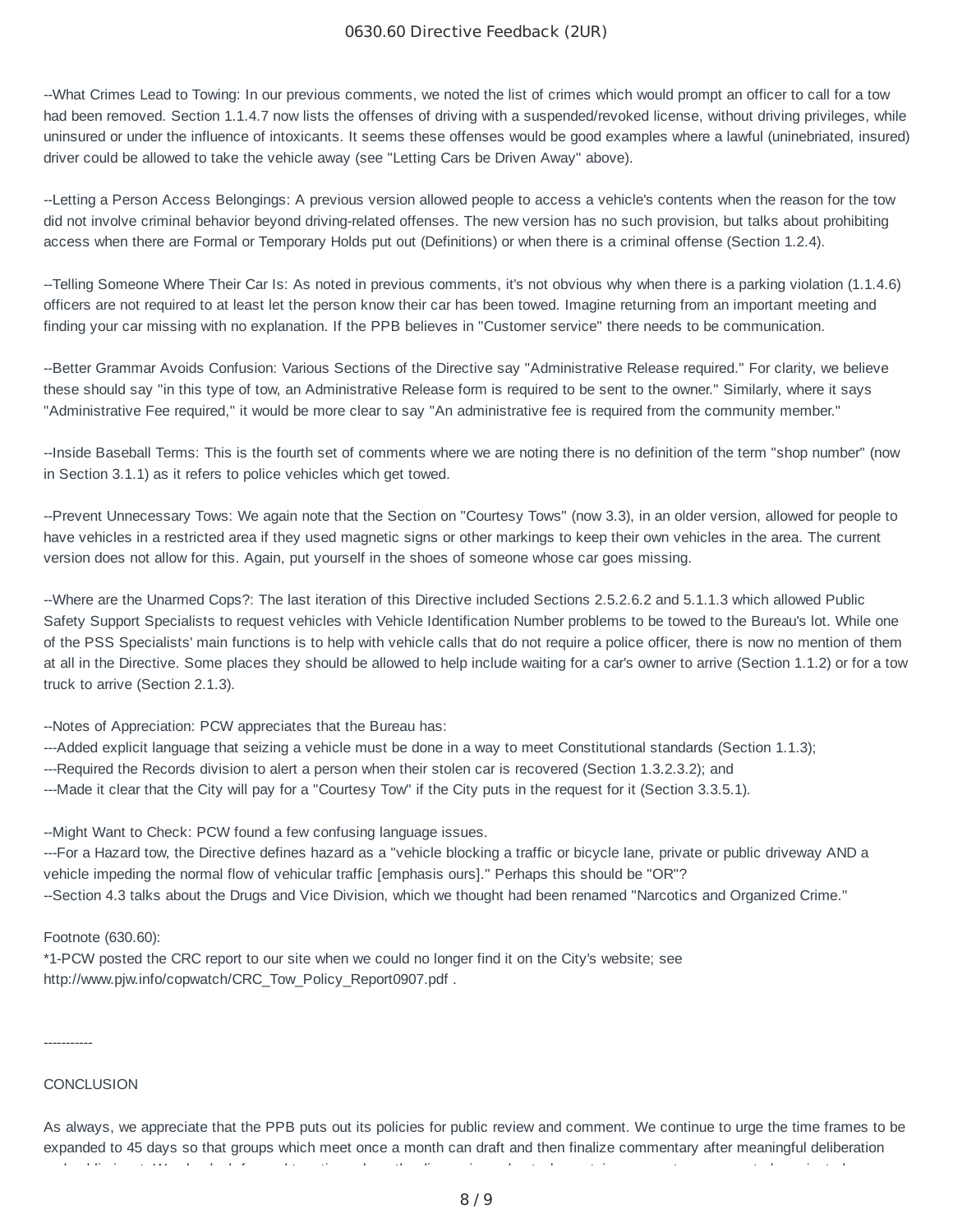### 0630.60 Directive Feedback (2UR)

and public input. We also look forward to a time where the discussions about why certain comments are accepted or rejected can happen in real time rather than a one-sided memorandum from the PPB when the final versions are published.

Thank you --dan handelman and other members of --Portland Copwatch

# **Q2**

Contact Information (optional - your name will be visible on PPB's website)

Name **Portland Copwatch**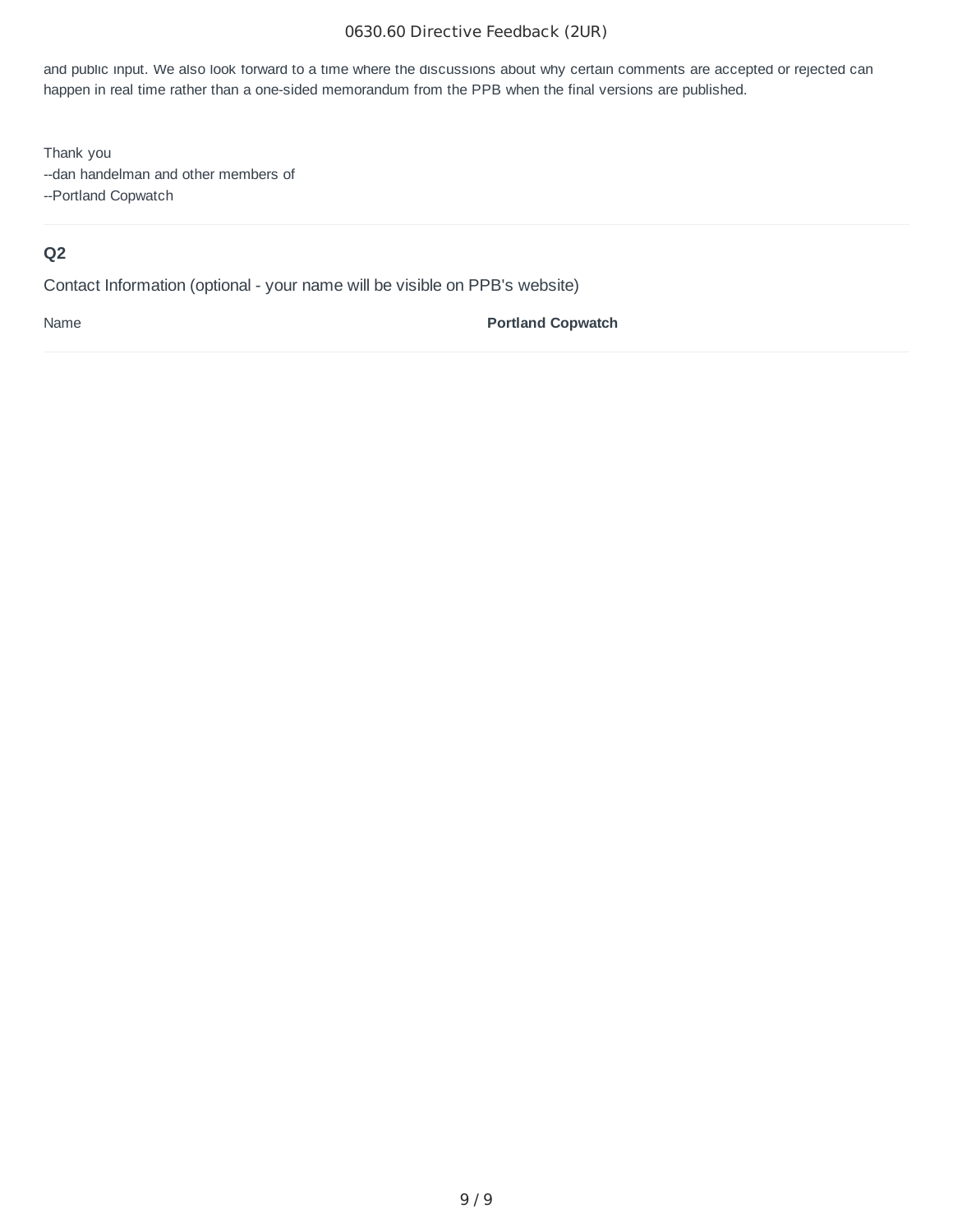### COMPLETE

**Collector: Started: Last Modified: Time Spent:** Web Link 1 (Web Link) Thursday, August 01, 2019 9:35:39 PM Thursday, August 01, 2019 9:49:04 PM 00:13:25

### Page 1

### **Q1** Please provide feedback for this directive

The stolen vehicle options are cause for concern. Almost any place I find a dumped stolen vehicle, it is in a place where it would be pointless to clear it out of LEDS and then leave it there. It would be re-stolen within a few hours if not sooner, now creating the issue that it is an unreported stolen rolling around committing crimes.

As with most things, the officer should have the courtesy to call the owner to pick up the car if they can make it within a reasonable time. If they can't, I do not believe reading a few paragraphs to someone about the risks of leaving their vehicle in place educates them enough to make a good, informed decision. I understand we don't want to victimize people twice, but what if the second victimization is a second car thief and not a tow company?

This also creates hesitation for officers to recover the stolen vehicles. I believe over time we will see the amount of stolen vehicle recoveries decrease because of this policy.

We have so much discretion over so many decisions on a daily basis. Let your officers have the discretion of at least overriding the "leave in place" option if they believe it to be a bad decision to remove it from LEDS and leave it there.

### **Q2** Contact Information (optional)

Email Address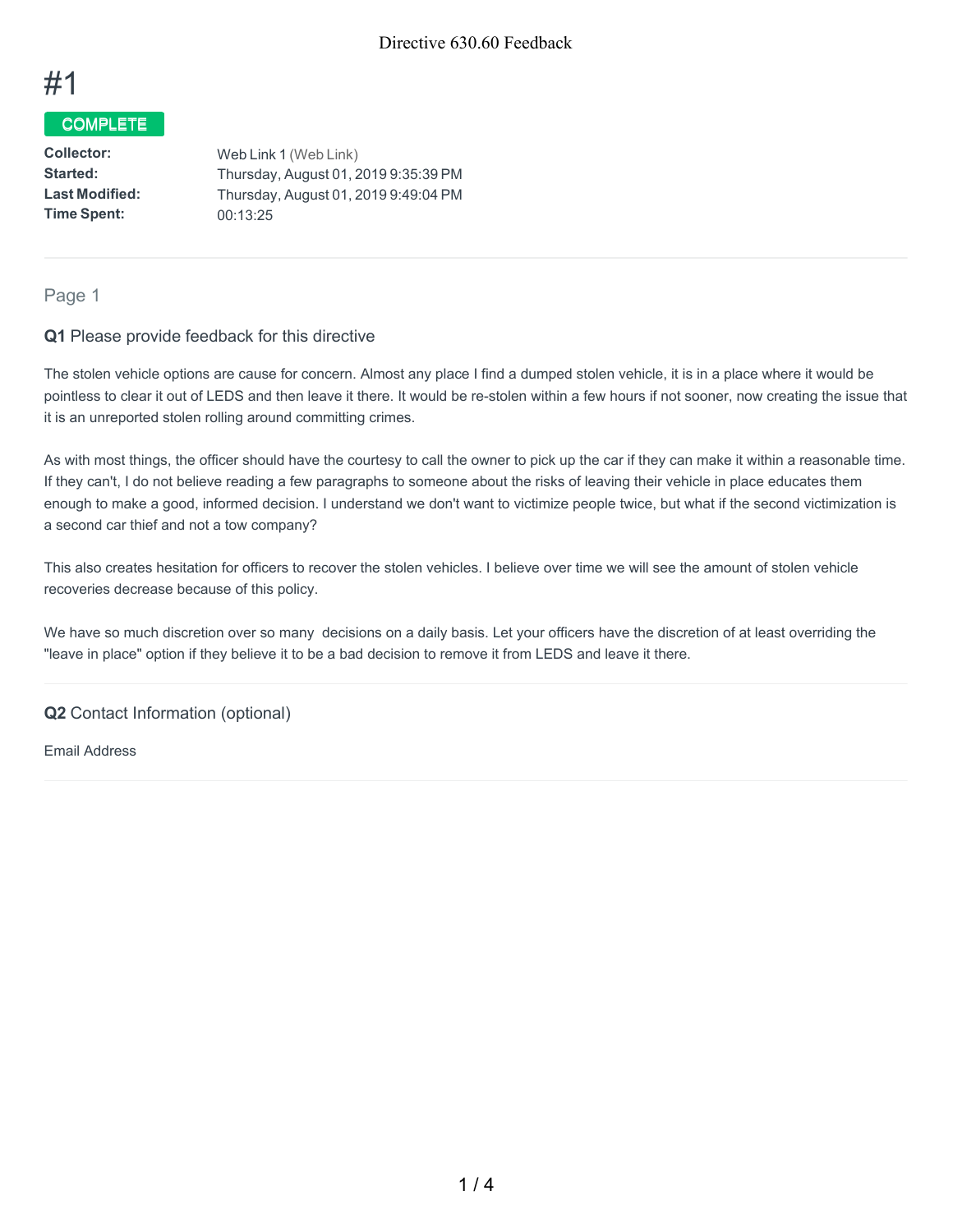

# **COMPLETE**

**Collector: Started: Last Modified: Time Spent:** Web Link 1 (Web Link) Saturday, August 03, 2019 2:20:39 PM Saturday, August 03, 2019 2:26:16 PM 00:05:36

### Page 1

### **Q1** Please provide feedback for this directive

The city should absolutely be allowed to tow vehicles for unlicensed drivers and for lack of insurance. This could be covered under both Community Caretaking and/or Safekeeping.

Towing a vehicle from a driver who does not have a valid license or proof of insurance ensures that when the vehicle is retrieved, a licensed driver and CURRENT proof of insurance is provided for that vehicle at the time of release.

Allowing the vehicle to simply be parked on the street or in a parking lot exposes the City to civil liability. There's nothing to prevent the same unlicensed driver, with no valid insurance, from driving away hitting and killing or severely injuring someone in a wreck. A wreck that could have been prevented, had the vehicle been physically separated from the driver, forcing them to get a valid license and insurance for everyone's safety on the road.

**Q2** Contact Information (optional) **Respondent skipped this question**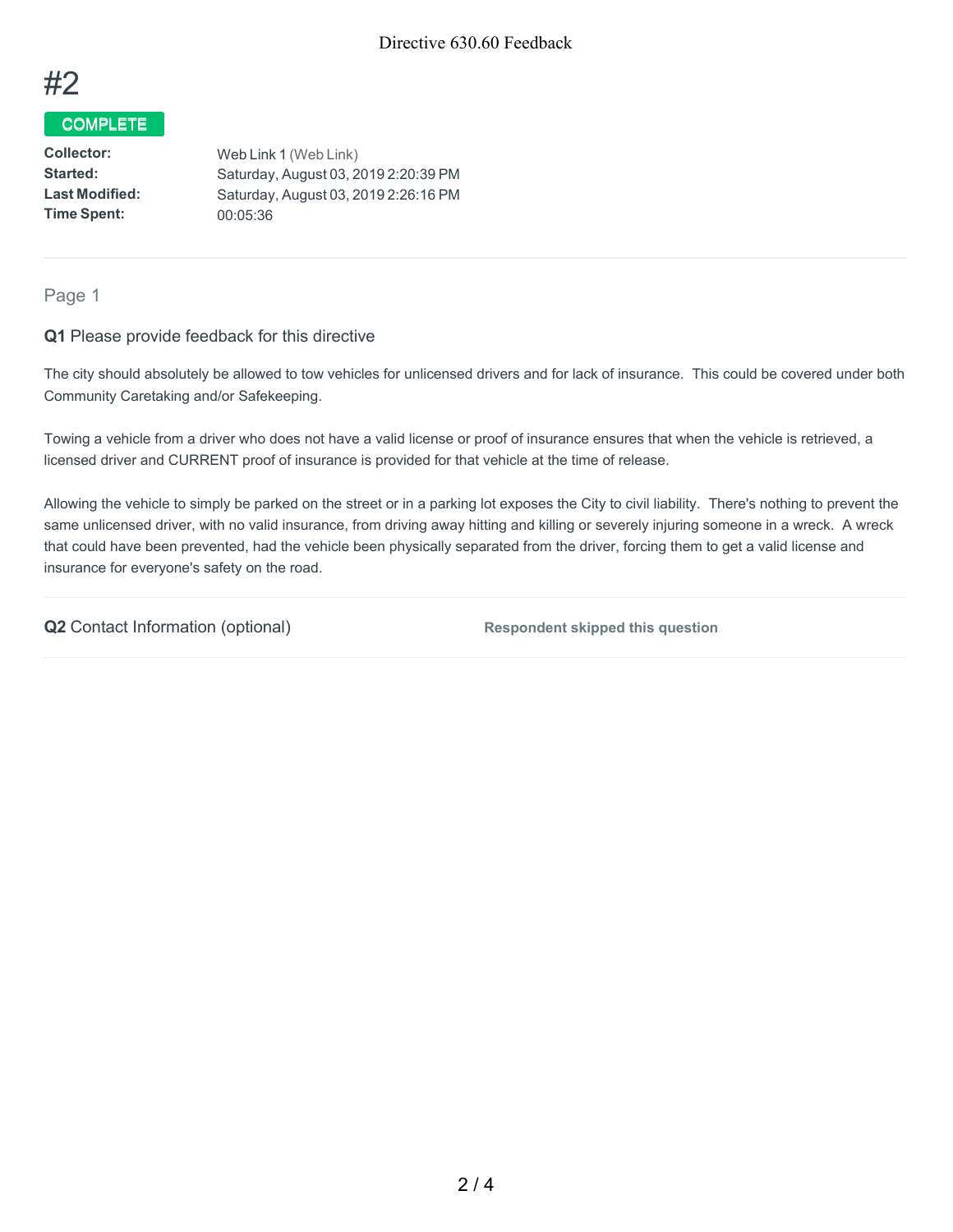

# **COMPLETE**

**Collector: Started: Last Modified: Time Spent:** Web Link 1 (Web Link) Saturday, August 03, 2019 2:22:34 PM Saturday, August 03, 2019 2:26:49 PM 00:04:14

### Page 1

**Q1** Please provide feedback for this directive

Section 4.3 (Community Caretaking) has confused many officers.

Officers are confusing the CCRV (Community Caretaking Recreational Vehicle) program with this wording. Tows have been ordered using Community Caretaking as a violation when it is not.

The colon at the end of the descriptive sentence is being missed leading officers to not understand that the 5 violations listed below are the choice under the community caretaking umbrella.

In addition, officers are wanting to tow the vehicle without a penalty and most of these tows carry an administrative fee of \$150.

As the current Towing Coordinator for the bureau, please consider clarifying the section for officers to easily understand their options.

Thank you.

| <b>Q2</b> Contact Information (optional) |                        |
|------------------------------------------|------------------------|
| Name                                     | <b>Michael Bouyear</b> |
| Email Address                            |                        |
| <b>Phone Number</b>                      |                        |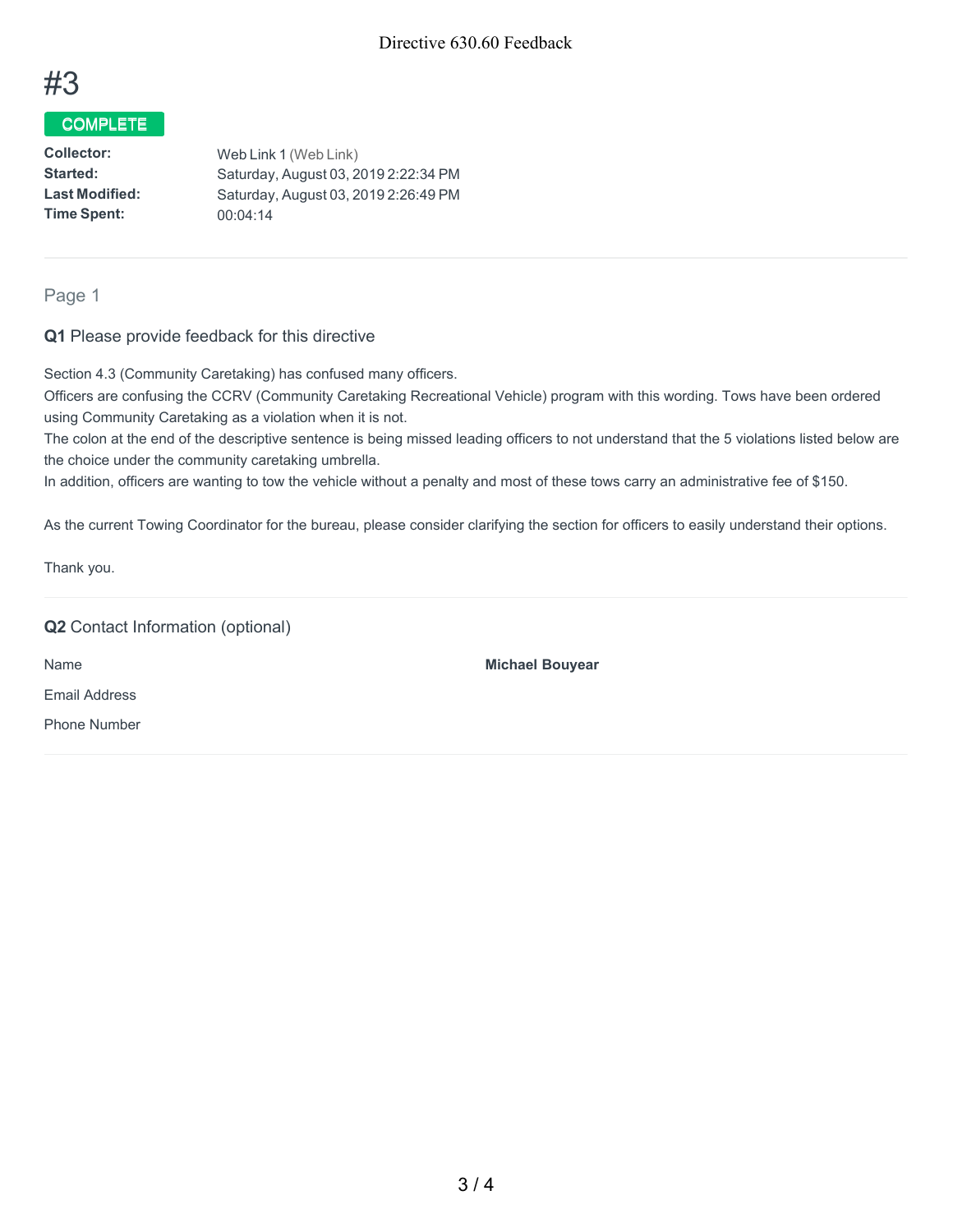

# COMPLETE

**Collector: Started: Last Modified: Time Spent:** Web Link 1 (Web Link) Thursday, August 15, 2019 5:00:46 PM Thursday, August 15, 2019 5:01:26 PM 00:00:39

Page 1

**Q1** Please provide feedback for this directive

In March 2018 Portland Copwatch made comments based on CRC's 2007 Tow Policy report: http://www.pjw.info/copwatch/CRC\_Tow\_Policy\_Report0907.pdf

**Q2** Contact Information (optional)

Name

**Portland Copwatch**

Email Address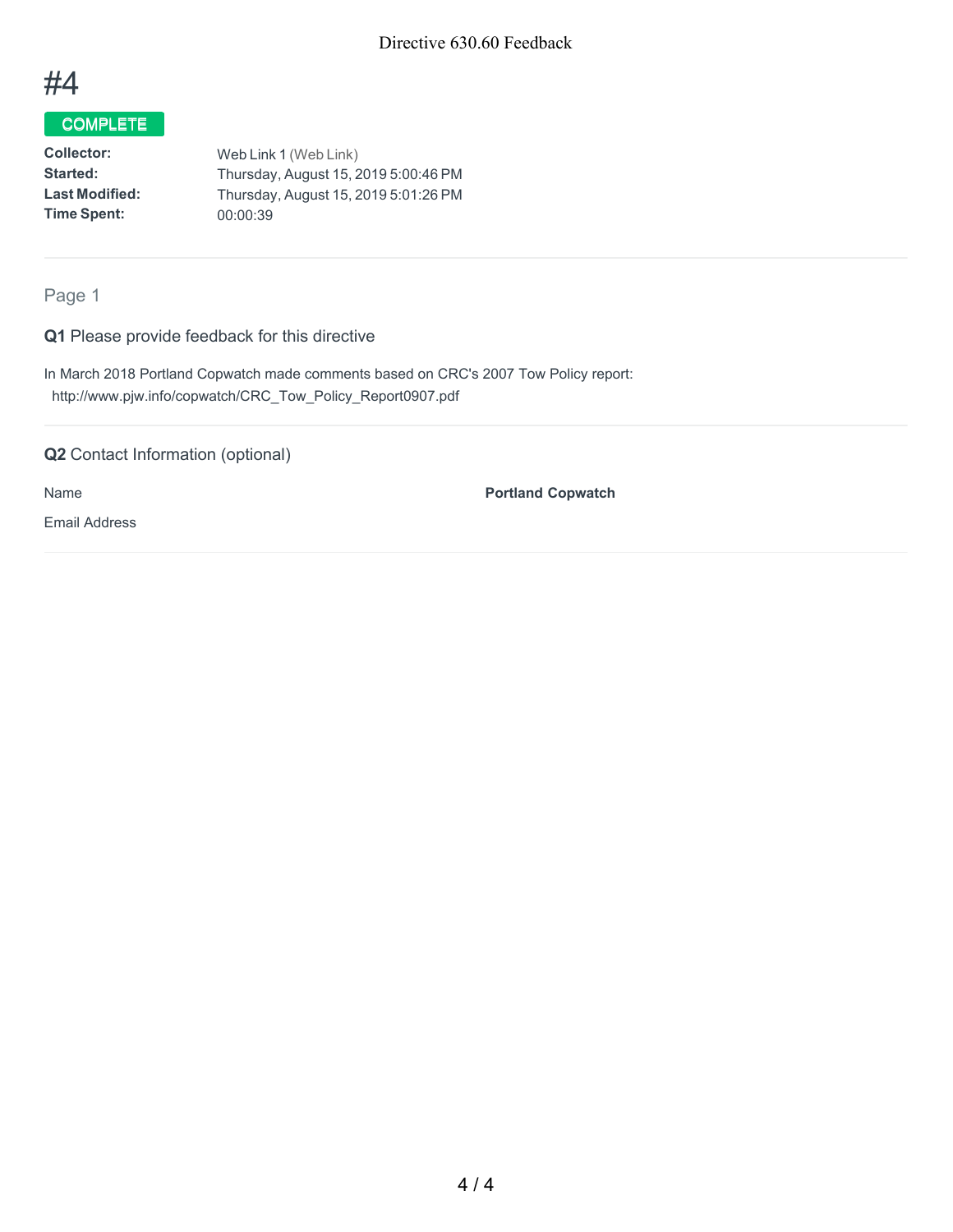# COMPLETE

| Collector:            | Web Link 1 (Web Link)                  |
|-----------------------|----------------------------------------|
| Started:              | Thursday, February 13, 2020 5:27:12 PM |
| <b>Last Modified:</b> | Thursday, February 13, 2020 5:28:00 PM |
| Time Spent:           | 00:00:47                               |

Page 1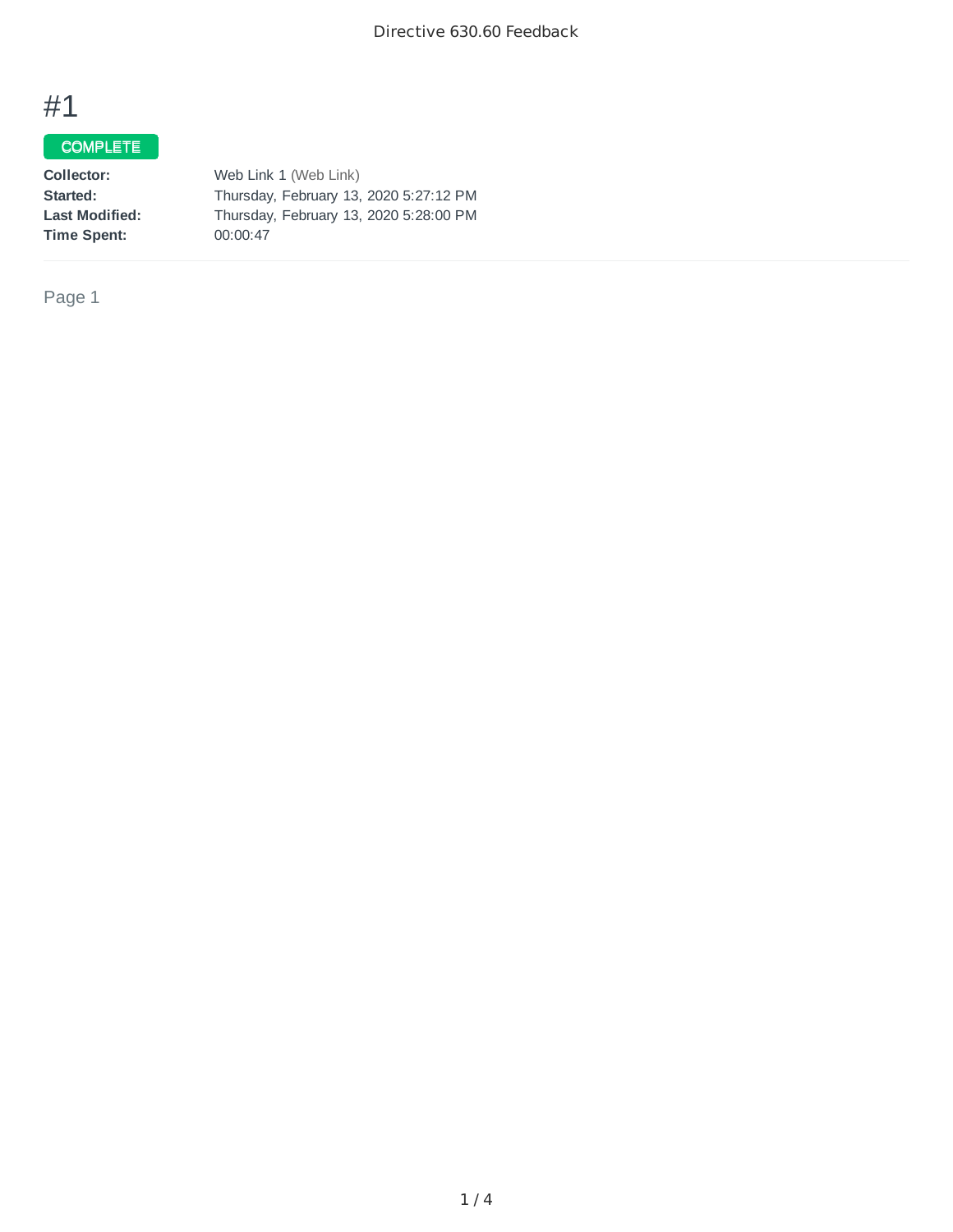# **Q1**

Please provide feedback for this directive

### COMMENTS ON VEHICLE TOW, ALCOHOL USE AND OTHER DIRECTIVES FEBRUARY 2020

To Chief Resch, Capt. Parman, Lieutenant Morgan, PPB Policy Analysts, Compliance Officer/Community Liaison Team, Community Oversight Advisory Board staff, US Dept. of Justice, Citizen Review Committee and the Portland Police Bureau:

Below are our comments on the six Directives posted for February 2020 ( https://www.portlandoregon.gov/police/article/73677 ). While two have not been reviewed under this process previously (so far as we know), the ones that have continue to include problems Portland Copwatch (PCW) identified in earlier comments. PCW continues to thank the Bureau for putting out "redline" versions of Directives upon second review, but urges the Bureau to include notes about reasons first review policies have been chosen, including possible revisions the Bureau is considering.

In relaying the first four items to our constituents, we noted that they all seem to relate to questionable behavior which put officers in front of the Police Review Board or in the media in the last 10 months:

- 640.50 Traffic Crash Investigations: Officer Alfonso Valadez chased a suspect down an off-ramp of the freeway, leading to that person having a fatal head-on crash (Dec. 2019 PRB report).\*
- 316.00 Alcohol Use: Commander Steve Jones crashed his car into a utility pole, cracking it in two, in June 2018, leading to the loss of his job (Sept. 2019 PRB report).
- 630.23 Reserve Officer Program: The entirety of the Reserve Officer unit resigned in 2018 when the Bureau failed to train them up to the standards required by the US DOJ Agreement (Oregonian, April 19, 2019).
- 317.40 Authorized Use of Bureau Resources: Detective Norville Hollins III was demoted after he took a police car to the Oregon coast repeatedly, racking up hundreds of non-work miles (Dec. 2019 PRB Report).

We are also making comments on the Holding Cells (870.25) and Vehicle Tow (630.60) Directives, mostly based on our previous input.

As we have commented repeatedly, while it is useful to have 30 days to make recommendations on the second round reviews, the 15 day window for the first round is too short and precludes most official PPB advisory bodies, which only meet once a month (or once every two months) from weighing in.

We also continue to believe the Bureau should put letters on the Definitions, Policy and Procedure sections so there are not multiple sections with the same numbers. Our comments are on the Procedure sections unless otherwise noted.

### Footnote (introduction)

\*-Valadez resigned before he could be fired.

| DIRECTIVE 630.60 VEHICLE DISPOSITION (last comments made March 2018, and sent a link to the CRC's 2007 recommendations |  |  |  |
|------------------------------------------------------------------------------------------------------------------------|--|--|--|
| in August 2019)                                                                                                        |  |  |  |

It appears the Bureau has made at least a mild gesture to include the Citizen Review Committee's 2007 Tow Policy Work Group recommendation #7 for special consideration if the person is living in the vehicle in question. However, the language indicates officers will always tow a person's vehicle, with Policy Section 1 requiring that officers "shall enforce regulations by towing" but then asks them to be "mindful of potential hardship to vulnerable populations." If officers are required to take action, being mindful is not going to help a person get their home and belongings back. We urge a more comprehensive approach to offering discretion to officers.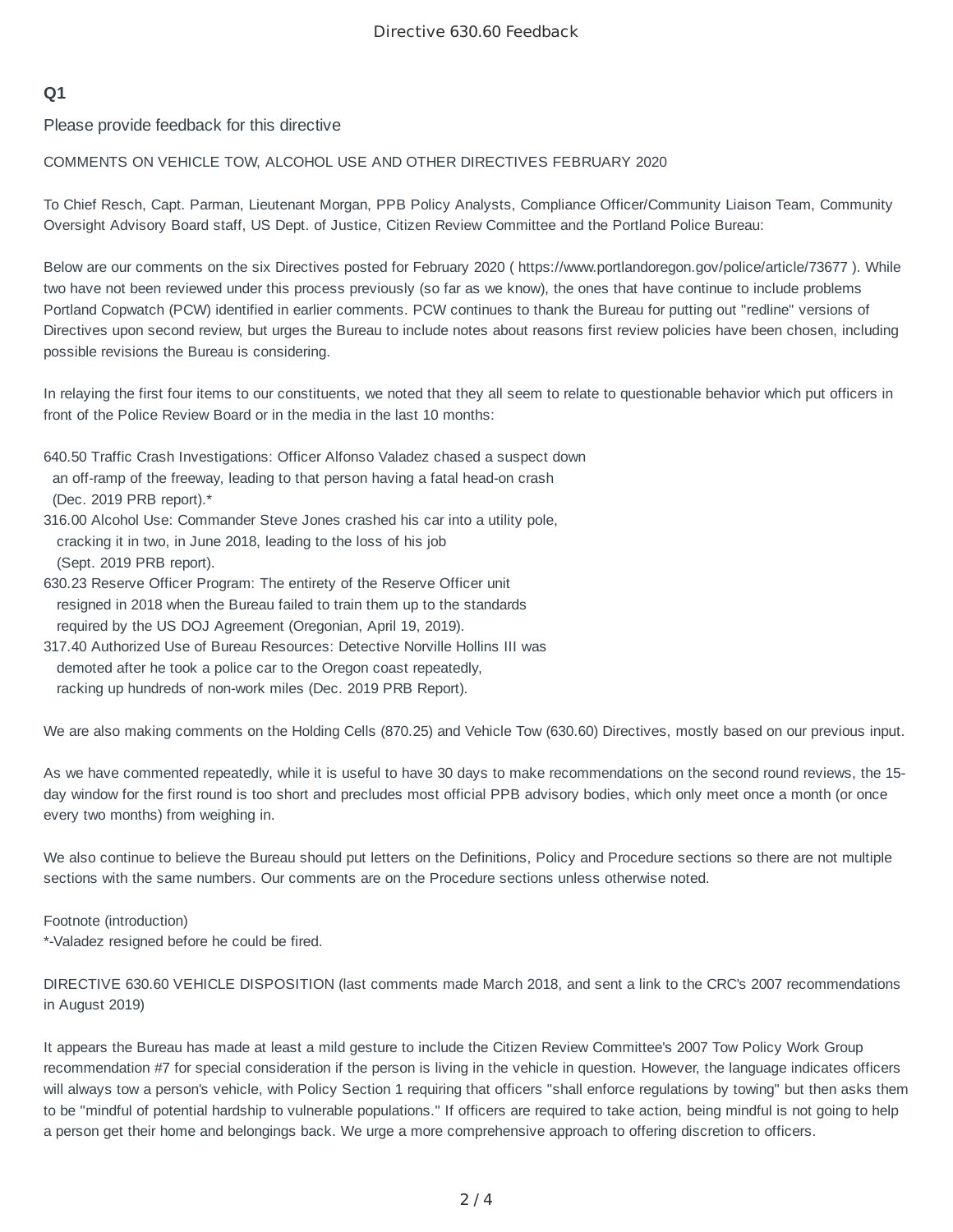#### Directive 630.60 Feedback

Items we previously noted had been in the Directive in 2009 but disappeared, both of which were CRC recommendations.

--The first, ways a vehicle can be driven away by others or locked and left in place (CRC recommendation #1) is now addressed in two places. Section 2.3 allows a lawful driver "who is present at the scene" move the car away, but lets officers call for a tow if that person is not present and doesn't show up before they make the call. No time frame is given for waiting. Then Section 2.4 allows officers to leave a vehicle in place so long as it can be "reasonably secured."

--The second, asking vehicle occupants if valuables should be noted on the property receipt (CRC recommendation #5), is not listed anywhere. In fact, we were unable to find any part of the Directive that requires officers to take an inventory of what is in a vehicle being towed upon request of the occupant. PCW is wary of officers conducting inventories without permission, as they can be used as back-door ways to conduct searches without consent, but if a person is concerned their valuables may be at risk police should take note.

For some reason, the provision that a person who arrives on scene before a tow truck is called, and proves ownership, should have the vehicle released to them has been removed, even though PCW encouraged the Bureau to emphasize that clause previously. (This was also CRC recommendation #6). This is a huge step backward in building community trust.

The Bureau should revisit the CRC's Work Group report, especially the recommendation rejected by Chief Sizer to examine possible bias in whose vehicles get towed, at:

(http://www.pjw.info/copwatch/CRC\_Tow\_Policy\_Report0907.pdf).\*

Other comments:

--In a previous version, specific crimes which might trigger vehicle tows were listed; now the reasons to tow seem less clear.

--Also still missing are sections telling officers not to release cars to people who are intoxicated, mailing notice of a tow to a vehicle's owner and when appropriate to allow access to the vehicle's contents. This last item is addressed only in circumstances where there is evidence of a crime and officers can deny access to the vehicle (Section 5.4.2).

--While some clarification has been made to which autos are towed to private lots and which are towed to the Bureau's lot in Rivergate, it may be useful to explain that-- if we're reading the Directive properly-- vehicles which are involved in further police investigation go to Rivergate. (See CRC recommendation #8.)

--It's not clear why impound notices or citations are not required in some circumstances, such as if a vehicle is given a "courtesy tow" to clear streets for large events (Section 4.5.1.3), or if it is towed for an "alarm disturbance" (Section 2.5.2.4).

--On that note, while there are definitions for "administrative release" and "administrative fee," the repeated use of those terms throughout the Directive without context is very confusing. We suggest saying "Administrative release required from Records division," and "Administrative fee required from community member."

--The Section allowing officers to write "TOW" on a parking tag previously explained that was to clarify to the tow company which car was to be towed, but now does not (Section 4.3.1.2.2). There may be other reasons to do so, but it seems useful to explain why this action is important. It is also not clear why this is discretionary and not mandatory.

--For the third time, we are noting that the term "shop number" is used in Section 4.4.1.1.1 about towed police vehicles is not defined.

--The Section on "Courtesy Tows" (4.5), in an older version, advised people who have vehicles in a restricted area that they can use magnetic signs or other markings to keep their own vehicles in the area. The current version does not.

--Sections 2.5.2.6.2 and 5.1.1.3 specifically allows Public Safety Support Specialists to request vehicles with Vehicle Identifications Number issues to be towed to the Bureau's lot; this is one of the only mention of PSS Specialists we have seen outside their own Directive. PCW continues to encourage the Bureau to have more unarmed officers performing law enforcement duties to minimize the lik lih d f f f